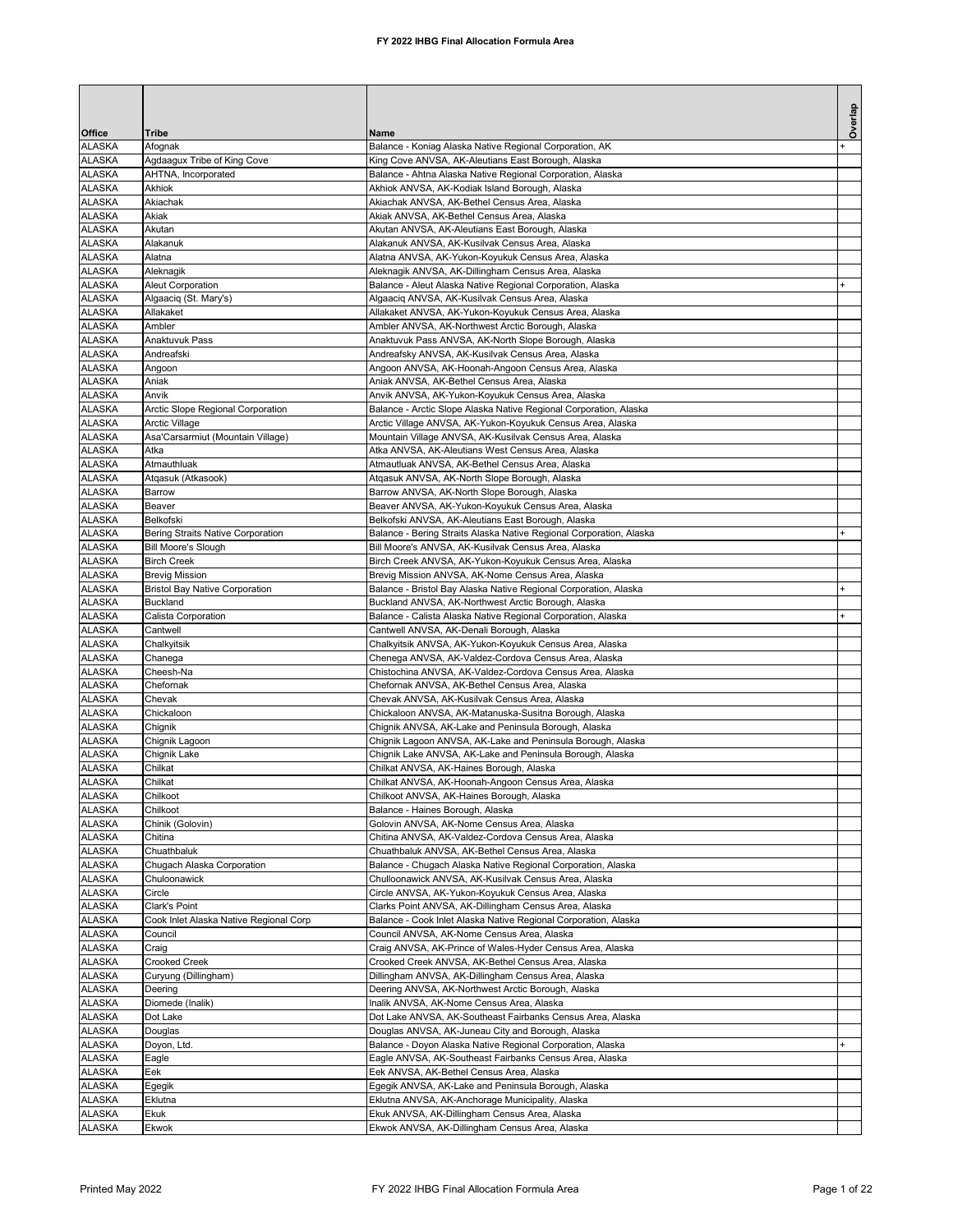| <b>ALASKA</b> | Elim                        | Elim ANVSA, AK-Nome Census Area, Alaska                              |  |
|---------------|-----------------------------|----------------------------------------------------------------------|--|
| <b>ALASKA</b> | Elim                        | Balance - Nome Census Area, AK                                       |  |
| <b>ALASKA</b> | Emmonak                     | Emmonak ANVSA, AK-Kusilvak Census Area, Alaska                       |  |
| <b>ALASKA</b> | Evansville (Bettles Field)  | Evansville ANVSA, AK-Yukon-Koyukuk Census Area, Alaska               |  |
| <b>ALASKA</b> | Eyak                        | Eyak ANVSA, AK-Valdez-Cordova Census Area, Alaska                    |  |
| <b>ALASKA</b> | Eyak                        | City of Cordova, AK                                                  |  |
| <b>ALASKA</b> | <b>False Pass</b>           | False Pass ANVSA, AK-Aleutians East Borough, Alaska                  |  |
| <b>ALASKA</b> | Fort Yukon                  | Fort Yukon ANVSA, AK-Yukon-Koyukuk Census Area, Alaska               |  |
| <b>ALASKA</b> | Gakona                      | Gakona ANVSA, AK-Valdez-Cordova Census Area, Alaska                  |  |
| <b>ALASKA</b> | Galena                      | Galena ANVSA, AK-Yukon-Koyukuk Census Area, Alaska                   |  |
| <b>ALASKA</b> | Gambell                     | Gambell ANVSA, AK-Nome Census Area, Alaska                           |  |
| <b>ALASKA</b> | Georgetown                  | Georgetown ANVSA, AK-Bethel Census Area, Alaska                      |  |
| <b>ALASKA</b> | Goodnews Bay                | Goodnews Bay ANVSA, AK-Bethel Census Area, Alaska                    |  |
| <b>ALASKA</b> | Grayling                    | Grayling ANVSA, AK-Yukon-Koyukuk Census Area, Alaska                 |  |
| <b>ALASKA</b> | Gulkana                     | Gulkana ANVSA, AK-Valdez-Cordova Census Area, Alaska                 |  |
| <b>ALASKA</b> | Hamilton                    | Hamilton ANVSA, AK-Kusilvak Census Area, Alaska                      |  |
|               |                             |                                                                      |  |
| <b>ALASKA</b> | <b>Healy Lake</b>           | Healy Lake ANVSA, AK-Southeast Fairbanks Census Area, Alaska         |  |
| <b>ALASKA</b> | <b>Holy Cross</b>           | Holy Cross ANVSA, AK-Yukon-Koyukuk Census Area, Alaska               |  |
| <b>ALASKA</b> | Hoonah                      | Hoonah ANVSA, AK-Hoonah-Angoon Census Area, Alaska                   |  |
| <b>ALASKA</b> | Hooper Bay                  | Hooper Bay ANVSA, AK-Kusilvak Census Area, Alaska                    |  |
| <b>ALASKA</b> | Hughes                      | Hughes ANVSA, AK-Yukon-Koyukuk Census Area, Alaska                   |  |
| <b>ALASKA</b> | Huslia                      | Huslia ANVSA, AK-Yukon-Koyukuk Census Area, Alaska                   |  |
| <b>ALASKA</b> | Hydaburg                    | Hydaburg ANVSA, AK-Prince of Wales-Hyder Census Area, Alaska         |  |
| <b>ALASKA</b> | Igiugig                     | Igiugig ANVSA, AK-Lake and Peninsula Borough, Alaska                 |  |
| <b>ALASKA</b> | Iliamna                     | Iliamna ANVSA, AK-Lake and Peninsula Borough, Alaska                 |  |
| <b>ALASKA</b> | laurmuit                    | Russian Mission ANVSA, AK-Kusilvak Census Area, Alaska               |  |
| <b>ALASKA</b> | Ivanof Bay                  | Ivanof Bay ANVSA, AK-Lake and Peninsula Borough, Alaska              |  |
| <b>ALASKA</b> | Kaguyak                     | Balance - Koniag Alaska Native Regional Corporation, AK              |  |
| <b>ALASKA</b> | Kake                        | Kake ANVSA, AK-Prince of Wales-Hyder Census Area, Alaska             |  |
| <b>ALASKA</b> | Kaktovik                    | Kaktovik ANVSA, AK-North Slope Borough, Alaska                       |  |
| <b>ALASKA</b> | Kalskag                     | Kalskag ANVSA, AK-Bethel Census Area, Alaska                         |  |
| <b>ALASKA</b> | Kaltag                      | Kaltag ANVSA, AK-Yukon-Koyukuk Census Area, Alaska                   |  |
| <b>ALASKA</b> | Kanatak                     | Minimum Needs                                                        |  |
| <b>ALASKA</b> | Karluk                      | Karluk ANVSA, AK-Kodiak Island Borough, Alaska                       |  |
| <b>ALASKA</b> | Kasigluk                    | Kasigluk ANVSA, AK-Bethel Census Area, Alaska                        |  |
| <b>ALASKA</b> | Kassan                      | Kasaan ANVSA, AK-Prince of Wales-Hyder Census Area, Alaska           |  |
| <b>ALASKA</b> | Kenaitze                    | Kenaitze ANVSA, AK-Kenai Peninsula Borough, Alaska                   |  |
| <b>ALASKA</b> | Ketchikan                   | Ketchikan ANVSA, AK-Ketchikan Gateway Borough, Alaska                |  |
| <b>ALASKA</b> | Ketchikan                   | Balance - Ketchikan Gateway Borough, Alaska                          |  |
|               |                             |                                                                      |  |
| <b>ALASKA</b> | Kiana                       | Kiana ANVSA, AK-Northwest Arctic Borough, Alaska                     |  |
| <b>ALASKA</b> | King Island                 | Balance - Nome Census Area, AK                                       |  |
| <b>ALASKA</b> | King Salmon                 | King Salmon ANVSA, AK-Bristol Bay Borough, Alaska                    |  |
| <b>ALASKA</b> | King Salmon                 | Balance - Bristol Bay Alaska Native Regional Corporation, AK         |  |
| <b>ALASKA</b> | Kipnuk                      | Kipnuk ANVSA, AK-Bethel Census Area, Alaska                          |  |
| <b>ALASKA</b> | Kivalina                    | Kivalina ANVSA, AK-Northwest Arctic Borough, Alaska                  |  |
| <b>ALASKA</b> | Klawock                     | Klawock ANVSA, AK-Prince of Wales-Hyder Census Area, Alaska          |  |
| <b>ALASKA</b> | Kluti Kaah (Copper Center)  | Copper Center ANVSA, AK-Valdez-Cordova Census Area, Alaska           |  |
| <b>ALASKA</b> | Knik                        | Knik ANVSA, AK-Matanuska-Susitna Borough, Alaska                     |  |
| <b>ALASKA</b> | Kobuk                       | Kobuk ANVSA, AK-Northwest Arctic Borough, Alaska                     |  |
| <b>ALASKA</b> | Kokhanok                    | Kokhanok ANVSA, AK-Lake and Peninsula Borough, Alaska                |  |
| <b>ALASKA</b> | Kongiganak                  | Kongiganak ANVSA, AK-Bethel Census Area, Alaska                      |  |
| <b>ALASKA</b> | Koniag, Incorporated        | Balance - Koniag Alaska Native Regional Corporation, Alaska          |  |
| <b>ALASKA</b> | Kotlik                      | Kotlik ANVSA, AK-Kusilvak Census Area, Alaska                        |  |
| <b>ALASKA</b> | Kotzebue                    | Kotzebue ANVSA, AK-Northwest Arctic Borough, Alaska                  |  |
| <b>ALASKA</b> | Koyuk                       | Kovuk ANVSA, AK-Nome Census Area, Alaska                             |  |
| <b>ALASKA</b> | Koyukuk                     | Koyukuk ANVSA, AK-Yukon-Koyukuk Census Area, Alaska                  |  |
| <b>ALASKA</b> | Kwethluk                    | Kwethluk ANVSA, AK-Bethel Census Area, Alaska                        |  |
| <b>ALASKA</b> | Kwigillingok                | Kwigillingok ANVSA, AK-Bethel Census Area, Alaska                    |  |
| <b>ALASKA</b> | Kwinhagak (Quinhagak)       | Kwinhagak ANVSA, AK-Bethel Census Area, Alaska                       |  |
| <b>ALASKA</b> | Larsen Bay                  | Larsen Bay ANVSA, AK-Kodiak Island Borough, Alaska                   |  |
| <b>ALASKA</b> | Lesnoi (Woody Island)       | Lesnoi ANVSA, AK-Kodiak Island Borough, Alaska                       |  |
| <b>ALASKA</b> | Lesnoi (Woody Island)       | Balance - Koniag Alaska Native Regional Corporation, AK              |  |
| <b>ALASKA</b> | Levelock                    | Levelock ANVSA, AK-Lake and Peninsula Borough, Alaska                |  |
| <b>ALASKA</b> | Lime Village                | Lime Village ANVSA, AK-Bethel Census Area, Alaska                    |  |
| <b>ALASKA</b> | Lower.Kalskag               | Lower Kalskag ANVSA, AK-Bethel Census Area, Alaska                   |  |
| <b>ALASKA</b> |                             |                                                                      |  |
|               | <b>Manley Hot Springs</b>   | Manley Hot Springs ANVSA, AK-Yukon-Koyukuk Census Area, Alaska       |  |
| <b>ALASKA</b> | Manokotak                   | Manokotak ANVSA, AK-Dillingham Census Area, Alaska                   |  |
| <b>ALASKA</b> | Marshall                    | Marshall ANVSA, AK-Kusilvak Census Area, Alaska                      |  |
| <b>ALASKA</b> | Mary's Igloo                | Mary's Igloo ANVSA, AK-Nome Census Area, Alaska                      |  |
| <b>ALASKA</b> | McGrath                     | McGrath ANVSA, AK-Yukon-Koyukuk Census Area, Alaska                  |  |
| <b>ALASKA</b> | Mekoryuk                    | Mekoryuk ANVSA, AK-Bethel Census Area, Alaska                        |  |
| <b>ALASKA</b> | Mentasta                    | Mentasta Lake ANVSA, AK-Valdez-Cordova Census Area, Alaska           |  |
| <b>ALASKA</b> | Metlakakla (Annette Island) | Annette Island Reserve, AK-Prince of Wales-Hyder Census Area, Alaska |  |
| <b>ALASKA</b> | Minto                       | Minto ANVSA, AK-Yukon-Koyukuk Census Area, Alaska                    |  |
| <b>ALASKA</b> | Naknek                      | Naknek ANVSA, AK-Bristol Bay Borough, Alaska                         |  |
| <b>ALASKA</b> | <b>NANA Corporation</b>     | Balance - NANA Alaska Native Regional Corporation, Alaska            |  |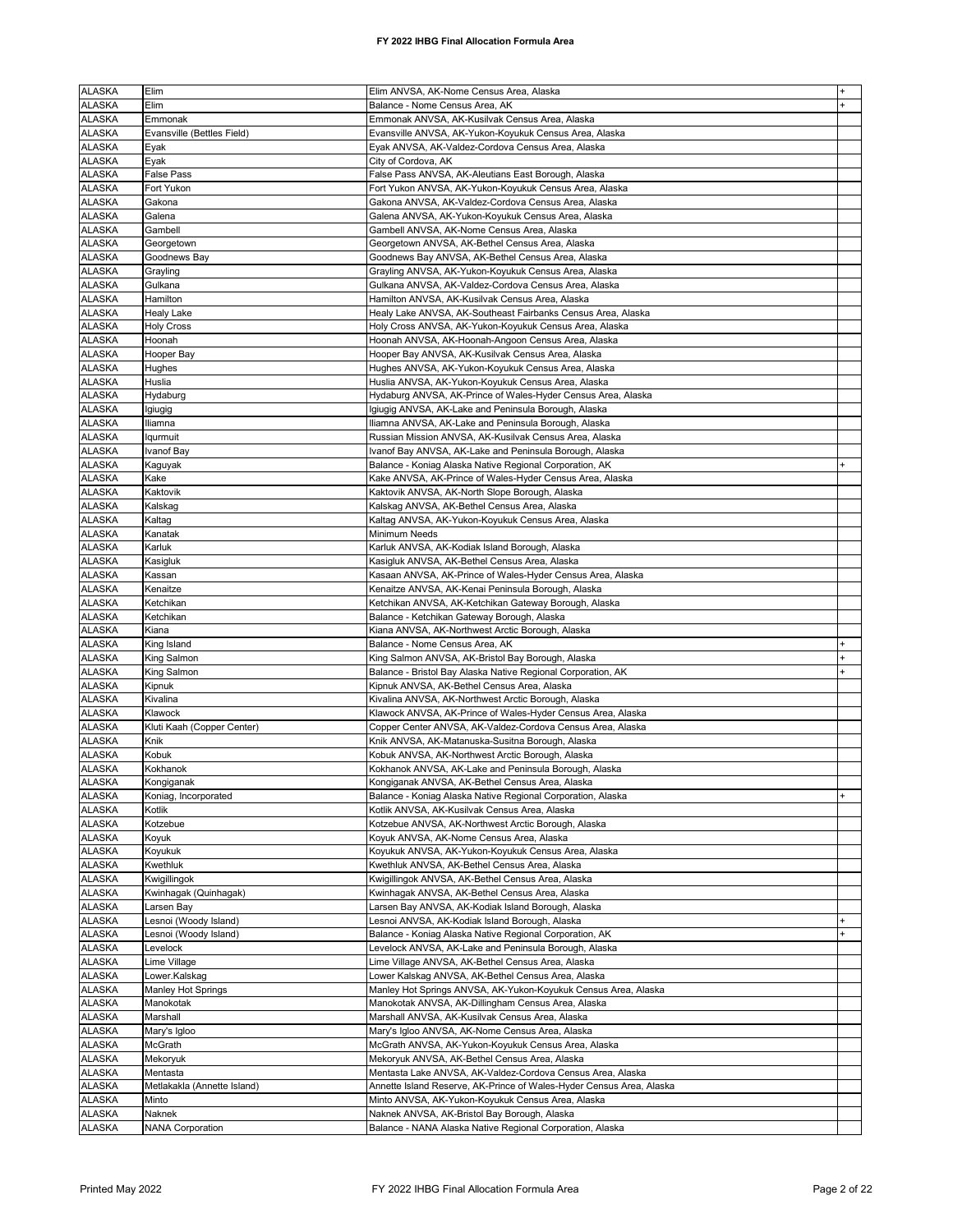| <b>ALASKA</b> | Nanwelek (English Bay)        | Nanwalek ANVSA, AK-Kenai Peninsula Borough, Alaska          |  |
|---------------|-------------------------------|-------------------------------------------------------------|--|
|               |                               |                                                             |  |
| <b>ALASKA</b> | Napaimute                     | Napaimute ANVSA, AK-Bethel Census Area, Alaska              |  |
| <b>ALASKA</b> | Napakiak                      | Napakiak ANVSA, AK-Bethel Census Area, Alaska               |  |
| <b>ALASKA</b> | Napaskiak                     | Napaskiak ANVSA, AK-Bethel Census Area, Alaska              |  |
| <b>ALASKA</b> | Nelson Lagoon                 | Nelson Lagoon ANVSA, AK-Aleutians East Borough, Alaska      |  |
| <b>ALASKA</b> | Nenana                        | Nenana ANVSA, AK-Yukon-Koyukuk Census Area, Alaska          |  |
| <b>ALASKA</b> | New Koliganek                 | New Koliganek ANVSA, AK-Dillingham Census Area, Alaska      |  |
| <b>ALASKA</b> | New Stuyahok                  | New Stuyahok ANVSA, AK-Dillingham Census Area, Alaska       |  |
| <b>ALASKA</b> | Newhalen                      | Newhalen ANVSA, AK-Lake and Peninsula Borough, Alaska       |  |
| <b>ALASKA</b> | Newtok                        | Newtok ANVSA, AK-Bethel Census Area, Alaska                 |  |
| <b>ALASKA</b> | Nightmute                     | Nightmute ANVSA, AK-Bethel Census Area, Alaska              |  |
| <b>ALASKA</b> | Nikolai                       | Nikolai ANVSA, AK-Yukon-Koyukuk Census Area, Alaska         |  |
| <b>ALASKA</b> | Nikolski                      | Nikolski ANVSA, AK-Aleutians West Census Area, Alaska       |  |
| <b>ALASKA</b> | Ninilchik                     | Ninilchik ANVSA, AK-Kenai Peninsula Borough, Alaska         |  |
|               | Noatak                        |                                                             |  |
| <b>ALASKA</b> |                               | Noatak ANVSA, AK-Northwest Arctic Borough, Alaska           |  |
| <b>ALASKA</b> | Nome                          | Nome ANVSA, AK-Nome Census Area, Alaska                     |  |
| <b>ALASKA</b> | Nondalton                     | Nondalton ANVSA, AK-Lake and Peninsula Borough, Alaska      |  |
| <b>ALASKA</b> | Noorvik                       | Noorvik ANVSA, AK-Northwest Arctic Borough, Alaska          |  |
| <b>ALASKA</b> | Northway                      | Northway ANVSA, AK-Southeast Fairbanks Census Area, Alaska  |  |
| <b>ALASKA</b> | Northway                      | Balance - Doyon Alaska Native Regional Corporation, AK      |  |
| <b>ALASKA</b> | Nuigsut                       | Nuigsut ANVSA, AK-North Slope Borough, Alaska               |  |
| <b>ALASKA</b> | Nulato                        | Nulato ANVSA, AK-Yukon-Koyukuk Census Area, Alaska          |  |
| <b>ALASKA</b> | Nunakauyarmuit (Toksook Bay)  | Toksook Bay ANVSA, AK-Bethel Census Area, Alaska            |  |
| <b>ALASKA</b> | Nunam Iqua (Sheldon's Point)  | Nunam Iqua ANVSA, AK-Kusilvak Census Area, Alaska           |  |
| <b>ALASKA</b> | Nunapitchuk                   | Nunapitchuk ANVSA, AK-Bethel Census Area, Alaska            |  |
| <b>ALASKA</b> | Ohogamiut                     | Ohogamiut ANVSA, AK-Kusilvak Census Area, Alaska            |  |
| <b>ALASKA</b> | Old Harbor                    | Old Harbor ANVSA, AK-Kodiak Island Borough, Alaska          |  |
|               |                               |                                                             |  |
| <b>ALASKA</b> | Orutsararmuit (Bethel)        | Bethel ANVSA, AK-Bethel Census Area, Alaska                 |  |
| <b>ALASKA</b> | Oscarville                    | Oscarville ANVSA, AK-Bethel Census Area, Alaska             |  |
| <b>ALASKA</b> | Ouzinkie                      | Ouzinkie ANVSA, AK-Kodiak Island Borough, Alaska            |  |
| <b>ALASKA</b> | Paimiut                       | Paimiut ANVSA, AK-Kusilvak Census Area, Alaska              |  |
| <b>ALASKA</b> | Pauloff Harbor Village        | Balance - Aleut Alaska Native Regional Corporation, AK      |  |
| <b>ALASKA</b> | Pedro Bay                     | Pedro Bay ANVSA, AK-Lake and Peninsula Borough, Alaska      |  |
| <b>ALASKA</b> | Perryville                    | Perryville ANVSA, AK-Lake and Peninsula Borough, Alaska     |  |
| <b>ALASKA</b> | Petersburg                    | Petersburg ANVSA, AK-Petersburg Borough, Alaska             |  |
| <b>ALASKA</b> | <b>Pilot Point</b>            | Pilot Point ANVSA, AK-Lake and Peninsula Borough, Alaska    |  |
| <b>ALASKA</b> | <b>Pilot Station</b>          | Pilot Station ANVSA, AK-Kusilvak Census Area, Alaska        |  |
| <b>ALASKA</b> | Pitka's Point                 | Pitkas Point ANVSA, AK-Kusilvak Census Area, Alaska         |  |
| <b>ALASKA</b> | Platinum                      | Platinum ANVSA, AK-Bethel Census Area, Alaska               |  |
|               | Point Hope                    |                                                             |  |
| <b>ALASKA</b> |                               | Point Hope ANVSA, AK-North Slope Borough, Alaska            |  |
| <b>ALASKA</b> | Point Lay                     | Point Lay ANVSA, AK-North Slope Borough, Alaska             |  |
| <b>ALASKA</b> | Port Graham                   | Port Graham ANVSA, AK-Kenai Peninsula Borough, Alaska       |  |
| <b>ALASKA</b> | Port Heiden                   | Port Heiden ANVSA, AK-Lake and Peninsula Borough, Alaska    |  |
| <b>ALASKA</b> | Port Lions                    | Port Lions ANVSA, AK-Kodiak Island Borough, Alaska          |  |
| <b>ALASKA</b> | Portage Creek                 | Portage Creek ANVSA, AK-Dillingham Census Area, Alaska      |  |
| <b>ALASKA</b> | Qagan Tayagungin (Sand Point) | Sand Point ANVSA, AK-Aleutians East Borough, Alaska         |  |
| <b>ALASKA</b> | Qawalangin (Unalaska)         | Unalaska ANVSA, AK-Aleutians West Census Area, Alaska       |  |
| <b>ALASKA</b> | Rampart                       | Rampart ANVSA, AK-Yukon-Koyukuk Census Area, Alaska         |  |
| <b>ALASKA</b> | <b>Red Devil</b>              | Red Devil ANVSA, AK-Bethel Census Area, Alaska              |  |
| <b>ALASKA</b> | Ruby                          | Ruby ANVSA, AK-Yukon-Koyukuk Census Area, Alaska            |  |
| ALASKA        | Saint George                  | St. George ANVSA, AK-Aleutians West Census Area, Alaska     |  |
|               | Saint Michael                 |                                                             |  |
| <b>ALASKA</b> |                               | St. Michael ANVSA, AK-Nome Census Area, Alaska              |  |
| <b>ALASKA</b> | Saint Paul                    | St. Paul ANVSA, AK-Aleutians West Census Area, Alaska       |  |
| <b>ALASKA</b> | Salamatoff                    | Salamatof ANVSA, AK-Kenai Peninsula Borough, Alaska         |  |
| <b>ALASKA</b> | Savoonga                      | Savoonga ANVSA, AK-Nome Census Area, Alaska                 |  |
| <b>ALASKA</b> | Saxman                        | Saxman ANVSA, AK-Ketchikan Gateway Borough, Alaska          |  |
| <b>ALASKA</b> | Scammon Bay                   | Scammon Bay ANVSA, AK-Kusilvak Census Area, Alaska          |  |
| <b>ALASKA</b> | Selawik                       | Selawik ANVSA, AK-Northwest Arctic Borough, Alaska          |  |
| <b>ALASKA</b> | Seldovia                      | Seldovia ANVSA, AK-Kenai Peninsula Borough, Alaska          |  |
| <b>ALASKA</b> | Shageluk                      | Shageluk ANVSA, AK-Yukon-Koyukuk Census Area, Alaska        |  |
| <b>ALASKA</b> | Shaktoolik                    | Shaktoolik ANVSA, AK-Nome Census Area, Alaska               |  |
| <b>ALASKA</b> | Shishmaref                    | Shishmaref ANVSA, AK-Nome Census Area, Alaska               |  |
| <b>ALASKA</b> | Shungnak                      | Shungnak ANVSA, AK-Northwest Arctic Borough, Alaska         |  |
| <b>ALASKA</b> | Sitka Tribe                   | Sitka ANVSA, AK-Sitka City and Borough, Alaska              |  |
| <b>ALASKA</b> | Sitka Tribe                   | Balance - Sitka City and Borough, Alaska                    |  |
| <b>ALASKA</b> | Skagway                       | Skagway ANVSA, AK-Skagway Municipality, Alaska              |  |
| <b>ALASKA</b> |                               |                                                             |  |
|               | Skagway                       | Balance - Hoonah-Angoon Census Area, Alaska                 |  |
| <b>ALASKA</b> | Skagway                       | Balance - Skagway Municipality, Alaska                      |  |
| <b>ALASKA</b> | Sleetmute                     | Sleetmute ANVSA, AK-Bethel Census Area, Alaska              |  |
| <b>ALASKA</b> | Solomon                       | Solomon ANVSA, AK-Nome Census Area, Alaska                  |  |
| <b>ALASKA</b> | South Naknek                  | South Naknek ANVSA, AK-Bristol Bay Borough, Alaska          |  |
| <b>ALASKA</b> | Stebbins                      | Stebbins ANVSA, AK-Nome Census Area, Alaska                 |  |
| <b>ALASKA</b> | <b>Stevens Village</b>        | Stevens Village ANVSA, AK-Yukon-Koyukuk Census Area, Alaska |  |
| <b>ALASKA</b> | <b>Stony River</b>            | Stony River ANVSA, AK-Bethel Census Area, Alaska            |  |
| <b>ALASKA</b> | Sun'aq Tribe of Kodiak        | Kodiak ANVSA, AK-Kodiak Island Borough, Alaska              |  |
| <b>ALASKA</b> | Sun'aq Tribe of Kodiak        | Balance - Koniag Alaska Native Regional Corporation, AK     |  |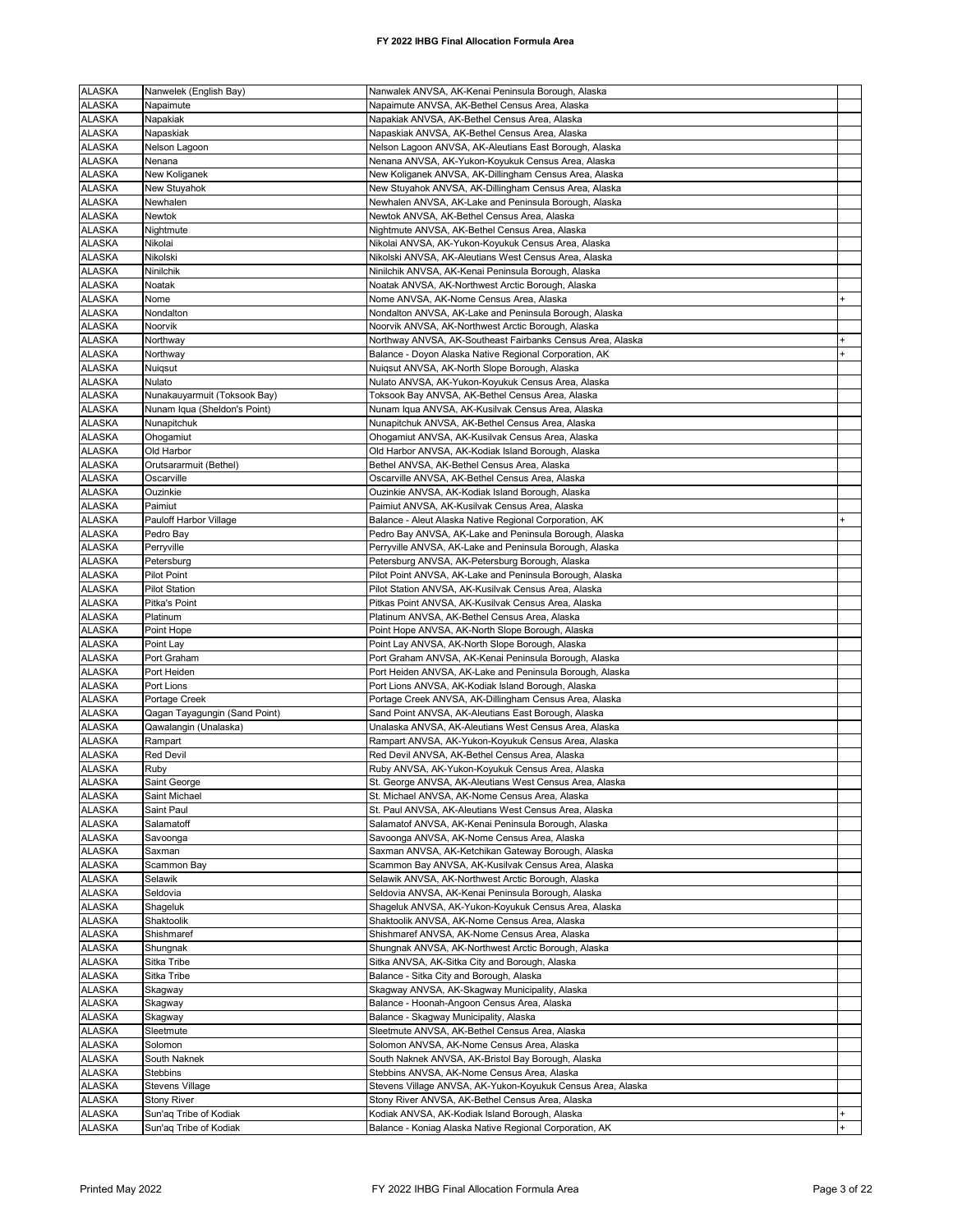| <b>ALASKA</b>  | Takotna                                | Takotna ANVSA, AK-Yukon-Koyukuk Census Area, Alaska                                |  |
|----------------|----------------------------------------|------------------------------------------------------------------------------------|--|
| <b>ALASKA</b>  | Tanacross                              | Tanacross ANVSA, AK-Southeast Fairbanks Census Area, Alaska                        |  |
|                |                                        |                                                                                    |  |
| <b>ALASKA</b>  | Tanana                                 | Tanana ANVSA, AK-Yukon-Koyukuk Census Area, Alaska                                 |  |
| <b>ALASKA</b>  | Tatitlek                               | Tatitlek ANVSA, AK-Valdez-Cordova Census Area, Alaska                              |  |
| <b>ALASKA</b>  | Tazlina                                | Tazlina ANVSA, AK-Valdez-Cordova Census Area, Alaska                               |  |
| <b>ALASKA</b>  | Telida                                 | Telida ANVSA, AK-Yukon-Koyukuk Census Area, Alaska                                 |  |
| <b>ALASKA</b>  | Teller                                 | Teller ANVSA, AK-Nome Census Area, Alaska                                          |  |
| <b>ALASKA</b>  | Tetlin                                 | Tetlin ANVSA, AK-Southeast Fairbanks Census Area, Alaska                           |  |
| <b>ALASKA</b>  | Tlingit-Haida Central Council          | Balance - Sealaska Alaska Native Regional Corporation, Alaska                      |  |
| <b>ALASKA</b>  | Togiak                                 | Togiak ANVSA, AK-Dillingham Census Area, Alaska                                    |  |
| <b>ALASKA</b>  | Tuluksak                               | Tuluksak ANVSA, AK-Bethel Census Area, Alaska                                      |  |
| <b>ALASKA</b>  | Tuntutuliak                            | Tuntutuliak ANVSA, AK-Bethel Census Area, Alaska                                   |  |
| <b>ALASKA</b>  | Tununak                                | Tununak ANVSA, AK-Bethel Census Area, Alaska                                       |  |
| <b>ALASKA</b>  | Twin Hills                             | Twin Hills ANVSA, AK-Dillingham Census Area, Alaska                                |  |
| <b>ALASKA</b>  | Tyonek                                 | Tyonek ANVSA, AK-Kenai Peninsula Borough, Alaska                                   |  |
| <b>ALASKA</b>  | Ugashik                                | Ugashik ANVSA, AK-Lake and Peninsula Borough, Alaska                               |  |
| <b>ALASKA</b>  | Umkumiute                              | Balance - Calista Alaska Native Regional Corporation, AK                           |  |
| <b>ALASKA</b>  | Unalakleet                             | Unalakleet ANVSA, AK-Nome Census Area, Alaska                                      |  |
| <b>ALASKA</b>  | Unga                                   | Balance - Aleut Alaska Native Regional Corporation, AK                             |  |
| <b>ALASKA</b>  | Venetie                                | Venetie ANVSA, AK-Yukon-Koyukuk Census Area, Alaska                                |  |
| <b>ALASKA</b>  | Wainwright                             | Wainwright ANVSA, AK-North Slope Borough, Alaska                                   |  |
| <b>ALASKA</b>  | Wales                                  | Wales ANVSA, AK-Nome Census Area, Alaska                                           |  |
| <b>ALASKA</b>  | <b>White Mountain</b>                  | White Mountain ANVSA, AK-Nome Census Area, Alaska                                  |  |
| <b>ALASKA</b>  | Wrangell                               | Wrangell ANVSA, AK-Wrangell City and Borough, Alaska                               |  |
| <b>ALASKA</b>  | Yakutat                                | Yakutat ANVSA, AK-Yakutat City and Borough, Alaska                                 |  |
| <b>CHICAGO</b> | Aroostook Band of Micmac               | Aroostook Band of Micmac Trust Land, ME-Aroostook County, Maine                    |  |
| <b>CHICAGO</b> | Aroostook Band of Micmac               | Balance - Aroostook County, Maine                                                  |  |
| <b>CHICAGO</b> | <b>Bad River Band</b>                  | Bad River Reservation, WI-Ashland County, Wisconsin                                |  |
| <b>CHICAGO</b> | <b>Bad River Band</b>                  | Bad River Reservation, WI-Iron County, Wisconsin                                   |  |
| <b>CHICAGO</b> | <b>Bad River Band</b>                  | Balance - Ashland County, Wisconsin                                                |  |
| <b>CHICAGO</b> | <b>Bad River Band</b>                  | Balance - Iron County, Wisconsin                                                   |  |
| <b>CHICAGO</b> | Bay Mills Indian Community             | Bay Mills Reservation and Off-Reservation Trust Land, MI-Chippewa County, Michigan |  |
| <b>CHICAGO</b> | Bay Mills Indian Community             | Balance - Chippewa County, MI                                                      |  |
| <b>CHICAGO</b> | Boise Forte Band of Minnesota Chippewa | Bois Forte Reservation, MN-Itasca County, Minnesota                                |  |
| <b>CHICAGO</b> | Boise Forte Band of Minnesota Chippewa | Bois Forte Reservation, MN-Koochiching County, Minnesota                           |  |
|                |                                        |                                                                                    |  |
| <b>CHICAGO</b> | Boise Forte Band of Minnesota Chippewa | Bois Forte Reservation, MN-St. Louis County, Minnesota                             |  |
| <b>CHICAGO</b> | Catawba Indian Tribe                   | Catawba Reservation, SC-York County, South Carolina                                |  |
| <b>CHICAGO</b> | Catawba Indian Tribe                   | Balance - Abbeville County, South Carolina                                         |  |
| <b>CHICAGO</b> | Catawba Indian Tribe                   | Balance - Aiken County, South Carolina                                             |  |
| <b>CHICAGO</b> | Catawba Indian Tribe                   | Balance - Allendale County, South Carolina                                         |  |
| <b>CHICAGO</b> | Catawba Indian Tribe                   | Balance - Anderson County, South Carolina                                          |  |
| <b>CHICAGO</b> | Catawba Indian Tribe                   | Balance - Bamberg County, South Carolina                                           |  |
| <b>CHICAGO</b> | Catawba Indian Tribe                   | Balance - Barnwell County, South Carolina                                          |  |
| <b>CHICAGO</b> | Catawba Indian Tribe                   | Balance - Beaufort County, South Carolina                                          |  |
| <b>CHICAGO</b> | Catawba Indian Tribe                   | Balance - Berkeley County, South Carolina                                          |  |
| <b>CHICAGO</b> | Catawba Indian Tribe                   | Balance - Cabarrus County, North Carolina                                          |  |
| <b>CHICAGO</b> | Catawba Indian Tribe                   | Balance - Calhoun County, South Carolina                                           |  |
| <b>CHICAGO</b> | Catawba Indian Tribe                   | Balance - Charleston County, South Carolina                                        |  |
| <b>CHICAGO</b> | Catawba Indian Tribe                   | Balance - Cherokee County, South Carolina                                          |  |
| <b>CHICAGO</b> | Catawba Indian Tribe                   | Balance - Chester County, South Carolina                                           |  |
| <b>CHICAGO</b> | Catawba Indian Tribe                   | Balance - Chesterfield County, South Carolina                                      |  |
| <b>CHICAGO</b> | Catawba Indian Tribe                   | Balance - Clarendon County, South Carolina                                         |  |
| <b>CHICAGO</b> | Catawba Indian Tribe                   | Balance - Cleveland County, North Carolina                                         |  |
| <b>CHICAGO</b> | Catawba Indian Tribe                   | Balance - Colleton County, South Carolina                                          |  |
| <b>CHICAGO</b> | Catawba Indian Tribe                   | Balance - Darlington County, South Carolina                                        |  |
| <b>CHICAGO</b> | Catawba Indian Tribe                   | Balance - Dillon County, South Carolina                                            |  |
| <b>CHICAGO</b> | Catawba Indian Tribe                   | Balance - Dorchester County, South Carolina                                        |  |
| <b>CHICAGO</b> | Catawba Indian Tribe                   | Balance - Edgefield County, South Carolina                                         |  |
| <b>CHICAGO</b> | Catawba Indian Tribe                   | Balance - Fairfield County, South Carolina                                         |  |
| <b>CHICAGO</b> | Catawba Indian Tribe                   | Balance - Florence County, South Carolina                                          |  |
| <b>CHICAGO</b> | Catawba Indian Tribe                   | Balance - Gaston County, North Carolina                                            |  |
| <b>CHICAGO</b> | Catawba Indian Tribe                   | Balance - Georgetown County, South Carolina                                        |  |
| <b>CHICAGO</b> | Catawba Indian Tribe                   | Balance - Greenville County, South Carolina                                        |  |
| <b>CHICAGO</b> | Catawba Indian Tribe                   | Balance - Greenwood County, South Carolina                                         |  |
| <b>CHICAGO</b> | Catawba Indian Tribe                   | Balance - Hampton County, South Carolina                                           |  |
| <b>CHICAGO</b> | Catawba Indian Tribe                   | Balance - Horry County, South Carolina                                             |  |
| <b>CHICAGO</b> | Catawba Indian Tribe                   | Balance - Jasper County, South Carolina                                            |  |
| <b>CHICAGO</b> | Catawba Indian Tribe                   | Balance - Kershaw County, South Carolina                                           |  |
| <b>CHICAGO</b> | Catawba Indian Tribe                   |                                                                                    |  |
|                |                                        | Balance - Lancaster County, South Carolina                                         |  |
| <b>CHICAGO</b> | Catawba Indian Tribe                   | Balance - Laurens County, South Carolina                                           |  |
| <b>CHICAGO</b> | Catawba Indian Tribe                   | Balance - Lee County, South Carolina                                               |  |
| <b>CHICAGO</b> | Catawba Indian Tribe                   | Balance - Lexington County, South Carolina                                         |  |
| <b>CHICAGO</b> | Catawba Indian Tribe                   | Balance - Marion County, South Carolina                                            |  |
| <b>CHICAGO</b> | Catawba Indian Tribe                   | Balance - Marlboro County, South Carolina                                          |  |
| <b>CHICAGO</b> | Catawba Indian Tribe                   | Balance - McCormick County, South Carolina                                         |  |
| <b>CHICAGO</b> | Catawba Indian Tribe                   | Balance - Mecklenburg County, North Carolina                                       |  |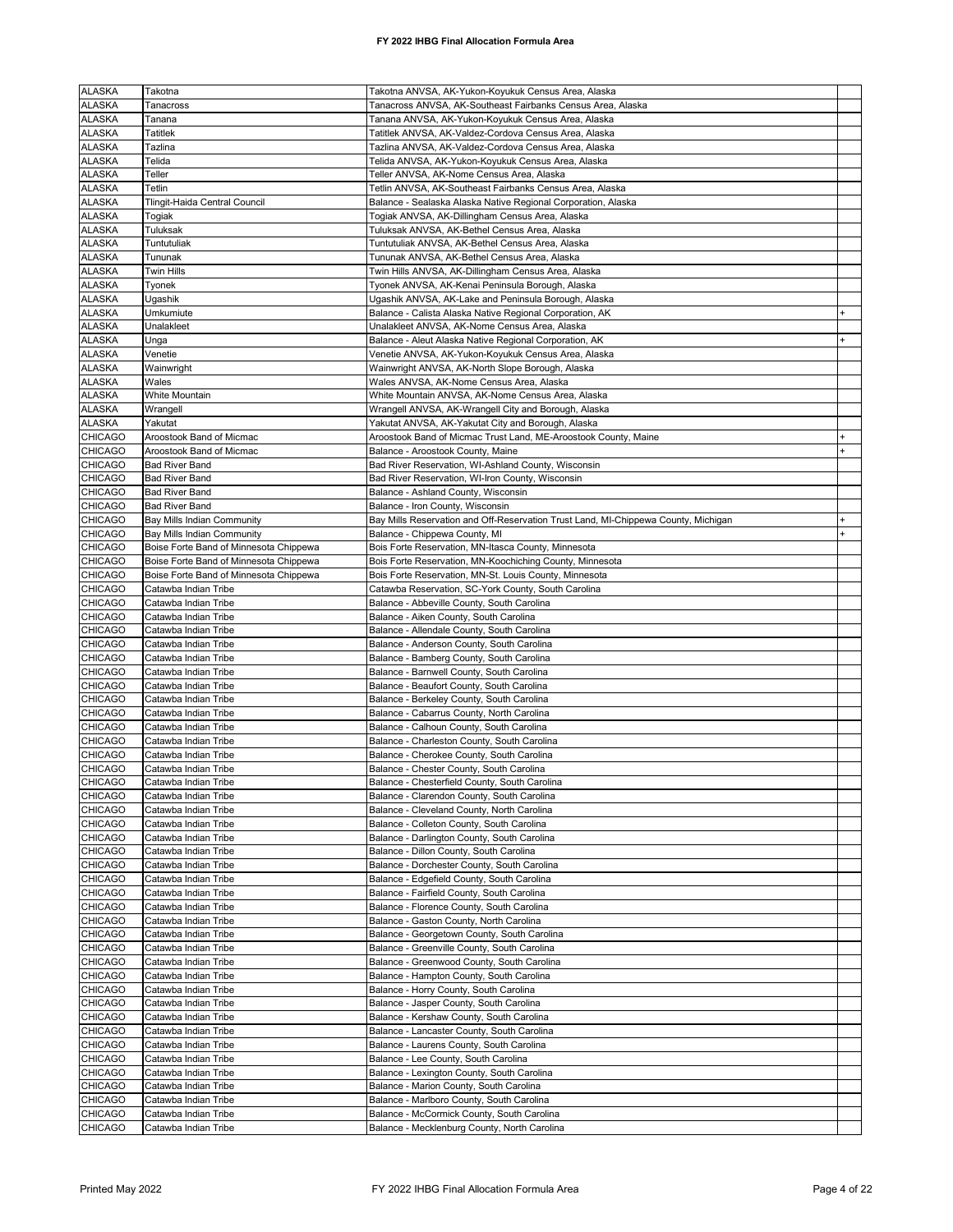| <b>CHICAGO</b> | Catawba Indian Tribe                       | Balance - Newberry County, South Carolina                                                         |           |
|----------------|--------------------------------------------|---------------------------------------------------------------------------------------------------|-----------|
|                |                                            |                                                                                                   |           |
| <b>CHICAGO</b> | Catawba Indian Tribe                       | Balance - Oconee County, South Carolina                                                           |           |
| <b>CHICAGO</b> | Catawba Indian Tribe                       | Balance - Orangeburg County, South Carolina                                                       |           |
| <b>CHICAGO</b> | Catawba Indian Tribe                       | Balance - Pickens County, South Carolina                                                          |           |
| <b>CHICAGO</b> | Catawba Indian Tribe                       | Balance - Richland County, South Carolina                                                         |           |
| <b>CHICAGO</b> | Catawba Indian Tribe                       | Balance - Rutherford County, North Carolina                                                       |           |
| <b>CHICAGO</b> | Catawba Indian Tribe                       | Balance - Saluda County, South Carolina                                                           |           |
| <b>CHICAGO</b> | Catawba Indian Tribe                       | Balance - Spartanburg County, South Carolina                                                      |           |
| <b>CHICAGO</b> | Catawba Indian Tribe                       | Balance - Sumter County, South Carolina                                                           |           |
| CHICAGO        | Catawba Indian Tribe                       |                                                                                                   |           |
|                |                                            | Balance - Union County, North Carolina                                                            |           |
| <b>CHICAGO</b> | Catawba Indian Tribe                       | Balance - Union County, South Carolina                                                            |           |
| <b>CHICAGO</b> | Catawba Indian Tribe                       | Balance - Williamsburg County, South Carolina                                                     |           |
| <b>CHICAGO</b> | Catawba Indian Tribe                       | Balance - York County, South Carolina                                                             |           |
| <b>CHICAGO</b> | Cayuga Nation                              | Cayuga Nation TDSA, NY-Cayuga County, New York                                                    |           |
| <b>CHICAGO</b> | Cayuga Nation                              | Cayuga Nation TDSA, NY-Seneca County, New York                                                    |           |
| <b>CHICAGO</b> | Cayuga Nation                              | Balance - Erie County, New York                                                                   |           |
| <b>CHICAGO</b> | Chickahominy Indian Tribe                  | Chickahominy SDTSA, VA-Charles City County, Virginia                                              |           |
| <b>CHICAGO</b> | Chickahominy Indian Tribe                  | Balance - Henrico County, Virginia                                                                |           |
|                |                                            |                                                                                                   |           |
| <b>CHICAGO</b> | Chickahominy Indian Tribe                  | Balance - James City County, Virginia                                                             |           |
| <b>CHICAGO</b> | Chickahominy Indian Tribe                  | Balance - New Kent County, Virginia                                                               |           |
| <b>CHICAGO</b> | Chickahominy Indian Tribe                  | Balance - Charles City County, Virginia                                                           |           |
| <b>CHICAGO</b> | Chickahominy Indian Tribe-Eastern Division | Eastern Chickahominy SDTSA, VA-New Kent County, Virginia                                          |           |
| <b>CHICAGO</b> | Chickahominy Indian Tribe-Eastern Division | Balance - New Kent County, Virginia                                                               |           |
| <b>CHICAGO</b> | Chickahominy Indian Tribe-Eastern Division | Balance - Charles City County, Virginia                                                           |           |
| <b>CHICAGO</b> | Chickahominy Indian Tribe-Eastern Division | Balance - Henrico County, Virginia                                                                |           |
| <b>CHICAGO</b> | Chickahominy Indian Tribe-Eastern Division | Balance - James City County, Virginia                                                             |           |
|                |                                            |                                                                                                   |           |
| <b>CHICAGO</b> | <b>Coharie State Tribe</b>                 | Coharie SDTSA, NC-Cumberland County, North Carolina                                               |           |
| <b>CHICAGO</b> | Coharie State Tribe                        | Coharie SDTSA, NC-Harnett County, North Carolina                                                  |           |
| <b>CHICAGO</b> | Coharie State Tribe                        | Coharie SDTSA, NC-Sampson County, North Carolina                                                  |           |
| <b>CHICAGO</b> | Eastern Cherokee                           | Eastern Cherokee Reservation, NC-Cherokee County, North Carolina                                  |           |
| <b>CHICAGO</b> | Eastern Cherokee                           | Eastern Cherokee Reservation, NC-Graham County, North Carolina                                    |           |
| <b>CHICAGO</b> | Eastern Cherokee                           | Eastern Cherokee Reservation, NC-Haywood County, North Carolina                                   |           |
| <b>CHICAGO</b> | Eastern Cherokee                           | Eastern Cherokee Reservation, NC-Jackson County, North Carolina                                   |           |
| <b>CHICAGO</b> | Eastern Cherokee                           | Eastern Cherokee Reservation, NC-Swain County, North Carolina                                     |           |
| CHICAGO        | Fond Du Lac Band of Minnesota Chippewa     | Fond du Lac Reservation and Off-Reservation Trust Land, MN--WI-Carlton County, Minnesota          |           |
|                |                                            |                                                                                                   |           |
| <b>CHICAGO</b> | Fond Du Lac Band of Minnesota Chippewa     | Fond du Lac Reservation and Off-Reservation Trust Land, MN--WI-Douglas County, Wisconsin          |           |
| <b>CHICAGO</b> | Fond Du Lac Band of Minnesota Chippewa     | Fond du Lac Reservation and Off-Reservation Trust Land, MN--WI-St. Louis County, Minnesota        |           |
|                |                                            |                                                                                                   |           |
| <b>CHICAGO</b> | Fond Du Lac Band of Minnesota Chippewa     | Balance - Carlton County, Minnesota                                                               |           |
| <b>CHICAGO</b> | Fond Du Lac Band of Minnesota Chippewa     | Balance - St. Louis County, Minnesota                                                             |           |
| <b>CHICAGO</b> | Forest County Potawatami                   |                                                                                                   |           |
|                |                                            | Forest County Potawatomi Community and Off-Reservation Trust Land, Oconto County, Wisconsin       |           |
| <b>CHICAGO</b> | Forest County Potawatami                   | Forest County Potawatomi Community and Off-Reservation Trust Land, WI-Forest County, Wisconsin    |           |
| <b>CHICAGO</b> | Forest County Potawatami                   | Forest County Potawatomi Community and Off-Reservation Trust Land, WI-Milwaukee County, Wisconsin |           |
| <b>CHICAGO</b> | Grand Portage Band of Minn. Chippewa       | Grand Portage Reservation and Off-Reservation Trust Land, MN-Cook County, Minnesota               |           |
| <b>CHICAGO</b> | Grand Portage Band of Minn. Chippewa       | Balance - Cook County, Minnesota                                                                  |           |
| <b>CHICAGO</b> | <b>Grand Traverse Band</b>                 | Grand Traverse Reservation and Off-Reservation Trust Land, Grand Traverse County, Michigan        |           |
| <b>CHICAGO</b> | <b>Grand Traverse Band</b>                 | Grand Traverse Reservation and Off-Reservation Trust Land, MI-Antrim County, Michigan             |           |
| <b>CHICAGO</b> | <b>Grand Traverse Band</b>                 | Grand Traverse Reservation and Off-Reservation Trust Land, MI-Benzie County, Michigan             | $\ddot{}$ |
| <b>CHICAGO</b> | Grand Traverse Band                        | Grand Traverse Reservation and Off-Reservation Trust Land, MI-Charlevoix County, Michigan         |           |
|                | <b>Grand Traverse Band</b>                 | Grand Traverse Reservation and Off-Reservation Trust Land, MI-Leelanau County, Michigan           |           |
| <b>CHICAGO</b> |                                            |                                                                                                   |           |
| <b>CHICAGO</b> | <b>Grand Traverse Band</b>                 | Balance - Antrim County, Michigan                                                                 |           |
| <b>CHICAGO</b> | Grand Traverse Band                        | Balance - Benzie County, Michigan                                                                 | +         |
| <b>CHICAGO</b> | <b>Grand Traverse Band</b>                 | Balance - Grand Traverse County, Michigan                                                         |           |
| <b>CHICAGO</b> | Grand Traverse Band                        | Balance - Leelanau County, Michigan                                                               | $\ddot{}$ |
| CHICAGO        | Grand Traverse Band                        | Balance - Manistee County, Michigan                                                               |           |
| <b>CHICAGO</b> | Grand Traverse Band                        | Balance - Charlevoix County, MI                                                                   |           |
| <b>CHICAGO</b> | Haliwa-Saponi State Tribe                  | Haliwa-Saponi SDTSA, NC-Franklin County, North Carolina                                           |           |
| <b>CHICAGO</b> | Haliwa-Saponi State Tribe                  | Haliwa-Saponi SDTSA, NC-Halifax County, North Carolina                                            |           |
| <b>CHICAGO</b> | Haliwa-Saponi State Tribe                  |                                                                                                   |           |
|                |                                            | Haliwa-Saponi SDTSA, NC-Nash County, North Carolina                                               |           |
| CHICAGO        | Haliwa-Saponi State Tribe                  | Haliwa-Saponi SDTSA, NC-Warren County, North Carolina                                             |           |
| CHICAGO        | Hannahville Community                      | Hannahville Indian Community and Off-Reservation Trust Land, MI-Delta County, Michigan            |           |
| CHICAGO        | Hannahville Community                      | Hannahville Indian Community and Off-Reservation Trust Land, MI-Menominee County, Michigan        |           |
| CHICAGO        | Ho-Chunk Nation                            | Ho-Chunk Nation Reservation and Off-Reservation Trust Land, Adams County, Wisconsin               |           |
| <b>CHICAGO</b> | Ho-Chunk Nation                            | Ho-Chunk Nation Reservation and Off-Reservation Trust Land, Clark County, Wisconsin               |           |
| CHICAGO        | <b>Ho-Chunk Nation</b>                     | Ho-Chunk Nation Reservation and Off-Reservation Trust Land, Crawford County, Wisconsin            |           |
| <b>CHICAGO</b> | Ho-Chunk Nation                            | Ho-Chunk Nation Reservation and Off-Reservation Trust Land, Dane County, Wisconsin                |           |
| CHICAGO        | Ho-Chunk Nation                            | Ho-Chunk Nation Reservation and Off-Reservation Trust Land, Eau Claire County, Wisconsin          |           |
|                |                                            |                                                                                                   |           |
| CHICAGO        | Ho-Chunk Nation                            | Ho-Chunk Nation Reservation and Off-Reservation Trust Land, Houston County, Minnesota             |           |
| <b>CHICAGO</b> | Ho-Chunk Nation                            | Ho-Chunk Nation Reservation and Off-Reservation Trust Land, Jackson County, Wisconsin             |           |
| <b>CHICAGO</b> | <b>Ho-Chunk Nation</b>                     | Ho-Chunk Nation Reservation and Off-Reservation Trust Land, Juneau County, Wisconsin              |           |
| <b>CHICAGO</b> | <b>Ho-Chunk Nation</b>                     | Ho-Chunk Nation Reservation and Off-Reservation Trust Land, La Crosse County, Wisconsin           |           |
| <b>CHICAGO</b> | Ho-Chunk Nation                            | Ho-Chunk Nation Reservation and Off-Reservation Trust Land, Marathon County, Wisconsin            |           |
| <b>CHICAGO</b> | Ho-Chunk Nation                            | Ho-Chunk Nation Reservation and Off-Reservation Trust Land, Monroe County, Wisconsin              |           |
| <b>CHICAGO</b> | <b>Ho-Chunk Nation</b>                     | Ho-Chunk Nation Reservation and Off-Reservation Trust Land, Sauk County, Wisconsin                |           |
| <b>CHICAGO</b> | Ho-Chunk Nation                            | Ho-Chunk Nation Reservation and Off-Reservation Trust Land, Shawano County, Wisconsin             |           |
| CHICAGO        | <b>Ho-Chunk Nation</b>                     | Ho-Chunk Nation Reservation and Off-Reservation Trust Land, Vernon County, Wisconsin              |           |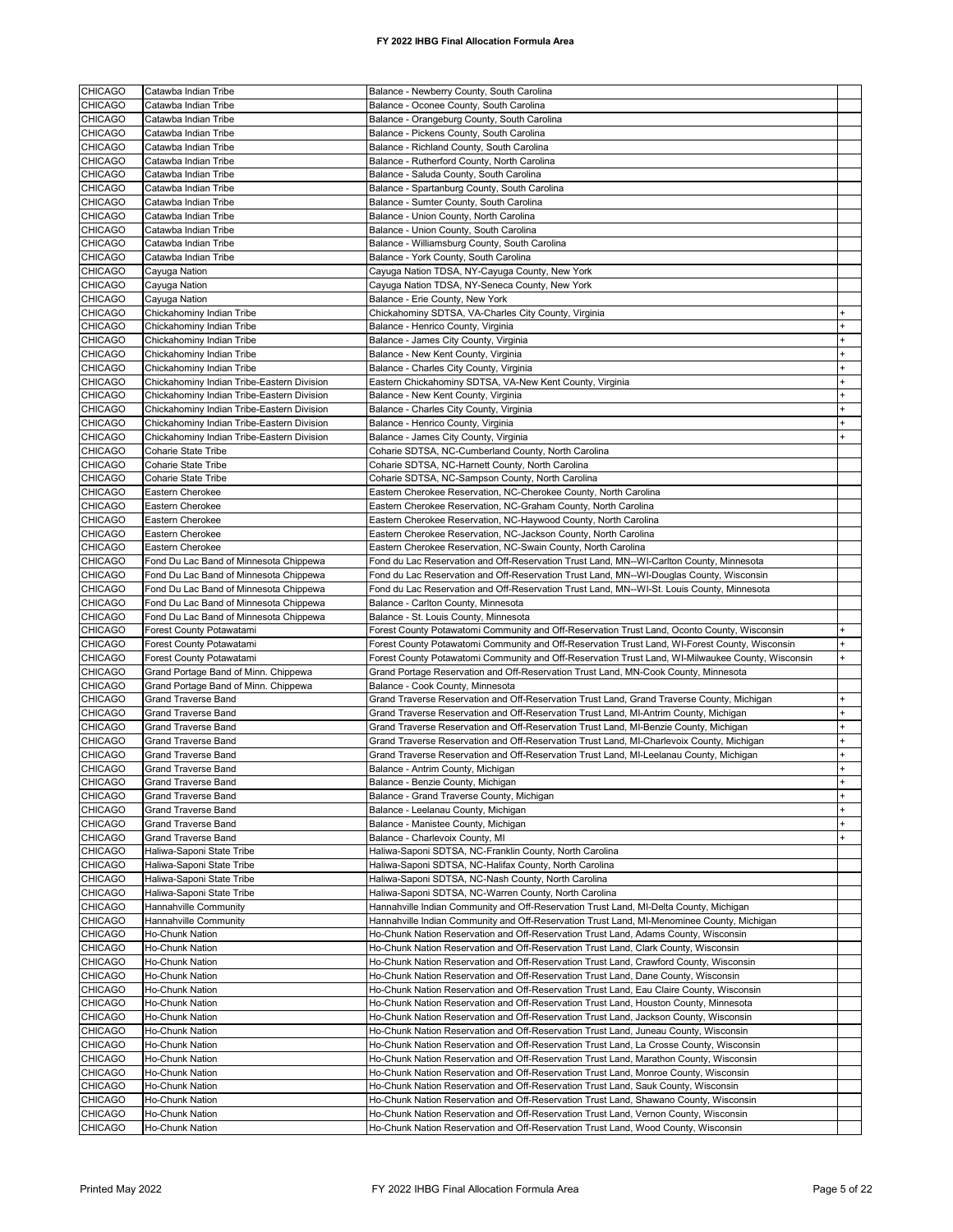| <b>CHICAGO</b> | Ho-Chunk Nation                               | Balance - Adams County, Wisconsin                                                             |           |
|----------------|-----------------------------------------------|-----------------------------------------------------------------------------------------------|-----------|
|                |                                               |                                                                                               |           |
| <b>CHICAGO</b> | <b>Ho-Chunk Nation</b>                        | Balance - Clark County, Wisconsin                                                             |           |
| <b>CHICAGO</b> | Ho-Chunk Nation                               | Balance - Columbia County, Wisconsin                                                          |           |
| <b>CHICAGO</b> | Ho-Chunk Nation                               | Balance - Crawford County, Wisconsin                                                          |           |
| <b>CHICAGO</b> | Ho-Chunk Nation                               | Balance - Dane County, Wisconsin                                                              |           |
| <b>CHICAGO</b> | Ho-Chunk Nation                               | Balance - Eau Claire County, Wisconsin                                                        |           |
| <b>CHICAGO</b> | Ho-Chunk Nation                               | Balance - Jackson County, Wisconsin                                                           |           |
| <b>CHICAGO</b> | Ho-Chunk Nation                               | Balance - Juneau County, Wisconsin                                                            |           |
| <b>CHICAGO</b> | Ho-Chunk Nation                               | Balance - La Crosse County, Wisconsin                                                         |           |
| <b>CHICAGO</b> | Ho-Chunk Nation                               | Balance - Monroe County, Wisconsin                                                            |           |
| <b>CHICAGO</b> | <b>Ho-Chunk Nation</b>                        | Balance - Sauk County, Wisconsin                                                              |           |
| <b>CHICAGO</b> | <b>Ho-Chunk Nation</b>                        | Balance - Shawano County, Wisconsin                                                           |           |
| <b>CHICAGO</b> | Ho-Chunk Nation                               | Balance - Trempealeau County, Wisconsin                                                       |           |
| <b>CHICAGO</b> |                                               |                                                                                               |           |
|                | <b>Ho-Chunk Nation</b>                        | Balance - Vernon County, Wisconsin                                                            |           |
| <b>CHICAGO</b> | <b>Ho-Chunk Nation</b>                        | Balance - Wood County, Wisconsin                                                              |           |
| <b>CHICAGO</b> | Houlton Band of Maliseets                     | Houlton Maliseet Reservation and Off-Reservation Trust Land, ME-Aroostook County, Maine       |           |
| <b>CHICAGO</b> | Houlton Band of Maliseets                     | Balance - Aroostook County, ME                                                                |           |
| <b>CHICAGO</b> | Keweenaw Bay Indian Community                 | L'Anse Reservation and Off-Reservation Trust Land, MI-Baraga County, Michigan                 | $\ddot{}$ |
| <b>CHICAGO</b> | Keweenaw Bay Indian Community                 | L'Anse Reservation and Off-Reservation Trust Land, MI-Marquette County, Michigan              |           |
| <b>CHICAGO</b> | Keweenaw Bay Indian Community                 | Ontonagon Reservation, MI-Ontonagon County, Michigan                                          | $\ddot{}$ |
| <b>CHICAGO</b> | Keweenaw Bay Indian Community                 | Balance - Baraga County, Michigan                                                             |           |
| CHICAGO        | Keweenaw Bay Indian Community                 | Balance - Marquette County, Michigan                                                          |           |
| <b>CHICAGO</b> | Lac Courte Oreilles                           | Lac Courte Oreilles Reservation and Off-Reservation Trust Land, WI-Burnett County, Wisconsin  |           |
| <b>CHICAGO</b> | Lac Courte Oreilles                           | Lac Courte Oreilles Reservation and Off-Reservation Trust Land, WI-Sawyer County, Wisconsin   |           |
| <b>CHICAGO</b> | Lac Courte Oreilles                           | Lac Courte Oreilles Reservation and Off-Reservation Trust Land, WI-Washburn County, Wisconsin |           |
| <b>CHICAGO</b> | Lac Courte Oreilles                           | Balance - Sawyer County, Wisconsin                                                            |           |
|                |                                               |                                                                                               |           |
| <b>CHICAGO</b> | Lac Du Flambeau Band                          | Lac du Flambeau Reservation, WI-Iron County, Wisconsin                                        |           |
| <b>CHICAGO</b> | Lac Du Flambeau Band                          | Lac du Flambeau Reservation, WI-Oneida County, Wisconsin                                      |           |
| <b>CHICAGO</b> | Lac Du Flambeau Band                          | Lac du Flambeau Reservation, WI-Vilas County, Wisconsin                                       |           |
| <b>CHICAGO</b> | Lac Du Flambeau Band                          | Balance - Vilas County, Wisconsin                                                             |           |
| <b>CHICAGO</b> | Lac Vieux Desert Band                         | Lac Vieux Desert Reservation, MI-Gogebic County, Michigan                                     |           |
| <b>CHICAGO</b> | Leech Lake Band of Minnesota Chippewa         | Leech Lake Reservation and Off-Reservation Trust Land, MN-Beltrami County, Minnesota          |           |
| <b>CHICAGO</b> | Leech Lake Band of Minnesota Chippewa         | Leech Lake Reservation and Off-Reservation Trust Land, MN-Cass County, Minnesota              |           |
| <b>CHICAGO</b> | Leech Lake Band of Minnesota Chippewa         | Leech Lake Reservation and Off-Reservation Trust Land, MN-Hubbard County, Minnesota           |           |
| <b>CHICAGO</b> | Leech Lake Band of Minnesota Chippewa         | Leech Lake Reservation and Off-Reservation Trust Land, MN-Itasca County, Minnesota            |           |
| <b>CHICAGO</b> | Leech Lake Band of Minnesota Chippewa         | Balance - Beltrami County, Minnesota                                                          |           |
| <b>CHICAGO</b> | Little River Band of Ottawa                   | Little River Reservation and Off-Reservation Trust Land, MI-Manistee County, Michigan         |           |
| <b>CHICAGO</b> | Little River Band of Ottawa                   | Little River Reservation and Off-Reservation Trust Land, MI-Mason Co                          |           |
| <b>CHICAGO</b> | Little River Band of Ottawa                   | Balance - Lake County, Michigan                                                               |           |
|                |                                               |                                                                                               |           |
| <b>CHICAGO</b> | Little River Band of Ottawa                   | Balance - Mason County, Michigan                                                              |           |
| <b>CHICAGO</b> | Little River Band of Ottawa                   | Balance - Wexford County, Michigan                                                            |           |
| <b>CHICAGO</b> | Little Traverse Bay Band                      |                                                                                               |           |
| <b>CHICAGO</b> | Little Traverse Bay Band                      | Little Traverse Bay Reservation and Off-Reservation Trust Land, Charlevoix County, Michigan   | $\ddot{}$ |
| <b>CHICAGO</b> | Little Traverse Bay Band                      | Little Traverse Bay Reservation and Off-Reservation Trust Land, Emmet County, Michigan        |           |
| <b>CHICAGO</b> | Little Traverse Bay Band                      | Balance - Charlevoix County, Michigan                                                         |           |
| <b>CHICAGO</b> | Little Traverse Bay Band                      | Balance - Cheboygan County, Michigan                                                          |           |
| <b>CHICAGO</b> | Little Traverse Bay Band                      | Balance - Emmet County, Michigan                                                              |           |
| <b>CHICAGO</b> | _ower Sioux                                   | Lower Sioux Indian Community, MN-Redwood County, Minnesota                                    |           |
| <b>CHICAGO</b> | Lower Sioux                                   | Balance - Redwood County, Minnesota                                                           |           |
| <b>CHICAGO</b> | Lumbee State Tribe                            | Lumbee SDTSA, NC-Cumberland County, North Carolina                                            |           |
| <b>CHICAGO</b> | Lumbee State Tribe                            | Lumbee SDTSA, NC-Hoke County, North Carolina                                                  |           |
|                |                                               |                                                                                               |           |
| <b>CHICAGO</b> |                                               |                                                                                               |           |
|                | Lumbee State Tribe                            | Lumbee SDTSA, NC-Robeson County, North Carolina                                               |           |
| <b>CHICAGO</b> | Lumbee State Tribe                            | Lumbee SDTSA, NC-Scotland County, North Carolina                                              |           |
| <b>CHICAGO</b> | Lumbee State Tribe                            | Balance - Cumberland County, North Carolina                                                   |           |
| <b>CHICAGO</b> | Mashantucket Pequot                           | Mashantucket Pequot Reservation and Off-Reservation Trust Land, New London County, CT         |           |
| <b>CHICAGO</b> | Mashpee Wampanoag                             | Balance - Barnstable County, Massachusetts                                                    |           |
| <b>CHICAGO</b> | Match-e-be-nash-she-wish Band of Pottawatomie | Match-e-be-nash-she-wish Band of Pottawatomi Reservation, MI-Allegan County, Michigan         |           |
| <b>CHICAGO</b> | Match-e-be-nash-she-wish Band of Pottawatomie | Balance - Barry County, Michigan                                                              | $\ddot{}$ |
| <b>CHICAGO</b> | Match-e-be-nash-she-wish Band of Pottawatomie | Balance - Kalamazoo County, Michigan                                                          |           |
| <b>CHICAGO</b> | Match-e-be-nash-she-wish Band of Pottawatomie | Balance - Kent County, Michigan                                                               |           |
| <b>CHICAGO</b> | Match-e-be-nash-she-wish Band of Pottawatomie | Balance - Ottawa County, Michigan                                                             |           |
| <b>CHICAGO</b> | Match-e-be-nash-she-wish Band of Pottawatomie | Balance - Allegan County, MI                                                                  |           |
| <b>CHICAGO</b> | Menominee Indian Tribe                        | Menominee Reservation and Off-Reservation Trust Land, WI-Menominee County, Wisconsin          |           |
|                |                                               |                                                                                               |           |
| <b>CHICAGO</b> | Menominee Indian Tribe                        | Menominee Reservation and Off-Reservation Trust Land, WI-Shawano County, Wisconsin            |           |
| <b>CHICAGO</b> | Miccosukee Tribe                              | Miccosukee Reservation and Off-Reservation Trust Land, FL-Broward County, Florida             |           |
| <b>CHICAGO</b> | Miccosukee Tribe                              | Miccosukee Reservation and Off-Reservation Trust Land, FL-Hendry County, Florida              |           |
| <b>CHICAGO</b> | Miccosukee Tribe                              | Miccosukee Reservation and Off-Reservation Trust Land, FL-Highlands County, Florida           |           |
| <b>CHICAGO</b> | Miccosukee Tribe                              | Miccosukee Reservation and Off-Reservation Trust Land, FL-Miami-Dade County, Florida          |           |
| <b>CHICAGO</b> | Mille Lacs Band of Minnesota Chippewa         | Mille Lacs Reservation and Off-Reservation Trust Land, Crow Wing County, Minnesota            |           |
| <b>CHICAGO</b> | Mille Lacs Band of Minnesota Chippewa         | Mille Lacs Reservation and Off-Reservation Trust Land, MN-Aitkin County, Minnesota            |           |
| <b>CHICAGO</b> | Mille Lacs Band of Minnesota Chippewa         | Mille Lacs Reservation and Off-Reservation Trust Land, MN-Mille Lacs County, Minnesota        |           |
| <b>CHICAGO</b> | Mille Lacs Band of Minnesota Chippewa         | Mille Lacs Reservation and Off-Reservation Trust Land, MN-Pine County, Minnesota              |           |
| <b>CHICAGO</b> | Mille Lacs Band of Minnesota Chippewa         | Balance - Crow Wing County, Minnesota                                                         |           |
| <b>CHICAGO</b> | Mille Lacs Band of Minnesota Chippewa         | Balance - Mille Lacs County, Minnesota                                                        |           |
| <b>CHICAGO</b> | Mille Lacs Band of Minnesota Chippewa         | Balance - Pine County, Minnesota                                                              |           |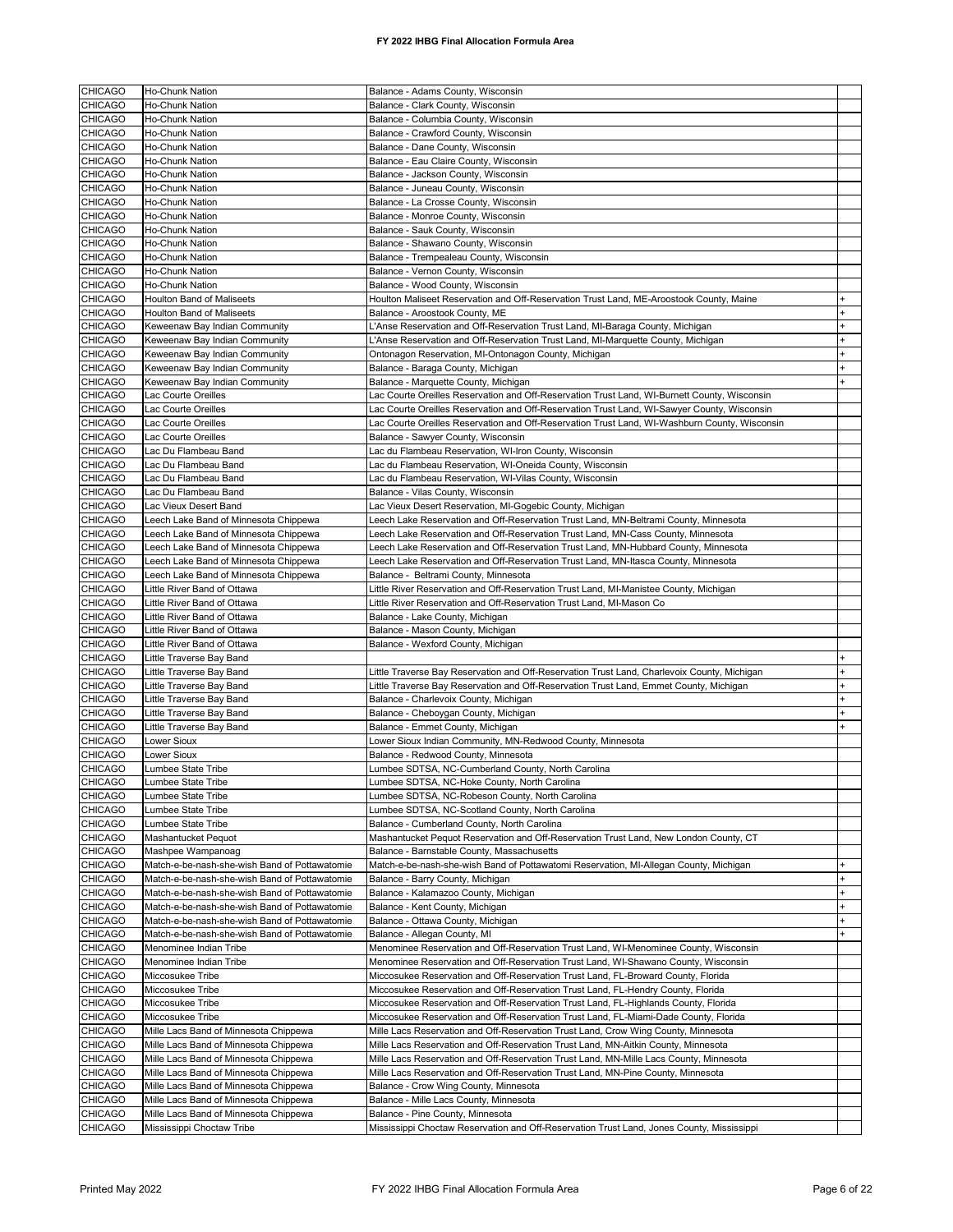| <b>CHICAGO</b> | Mississippi Choctaw Tribe             | Mississippi Choctaw Reservation and Off-Reservation Trust Land, Kemper County, Mississippi     |           |
|----------------|---------------------------------------|------------------------------------------------------------------------------------------------|-----------|
|                |                                       |                                                                                                |           |
| <b>CHICAGO</b> | Mississippi Choctaw Tribe             | Mississippi Choctaw Reservation and Off-Reservation Trust Land, Leake County, Mississippi      |           |
| <b>CHICAGO</b> | Mississippi Choctaw Tribe             | Mississippi Choctaw Reservation and Off-Reservation Trust Land, MS-Newton County, Mississippi  |           |
| <b>CHICAGO</b> | Mississippi Choctaw Tribe             | Mississippi Choctaw Reservation and Off-Reservation Trust Land, MS-Scott County, Mississippi   |           |
| <b>CHICAGO</b> | Mississippi Choctaw Tribe             | Mississippi Choctaw Reservation and Off-Reservation Trust Land, MS-Winston County, Mississippi |           |
| <b>CHICAGO</b> | Mississippi Choctaw Tribe             | Mississippi Choctaw Reservation and Off-Reservation Trust Land, Neshoba County, Mississippi    |           |
| <b>CHICAGO</b> | Mississippi Choctaw Tribe             | Mississippi Choctaw Reservation, MS-Attala County, Mississippi                                 |           |
| <b>CHICAGO</b> | Mississippi Choctaw Tribe             | Mississippi Choctaw Reservation, MS-Jackson County, Mississippi                                |           |
| <b>CHICAGO</b> | Mississippi Choctaw Tribe             | Mississippi Choctaw Reservation, MS-Noxubee County, Mississippi                                |           |
|                |                                       |                                                                                                |           |
| <b>CHICAGO</b> | Mississippi Choctaw Tribe             | Balance - Jackson County, Mississippi                                                          |           |
| <b>CHICAGO</b> | Mississippi Choctaw Tribe             | Balance - Jasper County, Mississippi                                                           |           |
| <b>CHICAGO</b> | Mississippi Choctaw Tribe             | Balance - Jones County, Mississippi                                                            |           |
| <b>CHICAGO</b> | Mississippi Choctaw Tribe             | Balance - Kemper County, Mississippi                                                           |           |
| CHICAGO        | Mississippi Choctaw Tribe             | Balance - Lauderdale County, Tennessee                                                         |           |
| <b>CHICAGO</b> | Mississippi Choctaw Tribe             | Balance - Leake County, Mississippi                                                            |           |
| <b>CHICAGO</b> | Mississippi Choctaw Tribe             | Balance - Neshoba County, Mississippi                                                          |           |
| <b>CHICAGO</b> | Mississippi Choctaw Tribe             | Balance - Newton County, Mississippi                                                           |           |
| <b>CHICAGO</b> | Mississippi Choctaw Tribe             | Balance - Scott County, Mississippi                                                            |           |
| <b>CHICAGO</b> | Mississippi Choctaw Tribe             | Balance - Winston County, Mississippi                                                          |           |
|                |                                       |                                                                                                |           |
| <b>CHICAGO</b> | Monacan Indian Nation                 | Balance - Amherst County, Virginia                                                             |           |
| <b>CHICAGO</b> | Monacan Indian Nation                 | Balance - Appomattox County, Virginia                                                          |           |
| <b>CHICAGO</b> | Monacan Indian Nation                 | Balance - Buena Vista city, Virginia                                                           |           |
| <b>CHICAGO</b> | Monacan Indian Nation                 | Balance - Lynchburg city, Virginia                                                             |           |
| <b>CHICAGO</b> | Monacan Indian Nation                 | Bedford County, Virginia - part                                                                |           |
| <b>CHICAGO</b> | Monacan Indian Nation                 | Buckingham County, Virginia - part                                                             |           |
| <b>CHICAGO</b> | Monacan Indian Nation                 | Campbell County, Virginia - part                                                               |           |
| <b>CHICAGO</b> | Monacan Indian Nation                 | Nelson County, Virginia - part                                                                 |           |
| <b>CHICAGO</b> | Monacan Indian Nation                 | Rockbridge County, Virginia -- part                                                            |           |
| <b>CHICAGO</b> | MOWA Band of Choctaw Indians          | MOWA Choctaw (state) Reservation, AL-Mobile County, Alabama                                    |           |
| <b>CHICAGO</b> | <b>MOWA Band of Choctaw Indians</b>   | MOWA Choctaw (state) Reservation, AL-Washington County, Alabama                                |           |
|                |                                       |                                                                                                |           |
| <b>CHICAGO</b> | <b>MOWA Band of Choctaw Indians</b>   | Balance - Washington County, Alabama                                                           |           |
| <b>CHICAGO</b> | MOWA Band of Choctaw Indians          | Balance - Mobile County, Alabama                                                               |           |
| <b>CHICAGO</b> | Nansemond Indian Nation               | Balance - Chesapeake city, Virginia                                                            |           |
| <b>CHICAGO</b> | Nansemond Indian Nation               | Balance - Hampton city, Virginia                                                               |           |
| <b>CHICAGO</b> | Nansemond Indian Nation               | Balance - Newport News city, Virginia                                                          |           |
| <b>CHICAGO</b> | Nansemond Indian Nation               | Balance - Norfolk city, Virginia                                                               |           |
| <b>CHICAGO</b> | Nansemond Indian Nation               | Balance - Portsmouth city, Virginia                                                            |           |
| CHICAGO        | Nansemond Indian Nation               | Balance - Suffolk city, Virginia                                                               |           |
|                | Nansemond Indian Nation               | Balance - Virginia Beach city, Virginia                                                        |           |
|                |                                       |                                                                                                |           |
| <b>CHICAGO</b> |                                       |                                                                                                |           |
| <b>CHICAGO</b> | Narragansett Tribe                    | Narragansett Reservation, RI-Washington County, Rhode Island                                   |           |
| <b>CHICAGO</b> | Narragansett Tribe                    | Balance - Washington County, Rhode Island                                                      |           |
| <b>CHICAGO</b> | Nottawaseppi Huron Band of Potawatomi | Huron Potawatomi Reservation and Off-Reservation Trust Land, MI-Calhoun County, Michigan       |           |
| <b>CHICAGO</b> | Nottawaseppi Huron Band of Potawatomi | Balance - Calhoun County, Michigan                                                             |           |
| <b>CHICAGO</b> | Oneida Nation of New York             | Oneida Nation Reservation, NY-Madison County, New York                                         |           |
| <b>CHICAGO</b> | Oneida Nation of New York             | Balance - Chenango County, New York                                                            |           |
| <b>CHICAGO</b> | Oneida Nation of New York             | Balance - Cortland County, New York                                                            |           |
| <b>CHICAGO</b> | Oneida Nation of New York             | Balance - Herkimer County, New York                                                            |           |
| <b>CHICAGO</b> | Oneida Nation of New York             | Balance - Madison County, New York                                                             |           |
| <b>CHICAGO</b> | Oneida Nation of New York             | Balance - Oneida County, New York                                                              |           |
|                |                                       |                                                                                                |           |
| <b>CHICAGO</b> | Oneida Nation of New York             | Balance - Onondaga County, New York                                                            |           |
| <b>CHICAGO</b> | Oneida Tribe                          | Oneida (WI) Reservation and Off-Reservation Trust Land, WI-Brown County, Wisconsin             |           |
| <b>CHICAGO</b> | Oneida Tribe                          | Oneida (WI) Reservation and Off-Reservation Trust Land, WI-Outagamie County, Wisconsin         |           |
| <b>CHICAGO</b> | Oneida Tribe                          | Balance - Brown County, Wisconsin                                                              |           |
| <b>CHICAGO</b> | Oneida Tribe                          | Balance - Outagamie County, Wisconsin                                                          |           |
| <b>CHICAGO</b> | Onondaga Nation                       | Onondaga Nation Reservation, NY-Onondaga County, New York                                      |           |
| <b>CHICAGO</b> | Pamunkey                              | Pamunkey (state) Reservation, VA-King William County, Virginia                                 |           |
| <b>CHICAGO</b> | Passamaquoddy Indian Tribe            | Indian Township Reservation, ME-Washington County, Maine                                       |           |
| <b>CHICAGO</b> | Penobscot Tribe                       | Penobscot Reservation and Off-Reservation Trust Land, ME-Aroostook County, Maine               |           |
| <b>CHICAGO</b> | Penobscot Tribe                       | Penobscot Reservation and Off-Reservation Trust Land, ME-Franklin County, Maine                |           |
| <b>CHICAGO</b> | Penobscot Tribe                       | Penobscot Reservation and Off-Reservation Trust Land, ME-Penobscot County, Maine               |           |
| <b>CHICAGO</b> | Penobscot Tribe                       | Penobscot Reservation and Off-Reservation Trust Land, ME-Piscataquis                           |           |
|                | Penobscot Tribe                       | Balance - Penobscot County, Maine                                                              |           |
| <b>CHICAGO</b> |                                       |                                                                                                |           |
| <b>CHICAGO</b> | Pleasant Point                        | Passamaquoddy Trust Land, ME-Franklin County, Maine                                            |           |
| <b>CHICAGO</b> | <b>Pleasant Point</b>                 | Passamaquoddy Trust Land, ME-Hancock County, Maine                                             |           |
| <b>CHICAGO</b> | <b>Pleasant Point</b>                 | Passamaquoddy Trust Land, ME-Oxford County, Maine                                              |           |
| <b>CHICAGO</b> | <b>Pleasant Point</b>                 | Passamaquoddy Trust Land, ME-Penobscot County, Maine                                           |           |
| <b>CHICAGO</b> | <b>Pleasant Point</b>                 | Passamaquoddy Trust Land, ME-Somerset County, Maine                                            |           |
| <b>CHICAGO</b> | Pleasant Point                        | Passamaquoddy Trust Land, ME-Washington County, Maine                                          |           |
| <b>CHICAGO</b> | <b>Pleasant Point</b>                 | Pleasant Point Reservation, ME-Washington County, Maine                                        |           |
| <b>CHICAGO</b> | <b>Pleasant Point</b>                 | Balance - Washington County, Maine                                                             |           |
| <b>CHICAGO</b> | Poarch Band of Creek Indians          | Poarch Creek Reservation and Off-Reservation Trust Land, AL--FL-Elmore County, Alabama         |           |
| <b>CHICAGO</b> | Poarch Band of Creek Indians          | Poarch Creek Reservation and Off-Reservation Trust Land, AL--FL-Escambia County, Alabama       | $\ddot{}$ |
| <b>CHICAGO</b> | Poarch Band of Creek Indians          | Poarch Creek Reservation and Off-Reservation Trust Land, AL--FL-Escambia County, Florida       |           |
| <b>CHICAGO</b> | Poarch Band of Creek Indians          | Poarch Creek Reservation and Off-Reservation Trust Land, AL--FL-Monroe County, Alabama         | $\ddot{}$ |
| <b>CHICAGO</b> | Poarch Band of Creek Indians          | Poarch Creek Reservation and Off-Reservation Trust Land, AL--FL-Montgomery County, Alabama     | $\ddot{}$ |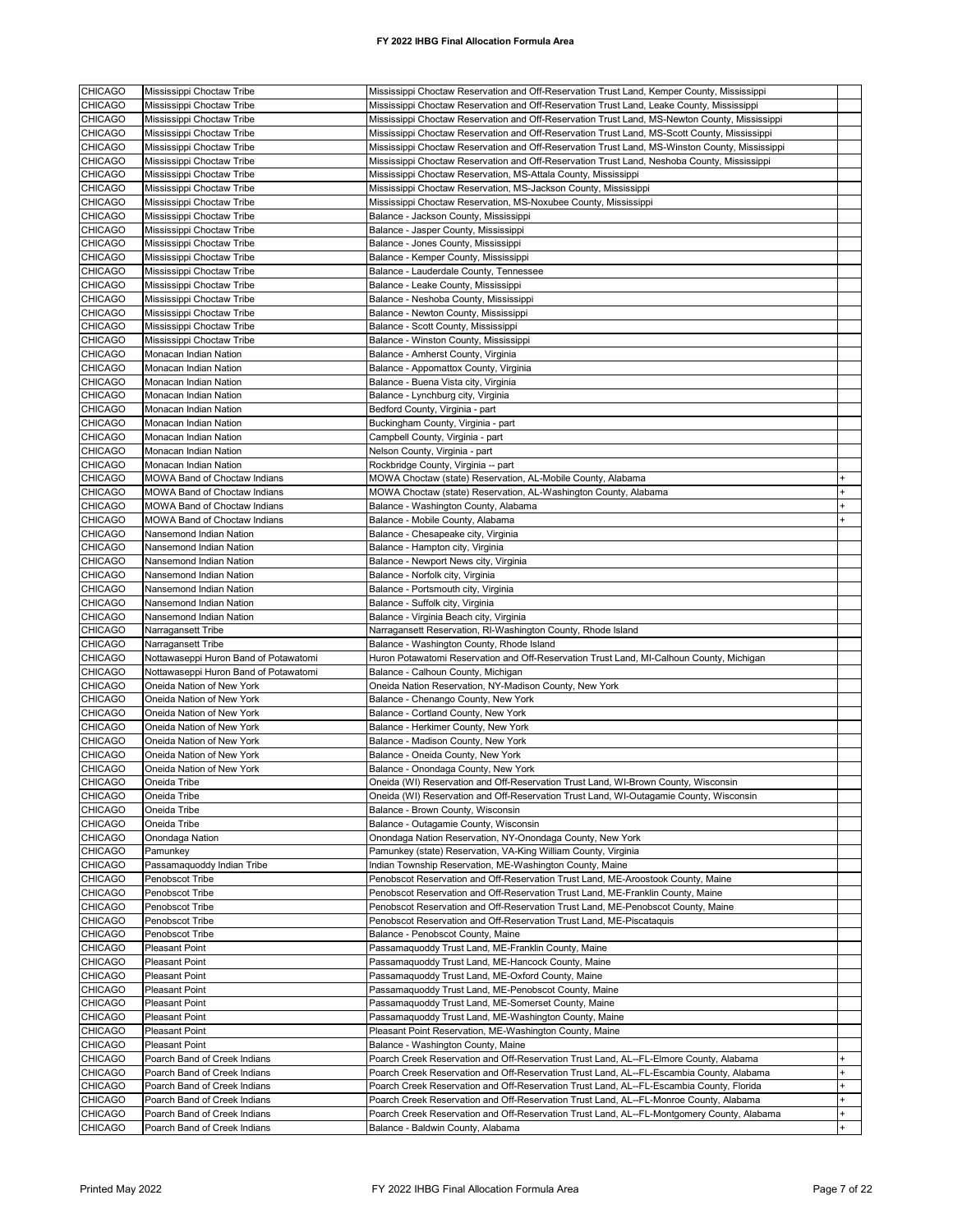| <b>CHICAGO</b> | Poarch Band of Creek Indians           | Balance - Escambia County, Alabama                                                        | $\ddot{}$ |
|----------------|----------------------------------------|-------------------------------------------------------------------------------------------|-----------|
| <b>CHICAGO</b> | Poarch Band of Creek Indians           |                                                                                           | $\ddot{}$ |
|                |                                        | Balance - Escambia County, Florida                                                        |           |
| CHICAGO        | Poarch Band of Creek Indians           | Balance - Mobile County, Alabama                                                          | $\ddot{}$ |
| <b>CHICAGO</b> | Poarch Band of Creek Indians           | Balance - Monroe County, Alabama                                                          |           |
| <b>CHICAGO</b> | Pokagon Band of Potawatomi             | Pokagon Reservation and Off-Reservation Trust Land, MI-Berrien County, Michigan           |           |
| <b>CHICAGO</b> | Pokagon Band of Potawatomi             | Pokagon Reservation and Off-Reservation Trust Land, MI-Cass County, Michigan              |           |
| <b>CHICAGO</b> | Pokagon Band of Potawatomi             | Pokagon Reservation and Off-Reservation Trust Land, MI-St. Joseph County, Indiana         |           |
| CHICAGO        | Pokagon Band of Potawatomi             | Pokagon Reservation and Off-Reservation Trust Land, MI-Van Buren County, Michigan         | $\ddot{}$ |
| <b>CHICAGO</b> | Pokagon Band of Potawatomi             | Balance - Allegan County, Michigan                                                        | ÷         |
| CHICAGO        | Pokagon Band of Potawatomi             | Balance - Berrien County, Michigan                                                        |           |
| <b>CHICAGO</b> | Pokagon Band of Potawatomi             | Balance - Cass County, Michigan                                                           |           |
| CHICAGO        | Pokagon Band of Potawatomi             | Balance - Elkhart County, Indiana                                                         |           |
| <b>CHICAGO</b> | Pokagon Band of Potawatomi             | Balance - Kosciusko County, Indiana                                                       |           |
| CHICAGO        | Pokagon Band of Potawatomi             | Balance - LaPorte County, Indiana                                                         |           |
| <b>CHICAGO</b> | Pokagon Band of Potawatomi             | Balance - Marshall County, Indiana                                                        |           |
| CHICAGO        | Pokagon Band of Potawatomi             | Balance - St. Joseph County, Indiana                                                      |           |
| <b>CHICAGO</b> | Pokagon Band of Potawatomi             | Balance - Starke County, Indiana                                                          |           |
| <b>CHICAGO</b> | Pokagon Band of Potawatomi             | Balance - Van Buren County, Michigan                                                      |           |
| <b>CHICAGO</b> | Prairie Island Sioux                   | Prairie Island Indian Community and Off-Reservation Trust Land, Dakota County, Minnesota  |           |
| <b>CHICAGO</b> | Prairie Island Sioux                   | Prairie Island Indian Community and Off-Reservation Trust Land, Goodhue County, Minnesota |           |
| <b>CHICAGO</b> | Rappahannock Tribe                     | Balance - Essex County, Virginia                                                          |           |
| <b>CHICAGO</b> | Rappahannock Tribe                     | Balance - King and Queen County, Virginia                                                 |           |
| <b>CHICAGO</b> | Rappahannock Tribe                     | Balance - King William County, Virginia                                                   |           |
| <b>CHICAGO</b> | Rappahannock Tribe                     | Balance - Caroline County, Virginia                                                       |           |
| <b>CHICAGO</b> | Red Cliff Band of Lake Superior Chippe | Red Cliff Reservation and Off-Reservation Trust Land, WI-Bayfield County, Wisconsin       |           |
| <b>CHICAGO</b> | Red Lake Band of Chippewa              | Red Lake Reservation, MN-Beltrami County, Minnesota                                       |           |
| <b>CHICAGO</b> | Red Lake Band of Chippewa              | Red Lake Reservation, MN-Clearwater County, Minnesota                                     |           |
| <b>CHICAGO</b> | Red Lake Band of Chippewa              | Red Lake Reservation, MN-Koochiching County, Minnesota                                    |           |
| <b>CHICAGO</b> | Red Lake Band of Chippewa              | Red Lake Reservation, MN-Lake of the Woods County, Minnesota                              |           |
| <b>CHICAGO</b> | Red Lake Band of Chippewa              | Red Lake Reservation, MN-Marshall County, Minnesota                                       |           |
| <b>CHICAGO</b> | Red Lake Band of Chippewa              | Red Lake Reservation, MN-Pennington County, Minnesota                                     |           |
| <b>CHICAGO</b> | Red Lake Band of Chippewa              | Red Lake Reservation, MN-Polk County, Minnesota                                           |           |
| CHICAGO        | Red Lake Band of Chippewa              | Red Lake Reservation, MN-Red Lake County, Minnesota                                       |           |
| <b>CHICAGO</b> | Red Lake Band of Chippewa              | Red Lake Reservation, MN-Roseau County, Minnesota                                         |           |
| CHICAGO        | Red Lake Band of Chippewa              | Balance - Beltrami County, Minnesota                                                      |           |
| <b>CHICAGO</b> | Sac & Fox Tribe of the Mississippi, IA | Sac and Fox/Meskwaki Settlement and Off-Reservation Trust Land, IA-Tama County, Iowa      |           |
| CHICAGO        | Saginaw Chippewa                       | Isabella Reservation and Off-Reservation Trust Land, MI-Arenac County, Michigan           |           |
| <b>CHICAGO</b> | Saginaw Chippewa                       | Isabella Reservation and Off-Reservation Trust Land, MI-Isabella County, Michigan         |           |
| <b>CHICAGO</b> | Saginaw Chippewa                       | Balance - Arenac County, Michigan                                                         |           |
| <b>CHICAGO</b> | Saginaw Chippewa                       | Balance - Gladwin County, Michigan                                                        |           |
| <b>CHICAGO</b> | Saginaw Chippewa                       | Balance - Gratiot County, Michigan                                                        |           |
| CHICAGO        | Saginaw Chippewa                       | Balance - Isabella County, Michigan                                                       |           |
| CHICAGO        | Saginaw Chippewa                       | Balance - Mecosta County, Michigan                                                        |           |
| <b>CHICAGO</b> | Saginaw Chippewa                       | Balance - Midland County, Michigan                                                        |           |
| <b>CHICAGO</b> | Saginaw Chippewa                       | Balance - Montcalm County, Michigan                                                       |           |
| <b>CHICAGO</b> | Saginaw Chippewa                       | Balance - Osceola County, Michigan                                                        |           |
| <b>CHICAGO</b> | Saint Croix Chippewa                   | St. Croix Reservation and Off-Reservation Trust Land, WI-Barron County, Wisconsin         |           |
| <b>CHICAGO</b> | Saint Croix Chippewa                   | St. Croix Reservation and Off-Reservation Trust Land, WI-Burnett County, Wisconsin        |           |
| <b>CHICAGO</b> | Saint Croix Chippewa                   | St. Croix Reservation and Off-Reservation Trust Land, WI-Polk County, Wisconsin           |           |
| <b>CHICAGO</b> | Saint Croix Chippewa                   | Balance - Burnett County, Wisconsin                                                       |           |
| <b>CHICAGO</b> | Saint Croix Chippewa                   | Almena Village, Cumberland City, Rice Lake Town, WI                                       |           |
| <b>CHICAGO</b> | Saint Croix Chippewa                   | Clayton, Johnstown & Bone Lake Towns, Turtle Lake & Luck Vil., WI                         |           |
| <b>CHICAGO</b> | Sault Ste. Marie Tribe                 | Sault Sainte Marie Reservation and Off-Reservation Trust Land, Marquette County, Michigan |           |
| <b>CHICAGO</b> | Sault Ste. Marie Tribe                 | Sault Ste. Marie Reservation and Off-Reservation Trust Land, Alger County, Michigan       |           |
| <b>CHICAGO</b> | Sault Ste. Marie Tribe                 | Sault Ste. Marie Reservation and Off-Reservation Trust Land, Chippewa County, Michigan    |           |
| <b>CHICAGO</b> | Sault Ste. Marie Tribe                 | Sault Ste. Marie Reservation and Off-Reservation Trust Land, Delta County, Michigan       |           |
| <b>CHICAGO</b> | Sault Ste. Marie Tribe                 | Sault Ste. Marie Reservation and Off-Reservation Trust Land, Luce County, Michigan        |           |
| CHICAGO        | Sault Ste. Marie Tribe                 | Sault Ste. Marie Reservation and Off-Reservation Trust Land, Mackinac County, Michigan    |           |
| <b>CHICAGO</b> | Sault Ste. Marie Tribe                 | Sault Ste. Marie Reservation and Off-Reservation Trust Land, Schoolcraft County, Michigan |           |
| CHICAGO        | Sault Ste. Marie Tribe                 | Balance - Alger County, Michigan                                                          |           |
| CHICAGO        | Sault Ste. Marie Tribe                 | Balance - Chippewa County, Michigan                                                       |           |
| CHICAGO        | Sault Ste. Marie Tribe                 | Balance - Delta County, Michigan                                                          |           |
| CHICAGO        | Sault Ste. Marie Tribe                 | Balance - Luce County, Michigan                                                           |           |
| CHICAGO        | Sault Ste. Marie Tribe                 | Balance - Mackinac County, Michigan                                                       |           |
| <b>CHICAGO</b> | Sault Ste. Marie Tribe                 | Balance - Schoolcraft County, Michigan                                                    |           |
| <b>CHICAGO</b> | Sault Ste. Marie Tribe                 | Balance - Marquette County, MI                                                            |           |
| <b>CHICAGO</b> | Seminole Tribe                         | Big Cypress Reservation, FL-Broward County, Florida                                       |           |
| <b>CHICAGO</b> | Seminole Tribe                         | Big Cypress Reservation, FL-Hendry County, Florida                                        |           |
| CHICAGO        | Seminole Tribe                         | Brighton Reservation, FL-Glades County, Florida                                           |           |
| <b>CHICAGO</b> | Seminole Tribe                         | Coconut Creek Trust Land, FL-Broward County, Florida                                      |           |
| <b>CHICAGO</b> | Seminole Tribe                         | Fort Pierce Reservation, FL-St. Lucie County, Florida                                     |           |
| <b>CHICAGO</b> | Seminole Tribe                         | Hollywood Reservation, FL-Broward County, Florida                                         |           |
| <b>CHICAGO</b> | Seminole Tribe                         | Immokalee Reservation, FL-Collier County, Florida                                         |           |
| CHICAGO        | Seminole Tribe                         | Seminole (FL) Trust Land, FL-Broward County, Florida                                      |           |
| <b>CHICAGO</b> | Seminole Tribe                         | Tampa Reservation, FL-Hillsborough County, Florida                                        |           |
| <b>CHICAGO</b> | Seneca Nation of New York              | Allegany Reservation, NY-Cattaraugus County, New York                                     |           |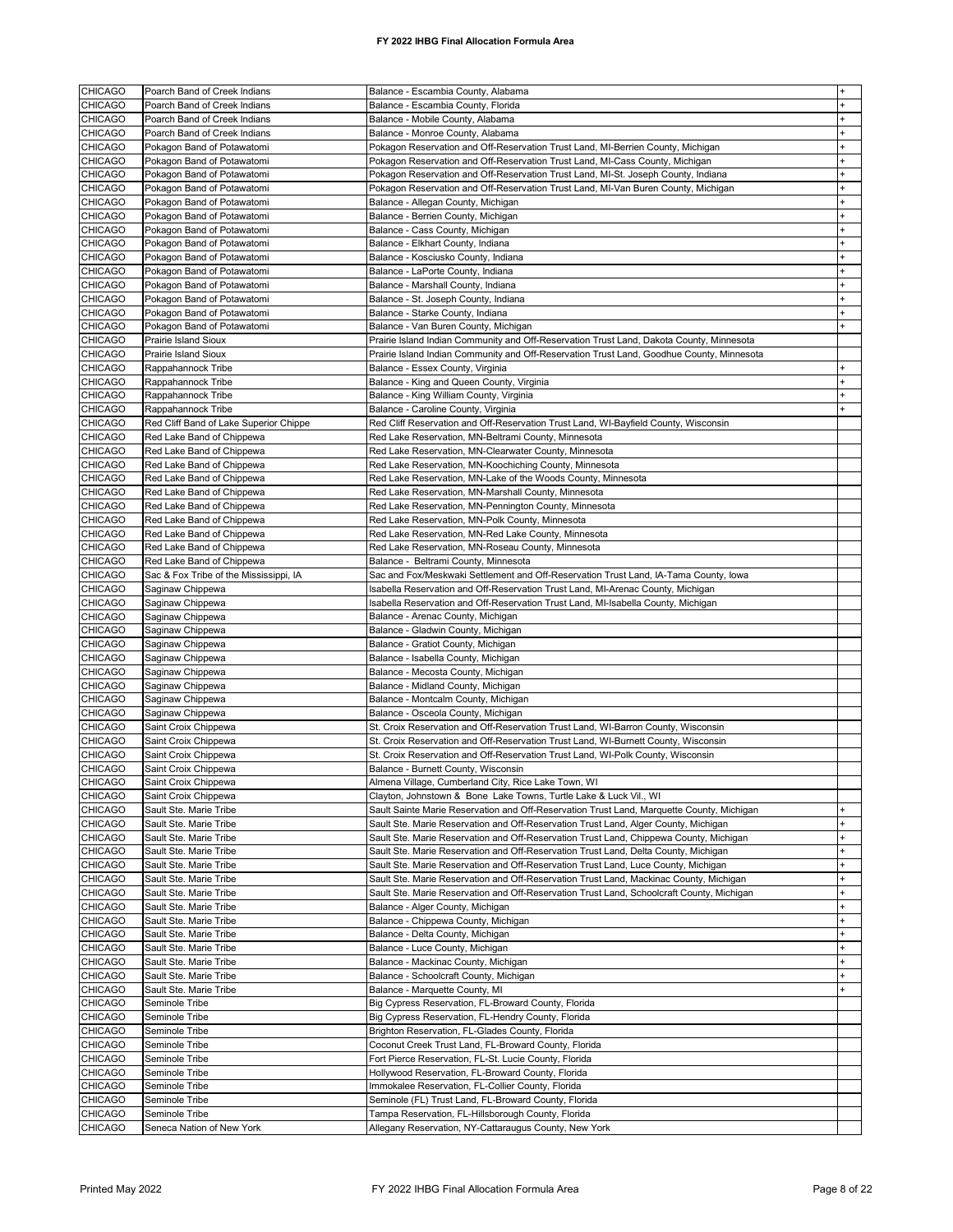| <b>CHICAGO</b>                 | Seneca Nation of New York                    | Cattaraugus Reservation, NY-Cattaraugus County, New York                                   |  |
|--------------------------------|----------------------------------------------|--------------------------------------------------------------------------------------------|--|
|                                |                                              |                                                                                            |  |
| <b>CHICAGO</b>                 | Seneca Nation of New York                    | Cattaraugus Reservation, NY-Chautauqua County, New York                                    |  |
| <b>CHICAGO</b>                 | Seneca Nation of New York                    | Cattaraugus Reservation, NY-Erie County, New York                                          |  |
| <b>CHICAGO</b>                 | Seneca Nation of New York                    | Oil Springs Reservation, NY-Allegany County, New York                                      |  |
| <b>CHICAGO</b>                 | Seneca Nation of New York                    | Oil Springs Reservation, NY-Cattaraugus County, New York                                   |  |
| <b>CHICAGO</b>                 | Shakopee Mdewakanton Sioux                   | Shakopee Mdewakanton Sioux Community and Off-Reservation Trust Land, Scott Cnty, Minnesota |  |
| <b>CHICAGO</b>                 | Shinnecock Indian Nation                     | Shinnecock (state) Reservation, NY-Suffolk County, New York                                |  |
| <b>CHICAGO</b>                 | Sokagoan Chippewa Tribe                      | Sokaogon Chippewa Community and Off-Reservation Trust Land, WI-Forest County, Wisconsin    |  |
| <b>CHICAGO</b>                 | Sokagoan Chippewa Tribe                      | Balance - Forest County, Wisconsin                                                         |  |
| <b>CHICAGO</b>                 | St. Regis Mohawk Tribe                       | St. Regis Mohawk Reservation, NY-Franklin County, New York                                 |  |
| <b>CHICAGO</b>                 | St. Regis Mohawk Tribe                       | Balance - Franklin County, New York                                                        |  |
| <b>CHICAGO</b>                 | St. Regis Mohawk Tribe                       | Balance - St. Lawrence County, New York                                                    |  |
| <b>CHICAGO</b>                 | Stockbridge-Munsee Tribe                     | Stockbridge Munsee Community and Off-Reservation Trust Land, WI-Shawano County, Wisconsin  |  |
| <b>CHICAGO</b>                 | Tonawanda Band of Senecas                    | Tonawanda Reservation, NY-Erie County, New York                                            |  |
| <b>CHICAGO</b>                 | Tonawanda Band of Senecas                    |                                                                                            |  |
| <b>CHICAGO</b>                 | Tonawanda Band of Senecas                    | Tonawanda Reservation, NY-Genesee County, New York                                         |  |
|                                |                                              | Tonawanda Reservation, NY-Niagara County, New York                                         |  |
| <b>CHICAGO</b>                 | Tuscarora Nation                             | Tuscarora Nation Reservation, NY-Niagara County, New York                                  |  |
| <b>CHICAGO</b>                 | Upper Mattaponi Tribe                        | Mattaponi (state) Reservation, VA-King William County, Virginia                            |  |
| <b>CHICAGO</b>                 | Upper Mattaponi Tribe                        | Balance - King William County, Virginia                                                    |  |
| <b>CHICAGO</b>                 | Upper Mattaponi Tribe                        | Balance - Essex County, Virginia                                                           |  |
| <b>CHICAGO</b>                 | Upper Mattaponi Tribe                        | Balance - Henrico County, Virginia                                                         |  |
| <b>CHICAGO</b>                 | Upper Mattaponi Tribe                        | Balance - King and Queen County, Virginia                                                  |  |
| CHICAGO                        | Upper Mattaponi Tribe                        | Balance - New Kent County, Virginia                                                        |  |
| <b>CHICAGO</b>                 | Upper Mattaponi Tribe                        | Hanover County, Virginia - part                                                            |  |
| <b>CHICAGO</b>                 | Upper Mattaponi Tribe                        | Richmond City, Virginia -- part                                                            |  |
| <b>CHICAGO</b>                 | Upper Mattaponi Tribe                        | Caroline County, Virginia - part                                                           |  |
| <b>CHICAGO</b>                 | Upper Mattaponi Tribe                        | Charles City County, Virginia - part                                                       |  |
| <b>CHICAGO</b>                 | <b>Upper Sioux Indian Community</b>          | Upper Sioux Community and Off-Reservation Trust Land, MN-Chippewa Co, Minnesota            |  |
| <b>CHICAGO</b>                 | <b>Upper Sioux Indian Community</b>          | Upper Sioux Community and Off-Reservation Trust Land, MN-Yellow Medicine County, Minnesota |  |
| <b>CHICAGO</b>                 |                                              |                                                                                            |  |
|                                | <b>Upper Sioux Indian Community</b>          | Balance - Chippewa County, Minnesota                                                       |  |
| <b>CHICAGO</b>                 | <b>Upper Sioux Indian Community</b>          | Balance - Renville County, Minnesota                                                       |  |
| <b>CHICAGO</b>                 | <b>Upper Sioux Indian Community</b>          | Balance - Yellow Medicine County, Minnesota                                                |  |
| <b>CHICAGO</b>                 | Waccamaw Siouan State Tribe                  | Waccamaw Siouan SDTSA, NC-Bladen County, North Carolina                                    |  |
| <b>CHICAGO</b>                 | Waccamaw Siouan State Tribe                  | Waccamaw Siouan SDTSA, NC-Columbus County, North Carolina                                  |  |
| <b>CHICAGO</b>                 | Wampanoag Tribe of Gay Head                  | Wampanoag-Aquinnah Trust Land, MA-Dukes County, Massachusetts                              |  |
| <b>CHICAGO</b>                 | Wampanoag Tribe of Gay Head                  | Balance - Dukes County, Massachusetts                                                      |  |
| <b>CHICAGO</b>                 | White Earth Band of Minnesota Chippewa       | White Earth Reservation and Off-Reservation Trust Land, MN-Becker County, Minnesota        |  |
| <b>CHICAGO</b>                 | White Earth Band of Minnesota Chippewa       | White Earth Reservation and Off-Reservation Trust Land, MN-Clearwater County, Minnesota    |  |
| <b>CHICAGO</b>                 | White Earth Band of Minnesota Chippewa       | White Earth Reservation and Off-Reservation Trust Land, MN-Mahnomen County, Minnesota      |  |
| <b>CHICAGO</b>                 | White Earth Band of Minnesota Chippewa       | Balance - Becker County, Minnesota                                                         |  |
| <b>CHICAGO</b>                 | White Earth Band of Minnesota Chippewa       | Balance - Clearwater County, Minnesota                                                     |  |
| <b>DENVER</b>                  | Assinboine & Sioux Tribes of Ft. Peck        | Fort Peck Indian Reservation and Off-Reservation Trust Land, MT-Daniels County, Montana    |  |
| <b>DENVER</b>                  | Assinboine & Sioux Tribes of Ft. Peck        | Fort Peck Indian Reservation and Off-Reservation Trust Land, MT-Roosevelt County, Montana  |  |
|                                |                                              | Fort Peck Indian Reservation and Off-Reservation Trust Land, MT-Sheridan County, Montana   |  |
| <b>DENVER</b>                  | Assinboine & Sioux Tribes of Ft. Peck        |                                                                                            |  |
| <b>DENVER</b>                  | Assinboine & Sioux Tribes of Ft. Peck        | Fort Peck Indian Reservation and Off-Reservation Trust Land, MT-Valley County, Montana     |  |
| <b>DENVER</b>                  | <b>Blackfeet Tribe</b>                       | Blackfeet Indian Reservation and Off-Reservation Trust Land, MT-Glacier County, Montana    |  |
| <b>DENVER</b>                  | <b>Blackfeet Tribe</b>                       | Blackfeet Indian Reservation and Off-Reservation Trust Land, MT-Pondera County, Montana    |  |
| <b>DENVER</b>                  | Cheyenne River Sioux                         | Cheyenne River Reservation and Off-Reservation Trust Land, SD-Dewey County, South Dakota   |  |
| <b>DENVER</b>                  | Cheyenne River Sioux                         | Cheyenne River Reservation and Off-Reservation Trust Land, SD-Haakon County, South Dakota  |  |
| <b>DENVER</b>                  | Cheyenne River Sioux                         | Cheyenne River Reservation and Off-Reservation Trust Land, SD-Meade County, South Dakota   |  |
| <b>DENVER</b>                  | Cheyenne River Sioux                         | Cheyenne River Reservation and Off-Reservation Trust Land, SD-Stanley County, South Dakota |  |
| <b>DENVER</b>                  | <b>Cheyenne River Sioux</b>                  | Cheyenne River Reservation and Off-Reservation Trust Land, SD-Sully County, South Dakota   |  |
| <b>DENVER</b>                  | <b>Cheyenne River Sioux</b>                  |                                                                                            |  |
| <b>DENVER</b>                  |                                              | Cheyenne River Reservation and Off-Reservation Trust Land, SD-Ziebach County, South Dakota |  |
|                                | Chippewa Cree of the Rocky Boy's Reservation | Rocky Boy's Reservation and Off-Reservation Trust Land, MT-Chouteau County, Montana        |  |
|                                | Chippewa Cree of the Rocky Boy's Reservation | Rocky Boy's Reservation and Off-Reservation Trust Land, MT-Hill County, Montana            |  |
| <b>DENVER</b>                  |                                              |                                                                                            |  |
| <b>DENVER</b>                  | Crow Creek Sioux                             | Crow Creek Reservation, SD-Buffalo County, South Dakota                                    |  |
| <b>DENVER</b>                  | Crow Creek Sioux                             | Crow Creek Reservation, SD-Hughes County, South Dakota                                     |  |
| <b>DENVER</b>                  | Crow Creek Sioux                             | Crow Creek Reservation, SD-Hyde County, South Dakota                                       |  |
| <b>DENVER</b>                  | Crow Tribe                                   | Crow Reservation and Off-Reservation Trust Land, MT-Big Horn County, Montana               |  |
| <b>DENVER</b>                  | Crow Tribe                                   | Crow Reservation and Off-Reservation Trust Land, MT-Treasure County, Montana               |  |
| <b>DENVER</b>                  | Crow Tribe                                   | Crow Reservation and Off-Reservation Trust Land, MT-Yellowstone County, Montana            |  |
| <b>DENVER</b>                  | Crow Tribe                                   | Balance - Big Horn County, Montana                                                         |  |
| <b>DENVER</b>                  | Flandreau Santee Sioux                       | Flandreau Reservation, SD-Moody County, South Dakota                                       |  |
| <b>DENVER</b>                  | Fort Belknap Indian Community                | Fort Belknap Reservation and Off-Reservation Trust Land, MT-Blaine County, Montana         |  |
| <b>DENVER</b>                  | Fort Belknap Indian Community                | Fort Belknap Reservation and Off-Reservation Trust Land, MT-Phillips County, Montana       |  |
| <b>DENVER</b>                  | Goshute Reservation                          | Goshute Reservation, NV--UT-Juab County, Utah                                              |  |
| <b>DENVER</b>                  | Goshute Reservation                          | Goshute Reservation, NV--UT-Tooele County, Utah                                            |  |
| <b>DENVER</b>                  | Goshute Reservation                          | Goshute Reservation, NV--UT-White Pine County, Nevada                                      |  |
| <b>DENVER</b>                  | Goshute Reservation                          | Balance - Ada County, ID                                                                   |  |
|                                |                                              |                                                                                            |  |
| <b>DENVER</b>                  | Goshute Reservation                          | Balance - Canyon County, ID                                                                |  |
| <b>DENVER</b>                  | Goshute Reservation                          | Balance - Elko County, NV                                                                  |  |
| <b>DENVER</b>                  | Goshute Reservation                          | Balance - Elmore County, ID                                                                |  |
| <b>DENVER</b>                  | Goshute Reservation                          | Balance - Eureka County, NV                                                                |  |
| <b>DENVER</b>                  | Goshute Reservation                          | Balance - Lander County, NV                                                                |  |
| <b>DENVER</b><br><b>DENVER</b> | Goshute Reservation<br>Goshute Reservation   | Balance - Nye County, NV<br>Balance - Owyhee County, ID                                    |  |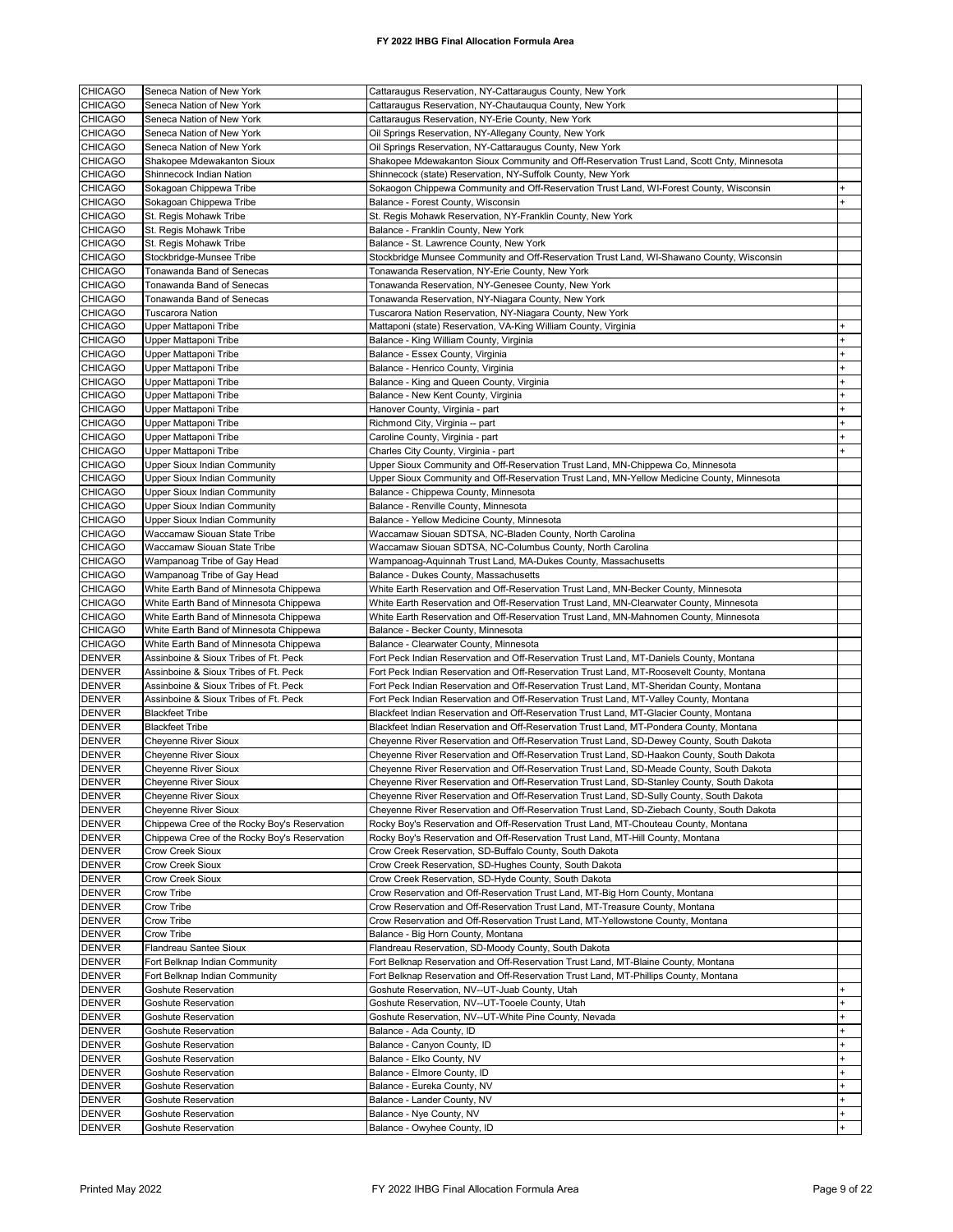| <b>DENVER</b> | Goshute Reservation                    | Balance - Tooele County, UT                                                                          |           |
|---------------|----------------------------------------|------------------------------------------------------------------------------------------------------|-----------|
| <b>DENVER</b> | <b>Goshute Reservation</b>             |                                                                                                      |           |
|               |                                        | Balance - White Pine County, NV                                                                      |           |
| <b>DENVER</b> | <b>Goshute Reservation</b>             | Community of Winnemucca, NV                                                                          |           |
| <b>DENVER</b> | Little Shell Tribe of Chippewa Indians | Balance - Blaine County, Montana                                                                     |           |
| <b>DENVER</b> | Little Shell Tribe of Chippewa Indians | Balance - Cascade County, Montana                                                                    |           |
| <b>DENVER</b> | Little Shell Tribe of Chippewa Indians | Balance - Glacier County, Montana                                                                    |           |
| <b>DENVER</b> | Little Shell Tribe of Chippewa Indians | Balance - Hill County, Montana                                                                       |           |
| <b>DENVER</b> | Lower Brule Sioux                      | Lower Brule Reservation and Off-Reservation Trust Land, SD-Lyman County, South Dakota                |           |
| <b>DENVER</b> | Lower Brule Sioux                      | Lower Brule Reservation and Off-Reservation Trust Land, SD-Stanley County, South Dakota              |           |
| <b>DENVER</b> | Northern Arapahoe                      | Wind River Reservation and Off-Reservation Trust Land, WY-Fremont County, Wyoming                    |           |
|               |                                        |                                                                                                      |           |
| <b>DENVER</b> | Northern Arapahoe                      | Wind River Reservation and Off-Reservation Trust Land, WY-Hot Springs County, Wyoming                | +         |
| <b>DENVER</b> | Northern Arapahoe                      | Cities of Lander and Riverton, WY                                                                    |           |
| <b>DENVER</b> | Northern Cheyenne                      | Northern Cheyenne Indian Reservation and Off-Reservation Trust Land, Meade County, South Dakota      |           |
| <b>DENVER</b> | Northern Cheyenne                      | Northern Cheyenne Indian Reservation and Off-Reservation Trust Land, MT--SD-Big Horn County, Montana |           |
| <b>DENVER</b> | Northern Cheyenne                      | Northern Cheyenne Indian Reservation and Off-Reservation Trust Land, Rosebud County, Montana         |           |
| <b>DENVER</b> | NW Band of Shoshone Nation             | Northwestern Shoshone Reservation, UT-Box Elder County, Utah                                         |           |
| <b>DENVER</b> | NW Band of Shoshone Nation             | Balance - Box Elder County, Utah                                                                     |           |
| <b>DENVER</b> | NW Band of Shoshone Nation             | Balance - Power County, Idaho                                                                        |           |
| <b>DENVER</b> | Oglala Lakota Sioux Tribe              | Pine Ridge Reservation, SD--NE-Bennett County, South Dakota                                          |           |
|               |                                        |                                                                                                      |           |
| <b>DENVER</b> | Oglala Lakota Sioux Tribe              | Pine Ridge Reservation, SD--NE-Jackson County, South Dakota                                          |           |
| <b>DENVER</b> | Oglala Lakota Sioux Tribe              | Pine Ridge Reservation, SD--NE-Oglala Lakota County, South Dakota                                    |           |
| <b>DENVER</b> | Oglala Lakota Sioux Tribe              | Pine Ridge Reservation, SD--NE-Sheridan County, Nebraska                                             |           |
| <b>DENVER</b> | Omaha Tribe                            | Omaha Reservation, NE--IA-Burt County, Nebraska                                                      |           |
| <b>DENVER</b> | Omaha Tribe                            | Omaha Reservation, NE--IA-Cuming County, Nebraska                                                    |           |
| <b>DENVER</b> | Omaha Tribe                            | Omaha Reservation, NE--IA-Monona County, lowa                                                        |           |
| <b>DENVER</b> | Omaha Tribe                            | Omaha Reservation, NE--IA-Thurston County, Nebraska                                                  |           |
| <b>DENVER</b> | Paiute Indian Tribe of Utah            | Paiute (UT) Reservation, UT-Iron County, Utah                                                        |           |
| <b>DENVER</b> | Paiute Indian Tribe of Utah            | Paiute (UT) Reservation, UT-Millard County, Utah                                                     |           |
|               |                                        |                                                                                                      |           |
| <b>DENVER</b> | Paiute Indian Tribe of Utah            | Paiute (UT) Reservation, UT-Sevier County, Utah                                                      |           |
| <b>DENVER</b> | Paiute Indian Tribe of Utah            | Paiute (UT) Reservation, UT-Washington County, Utah                                                  |           |
| <b>DENVER</b> | Paiute Indian Tribe of Utah            | Balance - Beaver County, Utah                                                                        |           |
| <b>DENVER</b> | Paiute Indian Tribe of Utah            | Balance - Millard County, Utah                                                                       | $\ddot{}$ |
| <b>DENVER</b> | Paiute Indian Tribe of Utah            | Balance - Sevier County, Utah                                                                        |           |
| <b>DENVER</b> | Paiute Indian Tribe of Utah            | Balance - Iron County, Utah                                                                          |           |
| <b>DENVER</b> | Paiute Indian Tribe of Utah            | Balance - Washington County, Utah                                                                    |           |
| <b>DENVER</b> | Ponca Tribe of Nebraska                | Ponca (NE) Trust Land, NE--IA-Knox County, Nebraska                                                  |           |
| <b>DENVER</b> | Ponca Tribe of Nebraska                |                                                                                                      |           |
|               |                                        | Ponca (NE) Trust Land, NE-Lancaster County, Nebraska                                                 |           |
| <b>DENVER</b> | Ponca Tribe of Nebraska                | Ponca (NE) Trust Land, NE-Pottawattamie County, Iowa                                                 |           |
| <b>DENVER</b> | Ponca Tribe of Nebraska                | Balance - Boyd County, Nebraska                                                                      |           |
| <b>DENVER</b> | Ponca Tribe of Nebraska                | Balance - Burt County, Nebraska                                                                      |           |
| <b>DENVER</b> | Ponca Tribe of Nebraska                | Balance - Charles Mix County, South Dakota                                                           |           |
| <b>DENVER</b> | Ponca Tribe of Nebraska                | Balance - Douglas County, Nebraska                                                                   |           |
| <b>DENVER</b> | Ponca Tribe of Nebraska                | Balance - Hall County, Nebraska                                                                      |           |
| <b>DENVER</b> | Ponca Tribe of Nebraska                | Balance - Holt County, Nebraska                                                                      |           |
| <b>DENVER</b> | Ponca Tribe of Nebraska                | Balance - Knox County, Nebraska                                                                      |           |
| <b>DENVER</b> |                                        |                                                                                                      |           |
|               | Ponca Tribe of Nebraska                | Balance - Lancaster County, Nebraska                                                                 |           |
| <b>DENVER</b> | Ponca Tribe of Nebraska                | Balance - Madison County, Nebraska                                                                   |           |
| <b>DENVER</b> | Ponca Tribe of Nebraska                | Balance - Platte County, Nebraska                                                                    |           |
| <b>DENVER</b> | Ponca Tribe of Nebraska                | Balance - Pottawattamie County, Iowa                                                                 |           |
| <b>DENVER</b> | Ponca Tribe of Nebraska                | Balance - Sarpy County, Nebraska                                                                     |           |
| <b>DENVER</b> | Ponca Tribe of Nebraska                | Balance - Stanton County, Nebraska                                                                   |           |
| <b>DENVER</b> | Ponca Tribe of Nebraska                | Balance - Wayne County, Nebraska                                                                     |           |
| <b>DENVER</b> | Ponca Tribe of Nebraska                | Balance - Woodbury County, Iowa                                                                      |           |
| <b>DENVER</b> | Rosebud Sioux                          | Rosebud Indian Reservation and Off-Reservation Trust Land, SD-Gregory County, South Dakota           |           |
| <b>DENVER</b> |                                        | Rosebud Indian Reservation and Off-Reservation Trust Land, SD-Lyman County, South Dakota             |           |
|               | Rosebud Sioux                          |                                                                                                      |           |
| <b>DENVER</b> | Rosebud Sioux                          | Rosebud Indian Reservation and Off-Reservation Trust Land, SD-Mellette County, South Dakota          |           |
| <b>DENVER</b> | Rosebud Sioux                          | Rosebud Indian Reservation and Off-Reservation Trust Land, SD-Todd County, South Dakota              |           |
| <b>DENVER</b> | Rosebud Sioux                          | Rosebud Indian Reservation and Off-Reservation Trust Land, SD-Tripp County, South Dakota             |           |
| <b>DENVER</b> | Salish and Kootenai Tribes             | Flathead Reservation, MT-Flathead County, Montana                                                    |           |
| <b>DENVER</b> | Salish and Kootenai Tribes             | Flathead Reservation, MT-Lake County, Montana                                                        |           |
| <b>DENVER</b> | Salish and Kootenai Tribes             | Flathead Reservation, MT-Missoula County, Montana                                                    |           |
| <b>DENVER</b> | Salish and Kootenai Tribes             | Flathead Reservation, MT-Sanders County, Montana                                                     |           |
| <b>DENVER</b> | Santee Sioux Tribe                     | Santee Reservation, NE-Knox County, Nebraska                                                         |           |
|               |                                        |                                                                                                      | $+$       |
| <b>DENVER</b> | Shoshone Tribe of the Wind River Reser | Wind River Reservation and Off-Reservation Trust Land, WY-Fremont County, Wyoming                    |           |
| <b>DENVER</b> | Shoshone Tribe of the Wind River Reser | Wind River Reservation and Off-Reservation Trust Land, WY-Hot Springs County, Wyoming                | $\ddot{}$ |
| <b>DENVER</b> | Sisseton-Wahpeton Oyate                | Lake Traverse Reservation and Off-Reservation Trust Land, SD--ND-Codington County, South Dakota      |           |
| <b>DENVER</b> | Sisseton-Wahpeton Oyate                | Lake Traverse Reservation and Off-Reservation Trust Land, SD--ND-Day County, South Dakota            |           |
| <b>DENVER</b> | Sisseton-Wahpeton Oyate                | Lake Traverse Reservation and Off-Reservation Trust Land, SD--ND-Grant County, South Dakota          |           |
| <b>DENVER</b> | Sisseton-Wahpeton Oyate                | ake Traverse Reservation and Off-Reservation Trust Land, SD--ND-Marshall County, South Dakotaـ       |           |
| <b>DENVER</b> | Sisseton-Wahpeton Oyate                | Lake Traverse Reservation and Off-Reservation Trust Land, SD--ND-Richland County, North Dakota       |           |
| <b>DENVER</b> | Sisseton-Wahpeton Oyate                | Lake Traverse Reservation and Off-Reservation Trust Land, SD--ND-Roberts County, South Dakota        |           |
|               |                                        |                                                                                                      |           |
| <b>DENVER</b> | Sisseton-Wahpeton Oyate                | Lake Traverse Reservation and Off-Reservation Trust Land, SD--ND-Sargent County, North Dakota        |           |
| <b>DENVER</b> | Skull Valley Band of Goshute           | Skull Valley Reservation, UT-Tooele County, Utah                                                     |           |
| <b>DENVER</b> | Southern Ute Tribe                     | Southern Ute Reservation, CO-Archuleta County, Colorado                                              |           |
| <b>DENVER</b> | Southern Ute Tribe                     | Southern Ute Reservation, CO-La Plata County, Colorado                                               |           |
| <b>DENVER</b> | Southern Ute Tribe                     | Southern Ute Reservation, CO-Montezuma County, Colorado                                              |           |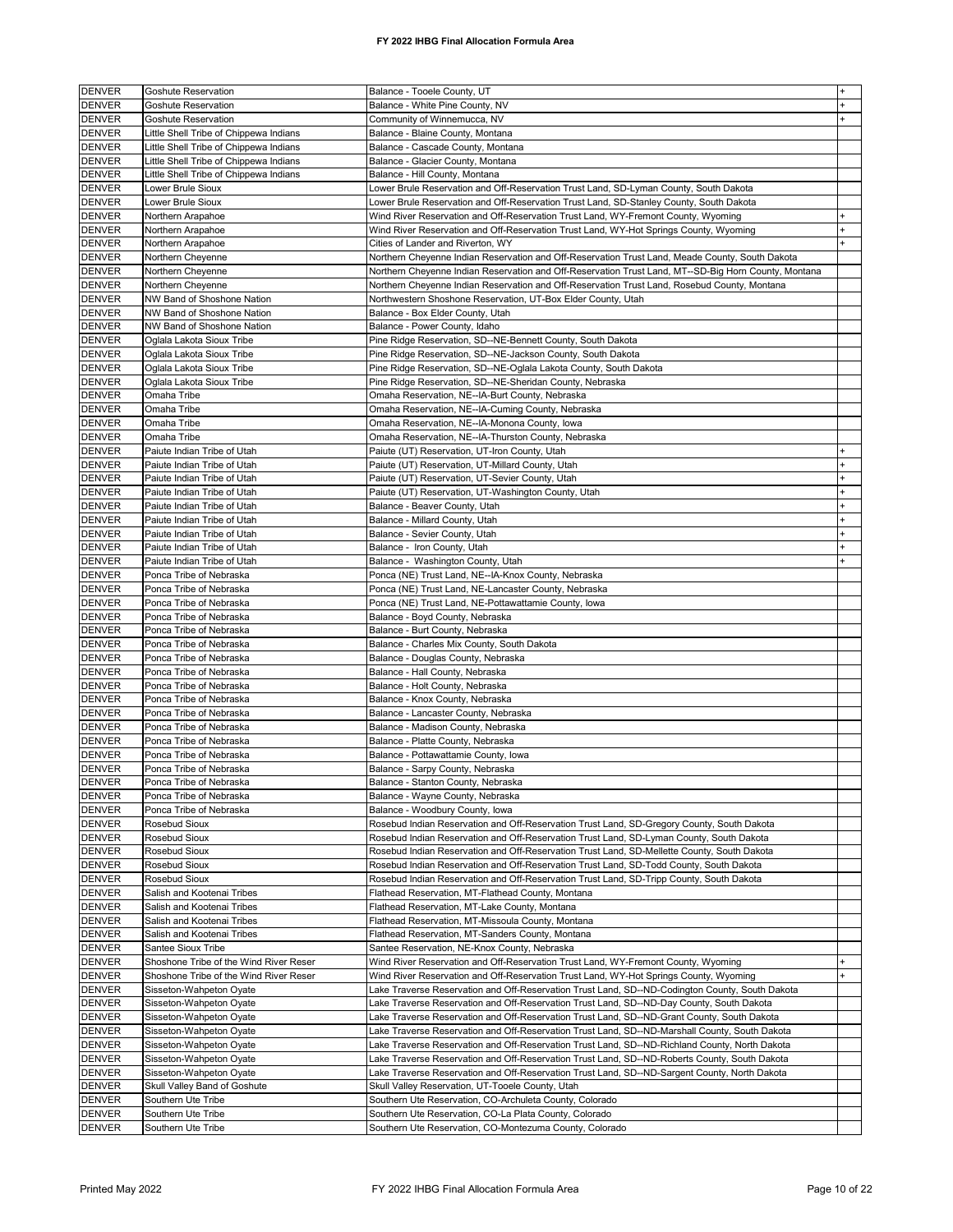| <b>DENVER</b>        | Spirit Lake Sioux Tribe                     | Spirit Lake Reservation, ND-Benson County, North Dakota                                                                                                 |           |
|----------------------|---------------------------------------------|---------------------------------------------------------------------------------------------------------------------------------------------------------|-----------|
| <b>DENVER</b>        | Spirit Lake Sioux Tribe                     | Spirit Lake Reservation, ND-Eddy County, North Dakota                                                                                                   |           |
| <b>DENVER</b>        | Spirit Lake Sioux Tribe                     | Spirit Lake Reservation, ND-Nelson County, North Dakota                                                                                                 |           |
| <b>DENVER</b>        | Spirit Lake Sioux Tribe                     | Spirit Lake Reservation, ND-Ramsey County, North Dakota                                                                                                 |           |
|                      |                                             |                                                                                                                                                         |           |
| <b>DENVER</b>        | <b>Standing Rock Sioux</b>                  | Standing Rock Reservation, SD--ND-Corson County, South Dakota                                                                                           |           |
| <b>DENVER</b>        | <b>Standing Rock Sioux</b>                  | Standing Rock Reservation, SD--ND-Dewey County, South Dakota                                                                                            |           |
| <b>DENVER</b>        | <b>Standing Rock Sioux</b>                  | Standing Rock Reservation, SD--ND-Sioux County, North Dakota                                                                                            |           |
| <b>DENVER</b>        | <b>Standing Rock Sioux</b>                  | Standing Rock Reservation, SD--ND-Ziebach County, South Dakota                                                                                          |           |
|                      |                                             |                                                                                                                                                         |           |
| <b>DENVER</b>        | Three Affiliated Tribes Fort Berthold       | Fort Berthold Reservation, ND-Dunn County, North Dakota                                                                                                 |           |
| <b>DENVER</b>        | Three Affiliated Tribes Fort Berthold       | Fort Berthold Reservation, ND-McKenzie County, North Dakota                                                                                             |           |
| <b>DENVER</b>        | Three Affiliated Tribes Fort Berthold       | Fort Berthold Reservation, ND-McLean County, North Dakota                                                                                               |           |
| <b>DENVER</b>        | Three Affiliated Tribes Fort Berthold       | Fort Berthold Reservation, ND-Mercer County, North Dakota                                                                                               |           |
|                      |                                             |                                                                                                                                                         |           |
| <b>DENVER</b>        | Three Affiliated Tribes Fort Berthold       | Fort Berthold Reservation, ND-Mountrail County, North Dakota                                                                                            |           |
| <b>DENVER</b>        | Three Affiliated Tribes Fort Berthold       | Fort Berthold Reservation, ND-Ward County, North Dakota                                                                                                 |           |
| <b>DENVER</b>        | Turtle Mountain Band of Chippewa            | Turtle Mountain Reservation and Off-Reservation Trust Land, -Rolette County, North Dakota                                                               |           |
| <b>DENVER</b>        | Turtle Mountain Band of Chippewa            | Turtle Mountain Reservation and Off-Reservation Trust Land, Blaine County, Montana                                                                      |           |
|                      |                                             |                                                                                                                                                         |           |
| <b>DENVER</b>        | Turtle Mountain Band of Chippewa            | Turtle Mountain Reservation and Off-Reservation Trust Land, Burke County, North Dakota                                                                  |           |
| <b>DENVER</b>        | Turtle Mountain Band of Chippewa            | Turtle Mountain Reservation and Off-Reservation Trust Land, Carter County, Montana                                                                      |           |
| <b>DENVER</b>        | Turtle Mountain Band of Chippewa            | Turtle Mountain Reservation and Off-Reservation Trust Land, Cavalier County, North Dakota                                                               |           |
| <b>DENVER</b>        | Turtle Mountain Band of Chippewa            | Turtle Mountain Reservation and Off-Reservation Trust Land, Chouteau County, Montana                                                                    |           |
| <b>DENVER</b>        | Turtle Mountain Band of Chippewa            | Turtle Mountain Reservation and Off-Reservation Trust Land, Daniels County, Montana                                                                     |           |
|                      |                                             |                                                                                                                                                         |           |
| <b>DENVER</b>        | Turtle Mountain Band of Chippewa            | Turtle Mountain Reservation and Off-Reservation Trust Land, Divide County, North Dakota                                                                 |           |
| <b>DENVER</b>        | Turtle Mountain Band of Chippewa            | Turtle Mountain Reservation and Off-Reservation Trust Land, McCone County, Montana                                                                      |           |
| <b>DENVER</b>        | Turtle Mountain Band of Chippewa            | Turtle Mountain Reservation and Off-Reservation Trust Land, McHenry County, North Dakota                                                                |           |
|                      |                                             |                                                                                                                                                         |           |
| <b>DENVER</b>        | Turtle Mountain Band of Chippewa            | Turtle Mountain Reservation and Off-Reservation Trust Land, McLean County, North Dakota                                                                 |           |
| <b>DENVER</b>        | Turtle Mountain Band of Chippewa            | Turtle Mountain Reservation and Off-Reservation Trust Land, Mountrail County, North Dakota                                                              |           |
| <b>DENVER</b>        | Turtle Mountain Band of Chippewa            | Turtle Mountain Reservation and Off-Reservation Trust Land, Perkins County, South Dakota                                                                |           |
| <b>DENVER</b>        | Turtle Mountain Band of Chippewa            | Turtle Mountain Reservation and Off-Reservation Trust Land, Phillips County, Montana                                                                    |           |
| <b>DENVER</b>        | Turtle Mountain Band of Chippewa            |                                                                                                                                                         |           |
|                      |                                             | Turtle Mountain Reservation and Off-Reservation Trust Land, Roosevelt County, Montana                                                                   |           |
| <b>DENVER</b>        | Turtle Mountain Band of Chippewa            | Turtle Mountain Reservation and Off-Reservation Trust Land, Sheridan County, Montana                                                                    |           |
| <b>DENVER</b>        | Turtle Mountain Band of Chippewa            | Turtle Mountain Reservation and Off-Reservation Trust Land, Valley County, Montana                                                                      |           |
| <b>DENVER</b>        | Turtle Mountain Band of Chippewa            | Turtle Mountain Reservation and Off-Reservation Trust Land, Williams County, North Dakota                                                               |           |
|                      |                                             |                                                                                                                                                         |           |
| <b>DENVER</b>        | Turtle Mountain Band of Chippewa            | Balance - Divide County, North Dakota                                                                                                                   |           |
| <b>DENVER</b>        | Turtle Mountain Band of Chippewa            | Balance - McKenzie County, North Dakota                                                                                                                 |           |
| <b>DENVER</b>        | Turtle Mountain Band of Chippewa            | Balance - Richland County, Montana                                                                                                                      |           |
| <b>DENVER</b>        | Turtle Mountain Band of Chippewa            | Balance - Rolette County, North Dakota                                                                                                                  |           |
| <b>DENVER</b>        |                                             |                                                                                                                                                         |           |
|                      | Turtle Mountain Band of Chippewa            | Balance - Roosevelt County, Montana                                                                                                                     |           |
| <b>DENVER</b>        | Turtle Mountain Band of Chippewa            | Balance - Sheridan County, Montana                                                                                                                      |           |
| <b>DENVER</b>        | Turtle Mountain Band of Chippewa            | Balance - Williams County, North Dakota                                                                                                                 |           |
| <b>DENVER</b>        | Ute Indian Tribe Uintah & Ouray Reservation | Uintah and Ouray Reservation and Off-Reservation Trust Land, UT-Carbon County, Utah                                                                     |           |
| <b>DENVER</b>        | Ute Indian Tribe Uintah & Ouray Reservation | Uintah and Ouray Reservation and Off-Reservation Trust Land, UT-Duchesne County, Utah                                                                   |           |
|                      |                                             |                                                                                                                                                         |           |
| <b>DENVER</b>        | Ute Indian Tribe Uintah & Ouray Reservation | Uintah and Ouray Reservation and Off-Reservation Trust Land, UT-Emery County, Utah                                                                      |           |
| <b>DENVER</b>        | Ute Indian Tribe Uintah & Ouray Reservation | Uintah and Ouray Reservation and Off-Reservation Trust Land, UT-Grand County, Utah                                                                      |           |
| <b>DENVER</b>        | Ute Indian Tribe Uintah & Ouray Reservation | Uintah and Ouray Reservation and Off-Reservation Trust Land, UT-Uintah County, Utah                                                                     |           |
| <b>DENVER</b>        | Ute Indian Tribe Uintah & Ouray Reservation | Uintah and Ouray Reservation and Off-Reservation Trust Land, UT-Utah                                                                                    |           |
|                      |                                             |                                                                                                                                                         |           |
| <b>DENVER</b>        | Ute Indian Tribe Uintah & Ouray Reservation | Uintah and Ouray Reservation and Off-Reservation Trust Land, UT-Wasatch County, Utah                                                                    |           |
| <b>DENVER</b>        | Ute Mountain Tribe                          | Ute Mountain Reservation and Off-Reservation Trust Land, La Plata County, Colorado                                                                      |           |
| <b>DENVER</b>        | Ute Mountain Tribe                          | Ute Mountain Reservation and Off-Reservation Trust Land, Montezuma County, Colorado                                                                     |           |
| <b>DENVER</b>        | Ute Mountain Tribe                          | Ute Mountain Reservation and Off-Reservation Trust Land, San Juan County, New Mexico                                                                    |           |
|                      |                                             |                                                                                                                                                         |           |
| <b>DENVER</b>        | Ute Mountain Tribe                          | Ute Mountain Reservation and Off-Reservation Trust Land, San Juan County, Utah                                                                          |           |
| DENVER               | Winnebago Tribe                             | Winnebago Reservation and Off-Reservation Trust Land, NE--IA-Burt County, Nebraska                                                                      |           |
| <b>DENVER</b>        | Winnebago Tribe                             | Winnebago Reservation and Off-Reservation Trust Land, NE--IA-Dixon County, Nebraska                                                                     |           |
| <b>DENVER</b>        | Winnebago Tribe                             | Winnebago Reservation and Off-Reservation Trust Land, NE--IA-Thurston County, Nebraska                                                                  |           |
| <b>DENVER</b>        | Winnebago Tribe                             | Winnebago Reservation and Off-Reservation Trust Land, NE--IA-Woodbury County, Iowa                                                                      |           |
|                      |                                             |                                                                                                                                                         |           |
| <b>DENVER</b>        | <b>Yankton Sioux</b>                        | Yankton Reservation, SD-Charles Mix County, South Dakota                                                                                                |           |
| <b>OKLAHOMA</b>      | Absentee-Shawnee                            | Citizen Potawatomi Nation-Absentee Shawnee OTSA, OK-Cleveland County, Oklahoma                                                                          |           |
| <b>OKLAHOMA</b>      | Absentee-Shawnee                            | Citizen Potawatomi Nation-Absentee Shawnee OTSA, OK-Oklahoma County, Oklahoma                                                                           | $\ddot{}$ |
| OKLAHOMA             | Absentee-Shawnee                            | Citizen Potawatomi Nation-Absentee Shawnee OTSA, OK-Pottawatomie County, Oklahoma                                                                       |           |
|                      |                                             |                                                                                                                                                         |           |
| OKLAHOMA             | Absentee-Shawnee                            | Balance - Cleveland County, Oklahoma                                                                                                                    |           |
| OKLAHOMA             | Absentee-Shawnee                            | Balance - Lincoln County, Oklahoma                                                                                                                      |           |
| OKLAHOMA             | Alabama-Couchatta                           | Alabama-Coushatta Reservation and Off-Reservation Trust Land, TX-Polk County, Texas                                                                     |           |
| OKLAHOMA             | Alabama-Quassarte Tribal Town               | Creek OTSA, OK-Creek County, Oklahoma                                                                                                                   |           |
| OKLAHOMA             | Apache Tribe                                | Kiowa-Comanche-Apache-Fort Sill Apache OTSA, OK-Caddo County, Oklahoma                                                                                  |           |
|                      |                                             |                                                                                                                                                         |           |
| OKLAHOMA             |                                             |                                                                                                                                                         |           |
| OKLAHOMA             | Apache Tribe                                | Kiowa-Comanche-Apache-Fort Sill Apache OTSA, OK-Comanche County, Oklahoma                                                                               |           |
| OKLAHOMA             | Apache Tribe                                | Kiowa-Comanche-Apache-Fort Sill Apache OTSA, OK-Cotton County, Oklahoma                                                                                 |           |
|                      | Apache Tribe                                |                                                                                                                                                         |           |
|                      |                                             | Kiowa-Comanche-Apache-Fort Sill Apache OTSA, OK-Grady County, Oklahoma                                                                                  |           |
| OKLAHOMA             | Apache Tribe                                | Kiowa-Comanche-Apache-Fort Sill Apache OTSA, OK-Greer County, Oklahoma                                                                                  |           |
| OKLAHOMA             | Apache Tribe                                | Kiowa-Comanche-Apache-Fort Sill Apache OTSA, OK-Harmon County, Oklahoma                                                                                 |           |
| OKLAHOMA             | Apache Tribe                                | Kiowa-Comanche-Apache-Fort Sill Apache OTSA, OK-Jackson County, Oklahoma                                                                                |           |
| OKLAHOMA             | Apache Tribe                                | Kiowa-Comanche-Apache-Fort Sill Apache OTSA, OK-Jefferson County, Oklahoma                                                                              |           |
|                      |                                             |                                                                                                                                                         |           |
| OKLAHOMA             | Apache Tribe                                | Kiowa-Comanche-Apache-Fort Sill Apache OTSA, OK-Kiowa County, Oklahoma                                                                                  |           |
|                      | OKLAHOMA Apache Tribe                       | Kiowa-Comanche-Apache-Fort Sill Apache OTSA, OK-Stephens County, Oklahoma                                                                               |           |
|                      | OKLAHOMA Apache Tribe                       | Kiowa-Comanche-Apache-Fort Sill Apache OTSA, OK-Tillman County, Oklahoma                                                                                |           |
|                      | OKLAHOMA Apache Tribe                       | Kiowa-Comanche-Apache-Ft Sill Apache/Caddo-Wichita-Delaware joint-use OTSA, Caddo County, Oklahoma                                                      |           |
|                      |                                             |                                                                                                                                                         |           |
| OKLAHOMA Caddo Tribe | OKLAHOMA Apache Tribe                       | Kiowa-Comanche-Apache-Ft Sill Apache/Caddo-Wichita-Delaware joint-use OTSA, Grady County, OK<br>Caddo-Wichita-Delaware OTSA, OK-Blaine County, Oklahoma |           |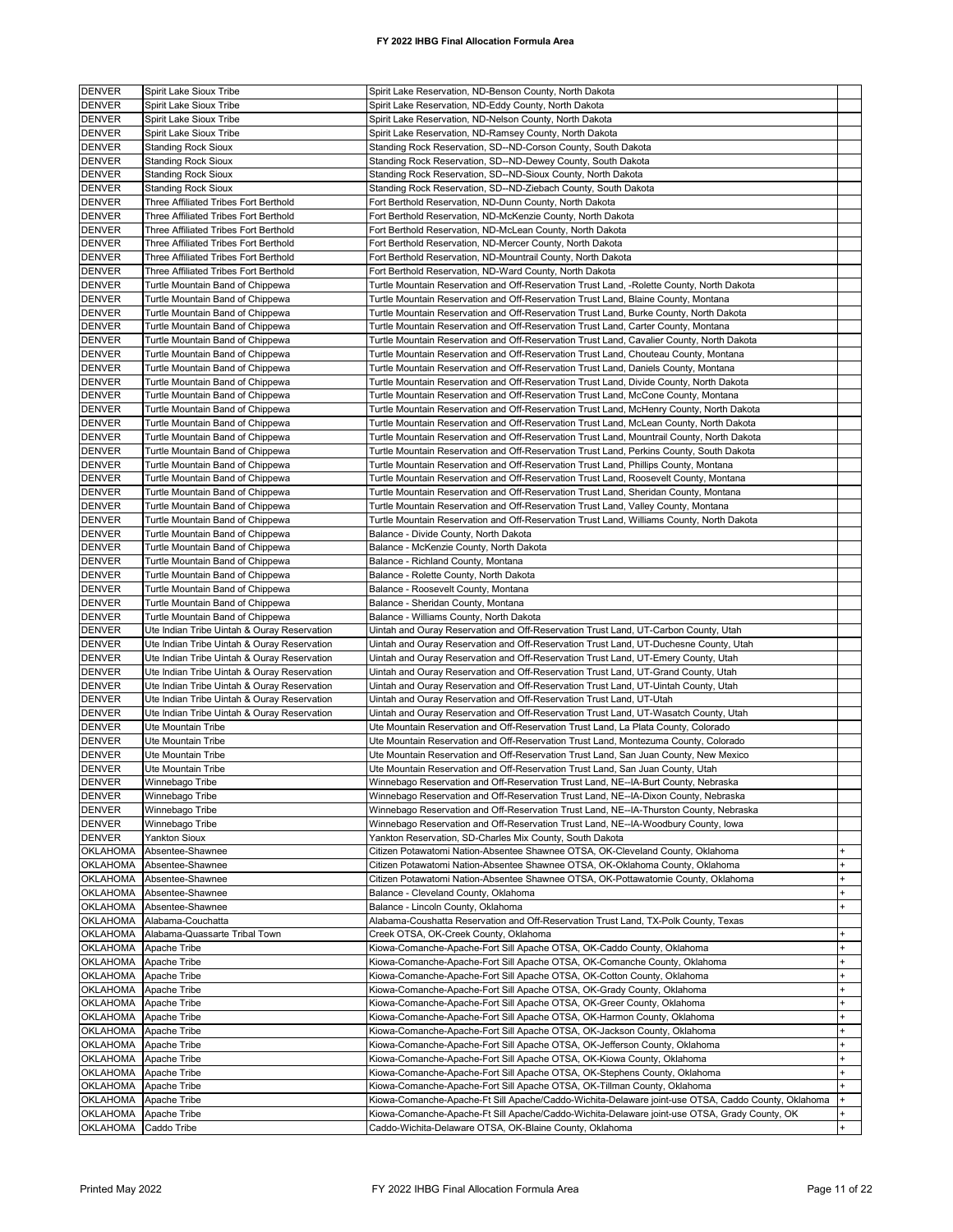| OKLAHOMA           | Caddo Tribe               | Caddo-Wichita-Delaware OTSA, OK-Caddo County, Oklahoma                                             |           |
|--------------------|---------------------------|----------------------------------------------------------------------------------------------------|-----------|
|                    |                           |                                                                                                    |           |
| <b>OKLAHOMA</b>    | Caddo Tribe               | Caddo-Wichita-Delaware OTSA, OK-Canadian County, Oklahoma                                          |           |
| <b>OKLAHOMA</b>    | Caddo Tribe               | Caddo-Wichita-Delaware OTSA, OK-Grady County, Oklahoma                                             |           |
| OKLAHOMA           | Caddo Tribe               | Kiowa-Comanche-Apache-Ft Sill Apache/Caddo-Wichita-Delaware joint-use OTSA, Caddo County, Oklahoma |           |
| OKLAHOMA           | Caddo Tribe               | Kiowa-Comanche-Apache-Ft Sill Apache/Caddo-Wichita-Delaware joint-use OTSA, Grady County, Oklahoma |           |
| OKLAHOMA           | <b>Cherokee Nation</b>    | Cherokee OTSA, OK-Adair County, Oklahoma                                                           |           |
| <b>OKLAHOMA</b>    | <b>Cherokee Nation</b>    | Cherokee OTSA, OK-Cherokee County, Oklahoma                                                        |           |
| OKLAHOMA           | <b>Cherokee Nation</b>    | Cherokee OTSA, OK-Craig County, Oklahoma                                                           |           |
| <b>OKLAHOMA</b>    | <b>Cherokee Nation</b>    | Cherokee OTSA, OK-Delaware County, Oklahoma                                                        | $\ddot{}$ |
| OKLAHOMA           | <b>Cherokee Nation</b>    | Cherokee OTSA, OK-Mayes County, Oklahoma                                                           |           |
| OKLAHOMA           | <b>Cherokee Nation</b>    | Cherokee OTSA, OK-McIntosh County, Oklahoma                                                        |           |
| OKLAHOMA           | <b>Cherokee Nation</b>    | Cherokee OTSA, OK-Muskogee County, Oklahoma                                                        |           |
| OKLAHOMA           | <b>Cherokee Nation</b>    | Cherokee OTSA, OK-Nowata County, Oklahoma                                                          |           |
| OKLAHOMA           | <b>Cherokee Nation</b>    | Cherokee OTSA, OK-Ottawa County, Oklahoma                                                          |           |
| <b>OKLAHOMA</b>    | <b>Cherokee Nation</b>    | Cherokee OTSA, OK-Rogers County, Oklahoma                                                          |           |
| OKLAHOMA           | <b>Cherokee Nation</b>    | Cherokee OTSA, OK-Seguoyah County, Oklahoma                                                        |           |
| OKLAHOMA           | <b>Cherokee Nation</b>    | Cherokee OTSA, OK-Tulsa County, Oklahoma                                                           |           |
| OKLAHOMA           | <b>Cherokee Nation</b>    | Cherokee OTSA, OK-Wagoner County, Oklahoma                                                         |           |
| OKLAHOMA           | <b>Cherokee Nation</b>    | Cherokee OTSA, OK-Washington County, Oklahoma                                                      |           |
| OKLAHOMA           | Cheyenne-Arapaho Tribes   | Cheyenne-Arapaho OTSA, OK-Beckham County, Oklahoma                                                 |           |
| <b>OKLAHOMA</b>    | Cheyenne-Arapaho Tribes   | Cheyenne-Arapaho OTSA, OK-Blaine County, Oklahoma                                                  |           |
| OKLAHOMA           | Cheyenne-Arapaho Tribes   | Cheyenne-Arapaho OTSA, OK-Caddo County, Oklahoma                                                   |           |
| OKLAHOMA           | Cheyenne-Arapaho Tribes   |                                                                                                    |           |
| <b>OKLAHOMA</b>    |                           | Cheyenne-Arapaho OTSA, OK-Canadian County, Oklahoma                                                |           |
| <b>OKLAHOMA</b>    | Cheyenne-Arapaho Tribes   | Cheyenne-Arapaho OTSA, OK-Custer County, Oklahoma                                                  |           |
|                    | Cheyenne-Arapaho Tribes   | Cheyenne-Arapaho OTSA, OK-Dewey County, Oklahoma                                                   |           |
| <b>OKLAHOMA</b>    | Chevenne-Arapaho Tribes   | Cheyenne-Arapaho OTSA, OK-Ellis County, Oklahoma                                                   |           |
| <b>OKLAHOMA</b>    | Cheyenne-Arapaho Tribes   | Cheyenne-Arapaho OTSA, OK-Kingfisher County, Oklahoma                                              |           |
| <b>OKLAHOMA</b>    | Cheyenne-Arapaho Tribes   | Cheyenne-Arapaho OTSA, OK-Roger Mills County, Oklahoma                                             |           |
| OKLAHOMA           | Cheyenne-Arapaho Tribes   | Cheyenne-Arapaho OTSA, OK-Washita County, Oklahoma                                                 |           |
| <b>OKLAHOMA</b>    | Cheyenne-Arapaho Tribes   | Balance - Beckham County, Oklahoma                                                                 |           |
| <b>OKLAHOMA</b>    | Cheyenne-Arapaho Tribes   | Balance - Blaine County, Oklahoma                                                                  |           |
| <b>OKLAHOMA</b>    | Cheyenne-Arapaho Tribes   | Balance - Canadian County, Oklahoma                                                                |           |
| OKLAHOMA           | Cheyenne-Arapaho Tribes   | Balance - Custer County, Oklahoma                                                                  |           |
| <b>OKLAHOMA</b>    | Cheyenne-Arapaho Tribes   | Balance - Dewey County, Oklahoma                                                                   |           |
| OKLAHOMA           | Cheyenne-Arapaho Tribes   | Balance - Kingfisher County, Oklahoma                                                              |           |
| OKLAHOMA           | Cheyenne-Arapaho Tribes   | Balance - Major County, Oklahoma                                                                   |           |
| OKLAHOMA           | Cheyenne-Arapaho Tribes   | Balance - Roger Mills County, Oklahoma                                                             |           |
| OKLAHOMA           | Cheyenne-Arapaho Tribes   | Balance - Washita County, Oklahoma                                                                 |           |
| OKLAHOMA           | Cheyenne-Arapaho Tribes   | Balance - Woodward County, Oklahoma                                                                |           |
| <b>OKLAHOMA</b>    | Cheyenne-Arapaho Tribes   | Census Tracts 1026, 1040, OK                                                                       |           |
| OKLAHOMA           | Chickasaw                 | Chickasaw OTSA, OK-Bryan County, Oklahoma                                                          |           |
| OKLAHOMA           | Chickasaw                 | Chickasaw OTSA, OK-Carter County, Oklahoma                                                         |           |
| OKLAHOMA           | Chickasaw                 | Chickasaw OTSA, OK-Garvin County, Oklahoma                                                         |           |
| OKLAHOMA           | Chickasaw                 | Chickasaw OTSA, OK-Grady County, Oklahoma                                                          |           |
| OKLAHOMA           | Chickasaw                 | Chickasaw OTSA, OK-Jefferson County, Oklahoma                                                      |           |
| OKLAHOMA           | Chickasaw                 | Chickasaw OTSA, OK-Johnston County, Oklahoma                                                       |           |
| OKLAHOMA           | Chickasaw                 | Chickasaw OTSA, OK-Love County, Oklahoma                                                           |           |
| OKLAHOMA           | Chickasaw                 | Chickasaw OTSA, OK-Marshall County, Oklahoma                                                       |           |
| <b>OKLAHOMA</b>    | Chickasaw                 | Chickasaw OTSA, OK-McClain County, Oklahoma                                                        |           |
| OKLAHOMA           | Chickasaw                 | Chickasaw OTSA, OK-Murray County, Oklahoma                                                         |           |
| OKLAHOMA Chickasaw |                           | Chickasaw OTSA, OK-Pontotoc County, Oklahoma                                                       |           |
| OKLAHOMA           | Chickasaw                 | Chickasaw OTSA, OK-Stephens County, Oklahoma                                                       |           |
| OKLAHOMA           | Chitimacha Tribe          | Chitimacha Reservation, LA-St. Mary Parish, Louisiana                                              |           |
| OKLAHOMA           | Chitimacha Tribe          | Balance - St. Mary Parish, Louisiana                                                               |           |
| OKLAHOMA           | <b>Choctaw Nation</b>     | Choctaw OTSA, OK-Atoka County, Oklahoma                                                            |           |
| OKLAHOMA           | <b>Choctaw Nation</b>     | Choctaw OTSA, OK-Bryan County, Oklahoma                                                            |           |
| OKLAHOMA           | <b>Choctaw Nation</b>     | Choctaw OTSA, OK-Choctaw County, Oklahoma                                                          |           |
| OKLAHOMA           | <b>Choctaw Nation</b>     | Choctaw OTSA, OK-Coal County, Oklahoma                                                             |           |
| OKLAHOMA           | <b>Choctaw Nation</b>     | Choctaw OTSA, OK-Haskell County, Oklahoma                                                          |           |
| OKLAHOMA           | <b>Choctaw Nation</b>     | Choctaw OTSA, OK-Hughes County, Oklahoma                                                           |           |
| OKLAHOMA           | <b>Choctaw Nation</b>     | Choctaw OTSA, OK-Latimer County, Oklahoma                                                          |           |
| OKLAHOMA           | <b>Choctaw Nation</b>     | Choctaw OTSA, OK-Le Flore County, Oklahoma                                                         |           |
| OKLAHOMA           | <b>Choctaw Nation</b>     | Choctaw OTSA, OK-McCurtain County, Oklahoma                                                        |           |
| OKLAHOMA           | <b>Choctaw Nation</b>     | Choctaw OTSA, OK-Pittsburg County, Oklahoma                                                        |           |
| OKLAHOMA           | <b>Choctaw Nation</b>     | Choctaw OTSA, OK-Pushmataha County, Oklahoma                                                       |           |
| OKLAHOMA           | Citizen Potawatomi Nation | Balance - Lincoln County, OK                                                                       |           |
| OKLAHOMA           | Citizen Potawatomi Nation | Balance-Cleveland County, OK                                                                       |           |
| OKLAHOMA           | Citizen Potawatomi Nation | Citizen Potawatomi Nation-Absentee Shawnee OTSA, OK-Oklahoma County, Oklahoma                      |           |
| OKLAHOMA           | Citizen Potawatomi Nation | Citizen Potawatomi Nation-Absentee Shawnee OTSA, OK-Pottawatomie County, Oklahoma                  | ÷         |
| OKLAHOMA           | Citizen Potawatomi Nation | Citizen Potawatomi Nation-Absentee Shawnee Tribe OTSA, OK                                          |           |
| OKLAHOMA           | Citizen Potawatomi Nation | Eastern Portion Oklahoma Co, OK                                                                    |           |
| OKLAHOMA           | Comanche Nation           | Kiowa-Comanche-Apache-Fort Sill Apache OTSA, OK-Caddo County, Oklahoma                             |           |
| OKLAHOMA           | <b>Comanche Nation</b>    | Kiowa-Comanche-Apache-Fort Sill Apache OTSA, OK-Comanche County, Oklahoma                          |           |
| OKLAHOMA           | Comanche Nation           | Kiowa-Comanche-Apache-Fort Sill Apache OTSA, OK-Cotton County, Oklahoma                            |           |
| OKLAHOMA           | Comanche Nation           | Kiowa-Comanche-Apache-Fort Sill Apache OTSA, OK-Grady County, Oklahoma                             |           |
| OKLAHOMA           | <b>Comanche Nation</b>    | Kiowa-Comanche-Apache-Fort Sill Apache OTSA, OK-Greer County, Oklahoma                             |           |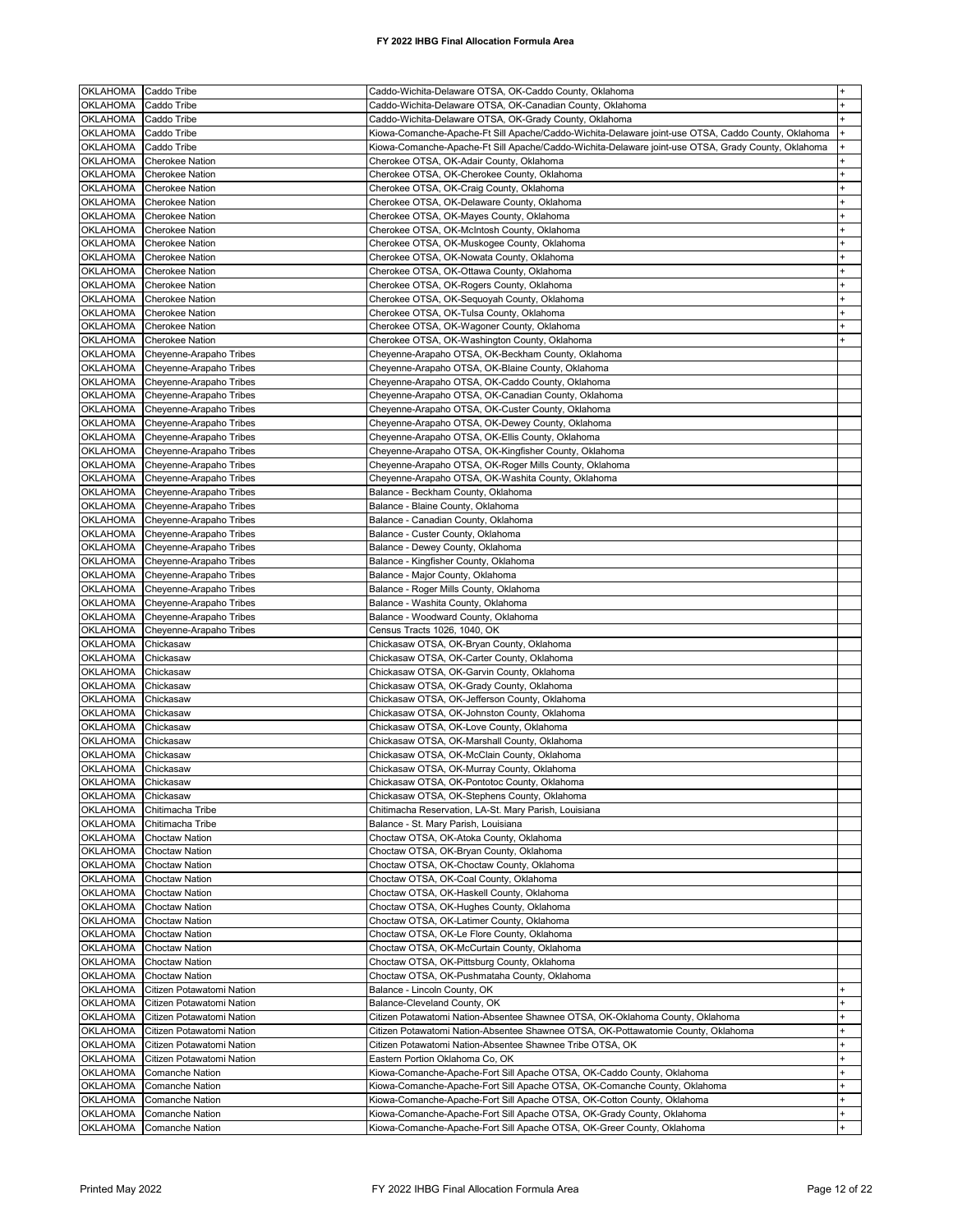| <b>OKLAHOMA</b> | Comanche Nation                     | Kiowa-Comanche-Apache-Fort Sill Apache OTSA, OK-Harmon County, Oklahoma                            | +         |
|-----------------|-------------------------------------|----------------------------------------------------------------------------------------------------|-----------|
| <b>OKLAHOMA</b> |                                     |                                                                                                    | $\ddot{}$ |
|                 | Comanche Nation                     | Kiowa-Comanche-Apache-Fort Sill Apache OTSA, OK-Jackson County, Oklahoma                           |           |
| <b>OKLAHOMA</b> | <b>Comanche Nation</b>              | Kiowa-Comanche-Apache-Fort Sill Apache OTSA, OK-Jefferson County, Oklahoma                         |           |
| <b>OKLAHOMA</b> | Comanche Nation                     | Kiowa-Comanche-Apache-Fort Sill Apache OTSA, OK-Kiowa County, Oklahoma                             | $\ddot{}$ |
| <b>OKLAHOMA</b> | Comanche Nation                     | Kiowa-Comanche-Apache-Fort Sill Apache OTSA, OK-Stephens County, Oklahoma                          |           |
| <b>OKLAHOMA</b> | Comanche Nation                     | Kiowa-Comanche-Apache-Fort Sill Apache OTSA, OK-Tillman County, Oklahoma                           |           |
| OKLAHOMA        | <b>Comanche Nation</b>              | Kiowa-Comanche-Apache-Ft Sill Apache/Caddo-Wichita-Delaware joint-use OTSA, Caddo County, Oklahoma |           |
| <b>OKLAHOMA</b> | Comanche Nation                     | Kiowa-Comanche-Apache-Ft Sill Apache/Caddo-Wichita-Delaware joint-use OTSA, Grady County, Oklahoma |           |
| <b>OKLAHOMA</b> | Coushatta Tribe                     | Coushatta Reservation and Off-Reservation Trust Land, LA-Allen Parish, Louisiana                   |           |
| <b>OKLAHOMA</b> | Delaware Nation of West Oklahoma    |                                                                                                    |           |
|                 |                                     | Caddo-Wichita-Delaware OTSA, OK-Blaine County, Oklahoma                                            |           |
| OKLAHOMA        | Delaware Nation of West Oklahoma    | Caddo-Wichita-Delaware OTSA, OK-Caddo County, Oklahoma                                             |           |
| OKLAHOMA        | Delaware Nation of West Oklahoma    | Caddo-Wichita-Delaware OTSA, OK-Canadian County, Oklahoma                                          |           |
| <b>OKLAHOMA</b> | Delaware Nation of West Oklahoma    | Caddo-Wichita-Delaware OTSA, OK-Grady County, Oklahoma                                             |           |
| <b>OKLAHOMA</b> | Delaware Nation of West Oklahoma    | Kiowa-Comanche-Apache-Ft Sill Apache/Caddo-Wichita-Delaware joint-use OTSA, Caddo County, Oklahoma |           |
| <b>OKLAHOMA</b> | Delaware Nation of West Oklahoma    | Kiowa-Comanche-Apache-Ft Sill Apache/Caddo-Wichita-Delaware joint-use OTSA, Grady County, Oklahoma |           |
| <b>OKLAHOMA</b> | Delaware Tribe (Eastern)            | Tribe Re-Recognized, No Assigned Formula Area                                                      |           |
| <b>OKLAHOMA</b> | Eastern Shawnee Tribe               | Eastern Shawnee OTSA, OK-Ottawa County, Oklahoma                                                   |           |
| <b>OKLAHOMA</b> | Fort Sill Apache Tribe              | Kiowa-Comanche-Apache-Fort Sill Apache OTSA, OK-Caddo County, Oklahoma                             |           |
| OKLAHOMA        | Fort Sill Apache Tribe              | Kiowa-Comanche-Apache-Fort Sill Apache OTSA, OK-Comanche County, Oklahoma                          |           |
|                 |                                     |                                                                                                    |           |
| OKLAHOMA        | Fort Sill Apache Tribe              | Kiowa-Comanche-Apache-Fort Sill Apache OTSA, OK-Cotton County, Oklahoma                            |           |
| <b>OKLAHOMA</b> | Fort Sill Apache Tribe              | Kiowa-Comanche-Apache-Fort Sill Apache OTSA, OK-Grady County, Oklahoma                             |           |
| OKLAHOMA        | Fort Sill Apache Tribe              | Kiowa-Comanche-Apache-Fort Sill Apache OTSA, OK-Greer County, Oklahoma                             |           |
| OKLAHOMA        | Fort Sill Apache Tribe              | Kiowa-Comanche-Apache-Fort Sill Apache OTSA, OK-Harmon County, Oklahoma                            |           |
| OKLAHOMA        | Fort Sill Apache Tribe              | Kiowa-Comanche-Apache-Fort Sill Apache OTSA, OK-Jackson County, Oklahoma                           |           |
| <b>OKLAHOMA</b> | Fort Sill Apache Tribe              | Kiowa-Comanche-Apache-Fort Sill Apache OTSA, OK-Jefferson County, Oklahoma                         |           |
| OKLAHOMA        | Fort Sill Apache Tribe              | Kiowa-Comanche-Apache-Fort Sill Apache OTSA, OK-Kiowa County, Oklahoma                             | +         |
| <b>OKLAHOMA</b> | Fort Sill Apache Tribe              | Kiowa-Comanche-Apache-Fort Sill Apache OTSA, OK-Stephens County, Oklahoma                          | +         |
| <b>OKLAHOMA</b> | Fort Sill Apache Tribe              | Kiowa-Comanche-Apache-Fort Sill Apache OTSA, OK-Tillman County, Oklahoma                           |           |
| <b>OKLAHOMA</b> | Fort Sill Apache Tribe              | Kiowa-Comanche-Apache-Ft Sill Apache/Caddo-Wichita-Delaware joint-use OTSA, Caddo County, Oklahoma |           |
| <b>OKLAHOMA</b> | Fort Sill Apache Tribe              | Kiowa-Comanche-Apache-Ft Sill Apache/Caddo-Wichita-Delaware joint-use OTSA, Grady County, Oklahoma |           |
|                 |                                     |                                                                                                    |           |
| OKLAHOMA        | lowa Tribe of Kansas and Nebraska   | lowa (KS-NE) Reservation and Off-Reservation Trust Land, KS--NE-Brown County, Kansas               |           |
| <b>OKLAHOMA</b> | lowa Tribe of Kansas and Nebraska   | lowa (KS-NE) Reservation and Off-Reservation Trust Land, KS--NE-Doniphan County, Kansas            |           |
| <b>OKLAHOMA</b> | lowa Tribe of Kansas and Nebraska   | lowa (KS-NE) Reservation and Off-Reservation Trust Land, KS--NE-Richardson County, Nebraska        |           |
| OKLAHOMA        | lowa Tribe of Kansas and Nebraska   | Balance - Brown County, Kansas                                                                     |           |
| <b>OKLAHOMA</b> | Iowa Tribe of Kansas and Nebraska   | Balance - Doniphan County, Kansas                                                                  |           |
| OKLAHOMA        | lowa Tribe of Kansas and Nebraska   | Balance - Richardson County, Nebraska                                                              |           |
| <b>OKLAHOMA</b> | lowa Tribe of Oklahoma              | Iowa OTSA, OK-Lincoln County, Oklahoma                                                             |           |
| <b>OKLAHOMA</b> | Iowa Tribe of Oklahoma              | Iowa OTSA, OK-Logan County, Oklahoma                                                               |           |
| <b>OKLAHOMA</b> | lowa Tribe of Oklahoma              | Iowa OTSA, OK-Oklahoma County, Oklahoma                                                            |           |
| <b>OKLAHOMA</b> | lowa Tribe of Oklahoma              | lowa OTSA, OK-Payne County, Oklahoma                                                               |           |
| <b>OKLAHOMA</b> |                                     | Jena Band of Choctaw Reservation, LA-Grant Parish, Louisiana                                       |           |
|                 | Jena Band of Choctaw                |                                                                                                    |           |
| <b>OKLAHOMA</b> | Jena Band of Choctaw                | Jena Band of Choctaw Reservation, LA-La Salle Parish, Louisiana                                    |           |
| <b>OKLAHOMA</b> | <b>Kaw Nation</b>                   | Kaw OTSA, OK-Kay County, Oklahoma                                                                  |           |
| <b>OKLAHOMA</b> | <b>Kaw Nation</b>                   | Kaw/Ponca joint-use OTSA, OK-Kay County, Oklahoma                                                  |           |
| <b>OKLAHOMA</b> | Kialegee Tribal Town                | Creek OTSA, OK-Creek County, Oklahoma                                                              |           |
| <b>OKLAHOMA</b> | Kickapoo Traditional Tribe of Texas | Kickapoo (TX) Reservation, TX-Maverick County, Texas                                               |           |
| OKLAHOMA        | Kickapoo Traditional Tribe of Texas | Balance - Maverick County, Texas                                                                   |           |
| OKLAHOMA        | Kickapoo Tribe of Kansas            | Kickapoo (KS) Reservation, KS-Atchison County, Kansas                                              |           |
| OKLAHOMA        | Kickapoo Tribe of Kansas            | Kickapoo (KS) Reservation, KS-Brown County, Kansas                                                 |           |
| <b>OKLAHOMA</b> | Kickapoo Tribe of Kansas            | Kickapoo (KS) Reservation, KS-Jackson County, Kansas                                               |           |
|                 | OKLAHOMA Kickapoo Tribe of Oklahoma | Kickapoo OTSA, OK-Lincoln County, Oklahoma                                                         |           |
| OKLAHOMA        | Kickapoo Tribe of Oklahoma          | Kickapoo OTSA, OK-Pottawatomie County, Oklahoma                                                    |           |
|                 |                                     |                                                                                                    |           |
| OKLAHOMA        | Kiowa Tribe                         | Kiowa-Comanche-Apache-Fort Sill Apache OTSA, OK-Caddo County, Oklahoma                             |           |
| OKLAHOMA        | Kiowa Tribe                         | Kiowa-Comanche-Apache-Fort Sill Apache OTSA, OK-Comanche County, Oklahoma                          | $\ddot{}$ |
| <b>OKLAHOMA</b> | Kiowa Tribe                         | Kiowa-Comanche-Apache-Fort Sill Apache OTSA, OK-Cotton County, Oklahoma                            |           |
| OKLAHOMA        | Kiowa Tribe                         | Kiowa-Comanche-Apache-Fort Sill Apache OTSA, OK-Grady County, Oklahoma                             |           |
| <b>OKLAHOMA</b> | Kiowa Tribe                         | Kiowa-Comanche-Apache-Fort Sill Apache OTSA, OK-Greer County, Oklahoma                             |           |
| <b>OKLAHOMA</b> | Kiowa Tribe                         | Kiowa-Comanche-Apache-Fort Sill Apache OTSA, OK-Harmon County, Oklahoma                            |           |
| <b>OKLAHOMA</b> | Kiowa Tribe                         | Kiowa-Comanche-Apache-Fort Sill Apache OTSA, OK-Jackson County, Oklahoma                           |           |
| <b>OKLAHOMA</b> | Kiowa Tribe                         | Kiowa-Comanche-Apache-Fort Sill Apache OTSA, OK-Jefferson County, Oklahoma                         |           |
| <b>OKLAHOMA</b> | Kiowa Tribe                         | Kiowa-Comanche-Apache-Fort Sill Apache OTSA, OK-Kiowa County, Oklahoma                             |           |
| <b>OKLAHOMA</b> | Kiowa Tribe                         | Kiowa-Comanche-Apache-Fort Sill Apache OTSA, OK-Stephens County, Oklahoma                          |           |
| <b>OKLAHOMA</b> | Kiowa Tribe                         | Kiowa-Comanche-Apache-Fort Sill Apache OTSA, OK-Tillman County, Oklahoma                           |           |
| <b>OKLAHOMA</b> | Kiowa Tribe                         | Kiowa-Comanche-Apache-Ft Sill Apache/Caddo-Wichita-Delaware joint-use OTSA, Caddo County, Oklahoma |           |
| <b>OKLAHOMA</b> | Kiowa Tribe                         | Kiowa-Comanche-Apache-Ft Sill Apache/Caddo-Wichita-Delaware joint-use OTSA, Grady County, Oklahoma |           |
|                 |                                     |                                                                                                    |           |
| <b>OKLAHOMA</b> | Miami Tribe                         | Miami OTSA, OK-Ottawa County, Oklahoma                                                             |           |
| <b>OKLAHOMA</b> | Miami Tribe                         | Miami/Peoria joint-use OTSA, OK-Ottawa County, Oklahoma                                            |           |
| <b>OKLAHOMA</b> | Modoc Tribe                         | Modoc OTSA, OK-Ottawa County, Oklahoma                                                             |           |
| OKLAHOMA        | Muscogee (Creek) Nation             | Creek OTSA, OK-Creek County, Oklahoma                                                              |           |
| OKLAHOMA        | Muscogee (Creek) Nation             | Creek OTSA, OK-Hughes County, Oklahoma                                                             |           |
| <b>OKLAHOMA</b> | Muscogee (Creek) Nation             | Creek OTSA, OK-Mayes County, Oklahoma                                                              |           |
| OKLAHOMA        | Muscogee (Creek) Nation             | Creek OTSA, OK-McIntosh County, Oklahoma                                                           |           |
| OKLAHOMA        | Muscogee (Creek) Nation             | Creek OTSA, OK-Muskogee County, Oklahoma                                                           |           |
| OKLAHOMA        | Muscogee (Creek) Nation             | Creek OTSA, OK-Okfuskee County, Oklahoma                                                           |           |
| OKLAHOMA        | Muscogee (Creek) Nation             | Creek OTSA, OK-Okmulgee County, Oklahoma                                                           | $\ddot{}$ |
| OKLAHOMA        | Muscogee (Creek) Nation             | Creek OTSA, OK-Rogers County, Oklahoma                                                             |           |
|                 |                                     |                                                                                                    |           |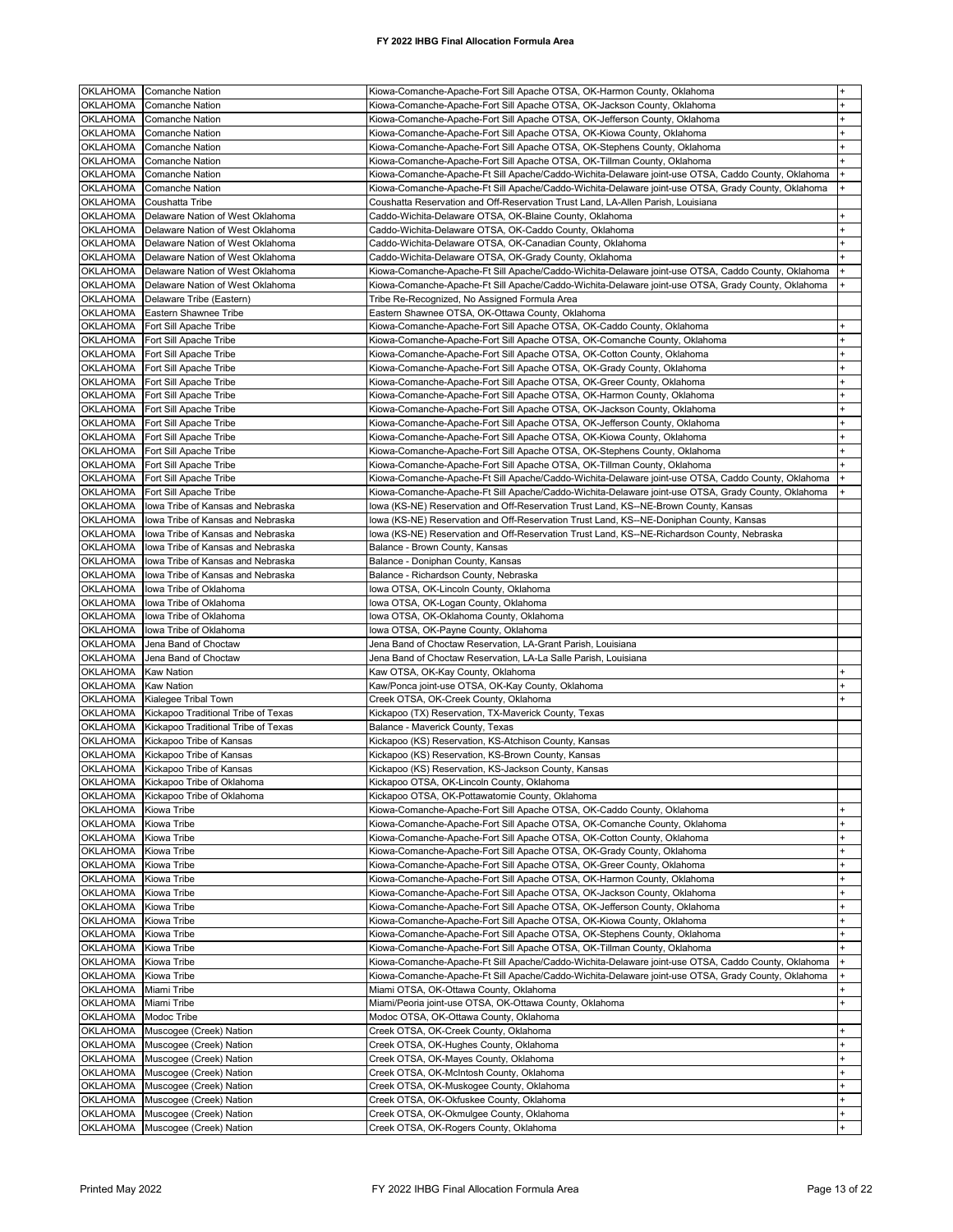|                       | OKLAHOMA Muscogee (Creek) Nation        | Creek OTSA, OK-Tulsa County, Oklahoma                                                              |  |
|-----------------------|-----------------------------------------|----------------------------------------------------------------------------------------------------|--|
|                       |                                         |                                                                                                    |  |
| <b>OKLAHOMA</b>       | Muscogee (Creek) Nation                 | Creek OTSA, OK-Wagoner County, Oklahoma                                                            |  |
| OKLAHOMA              | Muscogee (Creek) Nation                 | Creek/Seminole joint-use OTSA, OK-Seminole County, Oklahoma                                        |  |
| OKLAHOMA Osage Nation |                                         | Osage Reservation, OK-Osage County, Oklahoma                                                       |  |
| OKLAHOMA              | Otoe-Missouria Tribe                    | Otoe-Missouria OTSA, OK-Noble County, Oklahoma                                                     |  |
| <b>OKLAHOMA</b>       | Otoe-Missouria Tribe                    | Otoe-Missouria OTSA, OK-Pawnee County, Oklahoma                                                    |  |
| <b>OKLAHOMA</b>       | Ottawa Tribe                            | Ottawa OTSA, OK-Ottawa County, Oklahoma                                                            |  |
| OKLAHOMA              | <b>Pawnee Nation</b>                    | Pawnee OTSA, OK-Pawnee County, Oklahoma                                                            |  |
| OKLAHOMA              | Peoria Tribe                            | Miami/Peoria joint-use OTSA, OK-Ottawa County, Oklahoma                                            |  |
| <b>OKLAHOMA</b>       | Peoria Tribe                            | Peoria OTSA, OK-Ottawa County, Oklahoma                                                            |  |
| <b>OKLAHOMA</b>       | Ponca Tribe                             | Kaw/Ponca joint-use OTSA, OK-Kay County, Oklahoma                                                  |  |
| <b>OKLAHOMA</b>       | Ponca Tribe                             | Ponca OTSA, OK-Kay County, Oklahoma                                                                |  |
| <b>OKLAHOMA</b>       | Ponca Tribe                             | Ponca OTSA, OK-Noble County, Oklahoma                                                              |  |
| OKLAHOMA              | Prairie Band of Potawatomi Nation       | Prairie Band of Potawatomi Nation Reservation, KS-Jackson County, Kansas                           |  |
| OKLAHOMA Quapaw Tribe |                                         | Quapaw OTSA, OK-Ottawa County, Oklahoma                                                            |  |
|                       | OKLAHOMA Sac and Fox Nation of Missouri | Sac and Fox Nation Reservation and Off-Reservation Trust Land, NE--KS-Brown County, Kansas         |  |
|                       | OKLAHOMA Sac and Fox Nation of Missouri | Sac and Fox Nation Reservation and Off-Reservation Trust Land, NE--KS-Richardson County, Nebraska  |  |
| <b>OKLAHOMA</b>       | Sac and Fox Nation, Oklahoma            | Sac and Fox OTSA, OK-Lincoln County, Oklahoma                                                      |  |
|                       | OKLAHOMA Sac and Fox Nation, Oklahoma   | Sac and Fox OTSA, OK-Payne County, Oklahoma                                                        |  |
|                       | OKLAHOMA Sac and Fox Nation, Oklahoma   | Sac and Fox OTSA, OK-Pottawatomie County, Oklahoma                                                 |  |
| OKLAHOMA              | Seminole Nation                         | Seminole OTSA, OK-Seminole County, Oklahoma                                                        |  |
| <b>OKLAHOMA</b>       |                                         |                                                                                                    |  |
|                       | Seneca-Cayuga                           | Seneca-Cayuga OTSA, OK-Delaware County, Oklahoma                                                   |  |
| <b>OKLAHOMA</b>       | Seneca-Cayuga                           | Seneca-Cayuga OTSA, OK-Ottawa County, Oklahoma                                                     |  |
| <b>OKLAHOMA</b>       | Shawnee                                 | <b>Minimum Needs</b>                                                                               |  |
| <b>OKLAHOMA</b>       | <b>Thiopthiocco Tribal Town</b>         | Creek OTSA, OK-Creek County, Oklahoma                                                              |  |
| <b>OKLAHOMA</b>       | <b>Tonkawa Tribe</b>                    | Tonkawa OTSA, OK-Kay County, Oklahoma                                                              |  |
| <b>OKLAHOMA</b>       | Tunica-Biloxi Tribe                     | Tunica-Biloxi Reservation and Off-Reservation Trust Land, LA-Avoyelles Parish, Louisiana           |  |
| OKLAHOMA              | Tunica-Biloxi Tribe                     | Balance - Avoyelles Parish, Louisiana                                                              |  |
| <b>OKLAHOMA</b>       | Tunica-Biloxi Tribe                     | Balance - Rapides Parish, Louisiana                                                                |  |
| OKLAHOMA              | United Keetoowah                        | Cherokee OTSA, OK                                                                                  |  |
| <b>OKLAHOMA</b>       | <b>Wichita Tribe</b>                    | Caddo-Wichita-Delaware OTSA, OK-Blaine County, Oklahoma                                            |  |
| <b>OKLAHOMA</b>       | <b>Wichita Tribe</b>                    | Caddo-Wichita-Delaware OTSA, OK-Caddo County, Oklahoma                                             |  |
| OKLAHOMA              | <b>Wichita Tribe</b>                    | Caddo-Wichita-Delaware OTSA, OK-Canadian County, Oklahoma                                          |  |
| <b>OKLAHOMA</b>       | <b>Wichita Tribe</b>                    | Caddo-Wichita-Delaware OTSA, OK-Grady County, Oklahoma                                             |  |
| OKLAHOMA              | <b>Wichita Tribe</b>                    | Kiowa-Comanche-Apache-Ft Sill Apache/Caddo-Wichita-Delaware joint-use OTSA, Caddo County, Oklahoma |  |
| <b>OKLAHOMA</b>       | <b>Wichita Tribe</b>                    | Kiowa-Comanche-Apache-Ft Sill Apache/Caddo-Wichita-Delaware joint-use OTSA, Grady County, Oklahoma |  |
| <b>OKLAHOMA</b>       | <b>Wyandotte Nation</b>                 | Wyandotte OTSA, OK-Ottawa County, Oklahoma                                                         |  |
| <b>OKLAHOMA</b>       | <b>Wyandotte Nation</b>                 | Balance - Newton County, Missouri                                                                  |  |
| <b>PHOENIX</b>        | Acoma Pueblo                            | Acoma Pueblo and Off-Reservation Trust Land, NM-Catron County, New Mexico                          |  |
| <b>PHOENIX</b>        | Acoma Pueblo                            | Acoma Pueblo and Off-Reservation Trust Land, NM-Cibola County, New Mexico                          |  |
| PHOENIX               | Acoma Pueblo                            | Acoma Pueblo and Off-Reservation Trust Land, NM-Socorro County, New Mexico                         |  |
| <b>PHOENIX</b>        | Agua Caliente Band of Cahuilla          | Agua Caliente Indian Reservation and Off-Reservation Trust Land, Riverside County, CA.             |  |
| PHOENIX               | Ak-Chin                                 | Maricopa (Ak Chin) Indian Reservation, AZ-Pinal County, Arizona                                    |  |
| <b>PHOENIX</b>        | Alturas Rancheria                       | Alturas Indian Rancheria, CA-Modoc County, California                                              |  |
| <b>PHOENIX</b>        | Augustine Band of Cahuilla              | Augustine Reservation, CA-Riverside County, California                                             |  |
| <b>PHOENIX</b>        | Barona Group of Capitan Grande          | Barona Reservation, CA-San Diego County, California                                                |  |
| <b>PHOENIX</b>        | Bear River Band Rohnerville Rancheria   | Newly Acquired Trust Land-CA-Humboldt County, CA                                                   |  |
| PHOENIX               | Bear River Band Rohnerville Rancheria   | Rohnerville Rancheria, CA-Humboldt County, California                                              |  |
| <b>PHOENIX</b>        | Berry Creek Rancheria                   | Berry Creek Rancheria and Off-Reservation Trust Land, CA-Butte County, California                  |  |
| <b>PHOENIX</b>        | Berry Creek Rancheria                   | Balance - Butte County, CA                                                                         |  |
| <b>PHOENIX</b>        | Big Lagoon Rancheria                    | Big Lagoon Rancheria, CA-Humboldt County, California                                               |  |
| <b>PHOENIX</b>        | <b>Big Pine Paiute Tribe</b>            | Big Pine Reservation, CA-Inyo County, California                                                   |  |
| PHOENIX               | <b>Big Sandy Rancheria</b>              | Big Sandy Rancheria, CA-Fresno County, California                                                  |  |
| PHOENIX               | <b>Big Sandy Rancheria</b>              | Balance - Kings County, California                                                                 |  |
| PHOENIX               | <b>Big Sandy Rancheria</b>              | Balance - Fresno, CA                                                                               |  |
| <b>PHOENIX</b>        | Big Sandy Rancheria                     | Balance Madera County, CA                                                                          |  |
| PHOENIX               | Big Valley Band of Pomo Indians         | Big Valley Rancheria, CA-Lake County, California                                                   |  |
| PHOENIX               | Big Valley Band of Pomo Indians         | Balance - Lake County, CA                                                                          |  |
| PHOENIX               | <b>Bishop Paiute Tribe</b>              | Bishop Reservation, CA-Inyo County, California                                                     |  |
| PHOENIX               | <b>Blue Lake Rancheria</b>              | Blue Lake Rancheria and Off-Reservation Trust Land, CA-Humboldt County, California                 |  |
| <b>PHOENIX</b>        | Bridgeport Paiute Indian Colony         | Bridgeport Reservation, CA-Mono County, California                                                 |  |
| PHOENIX               | Buena Vista Rancheria                   | Balance - Amador County, California                                                                |  |
| PHOENIX               | Cabazon Band                            | Cabazon Reservation, CA-Riverside County, California                                               |  |
| PHOENIX               |                                         |                                                                                                    |  |
|                       | Cahto Tribe (Laytonville)               | Laytonville Rancheria, CA-Mendocino County, California                                             |  |
| PHOENIX               | Cahto Tribe (Laytonville)               | Balance - Mendocino County, CA                                                                     |  |
| PHOENIX               | Cahuilla Band                           | Cahuilla Reservation, CA-Riverside County, California                                              |  |
| PHOENIX               | California Valley Miwok Tribe           | Balance - Calaveras County, California                                                             |  |
| <b>PHOENIX</b>        | Campo Band                              | Campo Indian Reservation, CA-San Diego County, California                                          |  |
| PHOENIX               | Cedarville Rancheria                    | Cedarville Rancheria and Off-Reservation Trust Land, CA-Modoc County, California                   |  |
| PHOENIX               | Chemehuevi                              | Chemehuevi Reservation, CA-San Bernardino County, California                                       |  |
| PHOENIX               | Cher-ae Heights (Trinidad Rancheria)    | Trinidad Rancheria and Off-Reservation Trust Land, CA-Humboldt County, California                  |  |
| PHOENIX               | Cloverdale Rancheria                    | Balance - Sonoma County, California                                                                |  |
| PHOENIX               | Cochiti Pueblo                          | Pueblo de Cochiti, NM-Sandoval County, New Mexico                                                  |  |
| PHOENIX               | Cochiti Pueblo                          | Pueblo de Cochiti, NM-Santa Fe County, New Mexico                                                  |  |
| <b>PHOENIX</b>        | Cocopah Tribe                           | Cocopah Reservation, AZ-Yuma County, Arizona                                                       |  |
| <b>PHOENIX</b>        | Cold Springs Rancheria                  | Cold Springs Rancheria, CA-Fresno County, California                                               |  |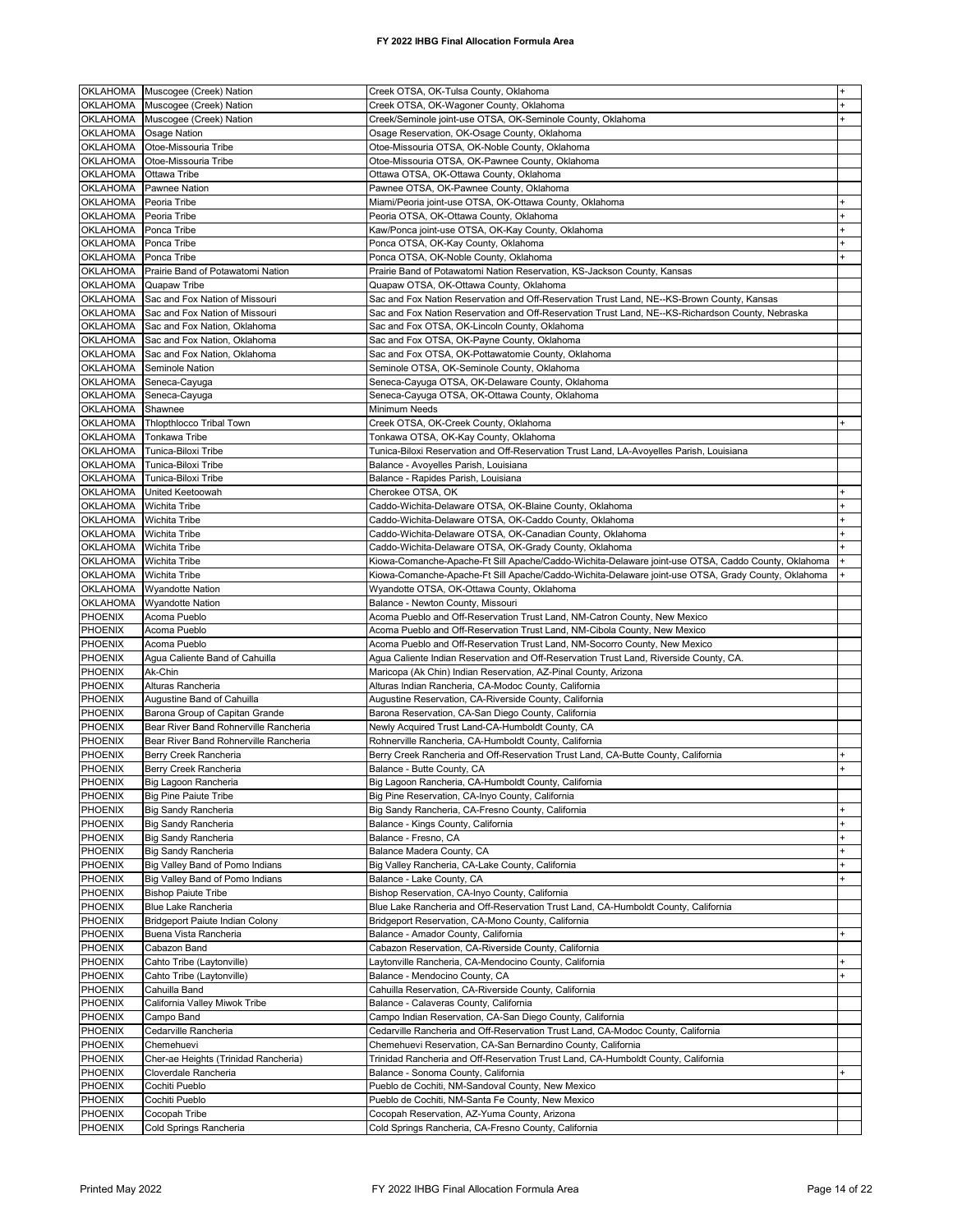| PHOENIX        | Colorado River Indian Tribes        | Colorado River Indian Reservation, AZ--CA-La Paz County, Arizona                               |           |
|----------------|-------------------------------------|------------------------------------------------------------------------------------------------|-----------|
| <b>PHOENIX</b> | Colorado River Indian Tribes        | Colorado River Indian Reservation, AZ--CA-Riverside County, California                         |           |
|                |                                     |                                                                                                |           |
| PHOENIX        | Colorado River Indian Tribes        | Colorado River Indian Reservation, AZ--CA-San Bernardino County, California                    |           |
| PHOENIX        | Colusa-Cachil DeHe Band             | Colusa Rancheria, CA-Colusa County, California                                                 |           |
| PHOENIX        | Cortina Rancheria of Wintun Indians | Cortina Indian Rancheria, CA-Colusa County, California                                         |           |
| PHOENIX        | Cortina Rancheria of Wintun Indians | Yolo County (part), CA                                                                         |           |
| <b>PHOENIX</b> | Coyote Valley Band                  | Coyote Valley Reservation, CA-Mendocino County, California                                     |           |
| PHOENIX        | Coyote Valley Band                  | Balance - Mendocino County, CA                                                                 |           |
| PHOENIX        | Coyote Valley Band                  | Balance - Sonoma County, CA                                                                    |           |
| PHOENIX        | Death Valley Timba-Sha Shoshone     | Timbi-Sha Shoshone Reservation and Off-Reservation Trust Land, Esmeralda County, Nevada        |           |
| <b>PHOENIX</b> | Death Valley Timba-Sha Shoshone     | Timbi-Sha Shoshone Reservation and Off-Reservation Trust Land, Inyo County, California         |           |
| PHOENIX        | Death Valley Timba-Sha Shoshone     | Timbi-Sha Shoshone Reservation and Off-Reservation Trust Land, Nye County, Nevada              |           |
| <b>PHOENIX</b> | Death Valley Timba-Sha Shoshone     | Balance - Inyo County, California                                                              |           |
| <b>PHOENIX</b> | Dry Creek Rancheria                 | Dry Creek Rancheria, CA-Sonoma County, California                                              |           |
| <b>PHOENIX</b> | Dry Creek Rancheria                 | Balance - Sonoma County, CA                                                                    |           |
| PHOENIX        | Duck Valley Shoshone-Paiute         | Duck Valley Reservation, NV--ID-Elko County, Nevada                                            |           |
|                |                                     |                                                                                                |           |
| <b>PHOENIX</b> | Duck Valley Shoshone-Paiute         | Duck Valley Reservation, NV--ID-Owyhee County, Idaho                                           |           |
| <b>PHOENIX</b> | Duck Valley Shoshone-Paiute         | Balance - Ada County, ID                                                                       |           |
| <b>PHOENIX</b> | Duck Valley Shoshone-Paiute         | Balance - Canyon County, ID                                                                    |           |
| <b>PHOENIX</b> | Duck Valley Shoshone-Paiute         | Balance - Elko County, NV                                                                      |           |
| PHOENIX        | Duck Valley Shoshone-Paiute         | Balance - Elmore County, ID                                                                    |           |
| PHOENIX        | Duck Valley Shoshone-Paiute         | Balance - Eureka County, NV                                                                    |           |
| PHOENIX        | Duck Valley Shoshone-Paiute         | Balance - Lander County, NV                                                                    |           |
| <b>PHOENIX</b> | Duck Valley Shoshone-Paiute         | Balance - Nye County, NV                                                                       |           |
| <b>PHOENIX</b> | Duck Valley Shoshone-Paiute         | Balance - Owyhee County, ID                                                                    |           |
| <b>PHOENIX</b> | Duck Valley Shoshone-Paiute         | Balance - Tooele County, UT                                                                    |           |
| <b>PHOENIX</b> | Duck Valley Shoshone-Paiute         | Balance - White Pine County, NV                                                                |           |
| PHOENIX        | Duck Valley Shoshone-Paiute         | Community of Winnemucca, NV                                                                    |           |
| PHOENIX        | Duckwater Shoshone                  | Duckwater Reservation, NV-Nye County, Nevada                                                   |           |
| PHOENIX        |                                     |                                                                                                |           |
|                | Duckwater Shoshone                  | Balance - Ada County, ID                                                                       |           |
| <b>PHOENIX</b> | Duckwater Shoshone                  | Balance - Canyon County, ID                                                                    |           |
| <b>PHOENIX</b> | Duckwater Shoshone                  | Balance - Elko County, NV                                                                      |           |
| PHOENIX        | Duckwater Shoshone                  | Balance - Elmore County, ID                                                                    | $\ddot{}$ |
| <b>PHOENIX</b> | Duckwater Shoshone                  | Balance - Eureka County, NV                                                                    |           |
| PHOENIX        | Duckwater Shoshone                  | Balance - Lander County, NV                                                                    |           |
| <b>PHOENIX</b> | Duckwater Shoshone                  | Balance - Owyhee County, ID                                                                    |           |
| PHOENIX        | Duckwater Shoshone                  | Balance - Tooele County, UT                                                                    |           |
| <b>PHOENIX</b> | Duckwater Shoshone                  | Balance - White Pine County, NV                                                                |           |
| PHOENIX        | Duckwater Shoshone                  | Community of Winnemucca, NV                                                                    |           |
| <b>PHOENIX</b> | Elem (Sulphur Bank Rancheria)       | Sulphur Bank Rancheria, CA-Lake County, California                                             |           |
| PHOENIX        | Elem (Sulphur Bank Rancheria)       | Balance - Lake County, CA                                                                      |           |
| <b>PHOENIX</b> | Elk Valley Rancheria                | Elk Valley Rancheria and Off-Reservation Trust Land, CA-Del Norte County, California           |           |
| PHOENIX        | <b>Ely Shoshone</b>                 | Ely Reservation, NV-White Pine County, Nevada                                                  |           |
| <b>PHOENIX</b> | <b>Ely Shoshone</b>                 | Balance - Ada County, Idaho                                                                    |           |
| PHOENIX        | Ely Shoshone                        | Balance - Canyon County, Idaho                                                                 |           |
| <b>PHOENIX</b> |                                     |                                                                                                |           |
|                | Ely Shoshone                        | Balance - Elko County, Nevada                                                                  |           |
| PHOENIX        | <b>Ely Shoshone</b>                 | Balance - Elmore County, Idaho                                                                 |           |
| <b>PHOENIX</b> | <b>Ely Shoshone</b>                 | Balance - Eureka County, Nevada                                                                |           |
| PHOENIX        | <b>Ely Shoshone</b>                 | Balance - Lander County, Nevada                                                                |           |
| PHOENIX        | <b>Ely Shoshone</b>                 | Balance - Owyhee County, Idaho                                                                 |           |
| <b>PHOENIX</b> | Ely Shoshone                        | Balance - Tooele County, Utah                                                                  |           |
| PHOENIX        | <b>Ely Shoshone</b>                 | Balance - White Pine County, Nevada                                                            |           |
| <b>PHOENIX</b> | Ely Shoshone                        | Balance - Nye County, NV                                                                       |           |
| <b>PHOENIX</b> | Ely Shoshone                        | Community of Winnemucca, NV                                                                    |           |
| <b>PHOENIX</b> | Enterprise Rancheria                | Enterprise Rancheria, CA-Butte County, California                                              |           |
| <b>PHOENIX</b> | Enterprise Rancheria                | Balance - Butte County, CA                                                                     |           |
| <b>PHOENIX</b> | Ewiiaapaayp Band of Kumeyaay        | Ewiiaapaayp Reservation, CA-San Diego County, California                                       |           |
| <b>PHOENIX</b> | Fallon Paiute-Shoshone              | Fallon Paiute-Shoshone Colony and Off-Reservation Trust Land, NV-Churchill County, Nevada      | +         |
| PHOENIX        | Fallon Paiute-Shoshone              | Fallon Paiute-Shoshone Colony and Off-Reservation Trust Land, NV-Lyon County, Nevada           | +         |
| <b>PHOENIX</b> | Fallon Paiute-Shoshone              | Fallon Paiute-Shoshone Reservation and Off-Reservation Trust Land, NV-Churchill County, Nevada | $\ddot{}$ |
|                |                                     |                                                                                                |           |
| PHOENIX        | Fallon Paiute-Shoshone              | Balance - Carson City, NV                                                                      | +         |
| <b>PHOENIX</b> | Fort Bidwell                        | Fort Bidwell Reservation and Off-Reservation Trust Land, CA-Modoc County, California           | $+$       |
| <b>PHOENIX</b> | Fort Bidwell                        | Balance - Lake County, Oregon                                                                  | $\ddot{}$ |
| <b>PHOENIX</b> | Fort Bidwell                        | Balance - Klamath County, OR                                                                   | $\ddot{}$ |
| PHOENIX        | Fort Independence                   | Fort Independence Reservation, CA-Inyo County, California                                      |           |
| PHOENIX        | Fort McDermitt Paiute and Shoshone  | Fort McDermitt Indian Reservation, NV--OR-Humboldt County, Nevada                              |           |
| PHOENIX        | Fort McDermitt Paiute and Shoshone  | Fort McDermitt Indian Reservation, NV--OR-Malheur County, Oregon                               |           |
| PHOENIX        | Fort McDermitt Paiute and Shoshone  | Balance - Carson City, NV                                                                      |           |
| PHOENIX        | Fort McDermitt Paiute and Shoshone  | Balance - Churchill County, NV                                                                 |           |
| PHOENIX        | Fort McDermitt Paiute and Shoshone  | Balance - Clark County, NV                                                                     |           |
| PHOENIX        | Fort McDermitt Paiute and Shoshone  | Balance - Douglas County, NV                                                                   |           |
| PHOENIX        | Fort McDermitt Paiute and Shoshone  | Balance - Esmeralda County, NV                                                                 |           |
| PHOENIX        | Fort McDermitt Paiute and Shoshone  | Balance - Humboldt County, NV                                                                  |           |
|                | Fort McDermitt Paiute and Shoshone  |                                                                                                |           |
| PHOENIX        |                                     | Balance - Lyon County, NV                                                                      |           |
| PHOENIX        | Fort McDermitt Paiute and Shoshone  | Balance - Mineral County, NV                                                                   |           |
| PHOENIX        | Fort McDermitt Paiute and Shoshone  | Balance - Nye County, NV                                                                       |           |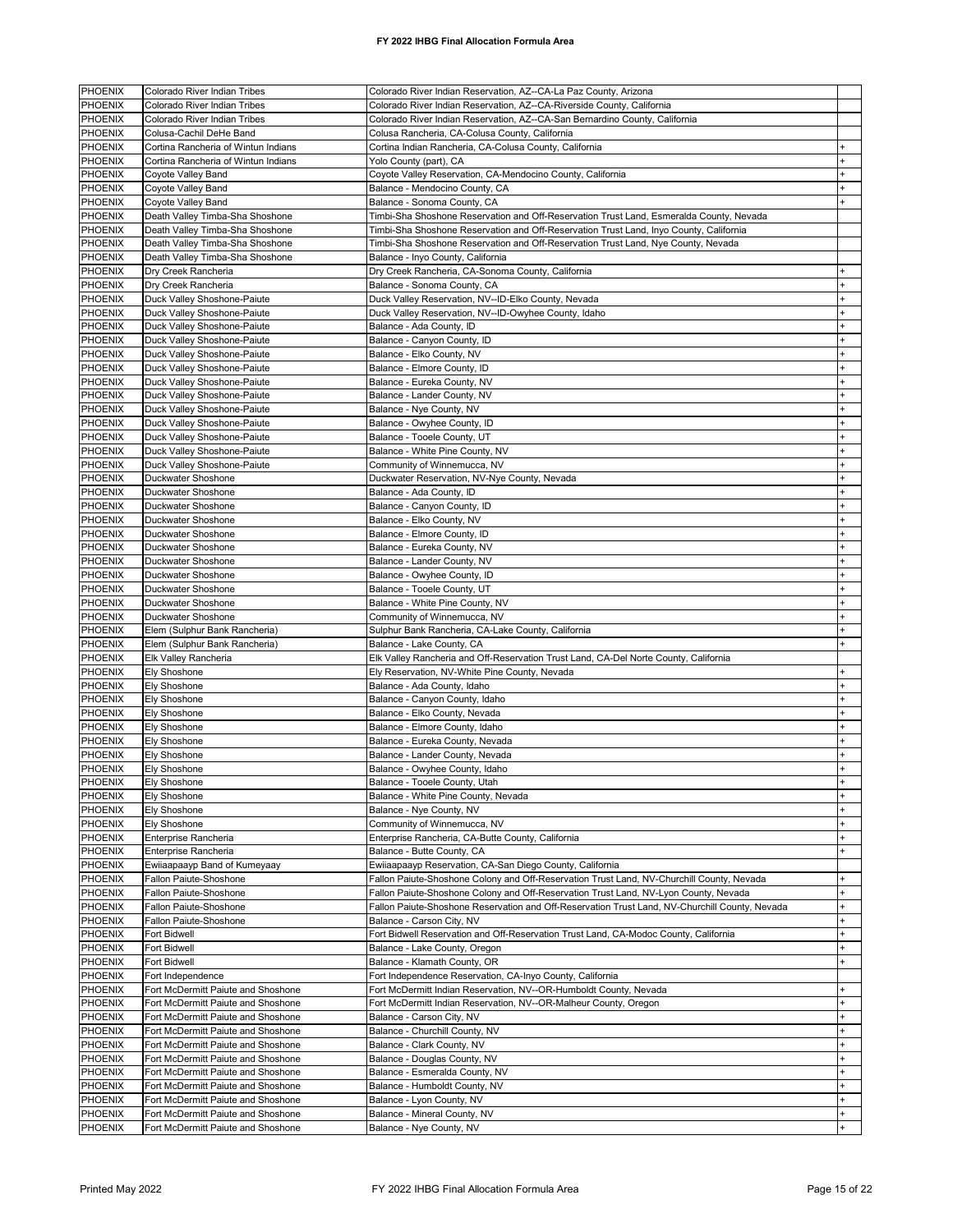| <b>PHOENIX</b> | Fort McDermitt Paiute and Shoshone             | Balance - Pershing County, NV                                                                        |     |
|----------------|------------------------------------------------|------------------------------------------------------------------------------------------------------|-----|
| <b>PHOENIX</b> | Fort McDermitt Paiute and Shoshone             | Balance - Storey County, NV                                                                          |     |
|                |                                                |                                                                                                      |     |
| PHOENIX        | Fort McDermitt Paiute and Shoshone             | Balance - Washoe County, NV                                                                          |     |
| <b>PHOENIX</b> | Fort McDowell Yavapai Nation                   | Fort McDowell Yavapai Nation Reservation, AZ-Maricopa County, Arizona                                |     |
| PHOENIX        | Fort Mojave Tribe                              | Fort Mojave Reservation and Off-Reservation Trust Land, Clark Cnty, NV                               |     |
| PHOENIX        | Fort Mojave Tribe                              | Fort Mojave Reservation and Off-Reservation Trust Land, Mohave Cnty, AZ.                             |     |
| PHOENIX        | Fort Mojave Tribe                              | Fort Mojave Reservation and Off-Reservation Trust Land, San Bernardino Cnty, CA                      |     |
| <b>PHOENIX</b> | Gila River                                     | Gila River Indian Reservation, AZ-Maricopa County, Arizona                                           |     |
| PHOENIX        | Gila River                                     | Gila River Indian Reservation, AZ-Pinal County, Arizona                                              |     |
| PHOENIX        | Graton Rancheria                               | Balance - Marin County, California                                                                   |     |
| PHOENIX        | Greenville Rancheria                           | Balance - Yuba County, California                                                                    |     |
| PHOENIX        | Grindstone Rancheria                           | Grindstone Indian Rancheria, CA-Glenn County, California                                             |     |
| <b>PHOENIX</b> | Grindstone Rancheria                           | Balance - Glenn County, California                                                                   |     |
|                |                                                |                                                                                                      |     |
| PHOENIX        | Guidiville Rancheria                           | Guidiville Rancheria and Off-Reservation Trust Land, CA-Mendocino County, California                 |     |
| <b>PHOENIX</b> | Habermatolel Pomo Upper Lake Rancheria         | Upper Lake Rancheria, CA-Lake County, California                                                     |     |
| PHOENIX        | Habermatolel Pomo Upper Lake Rancheria         | Balance - Lake County, CA                                                                            |     |
| PHOENIX        | Havasupai                                      | Havasupai Reservation, AZ-Coconino County, Arizona                                                   |     |
| PHOENIX        | Hoopa Valley                                   | Hoopa Valley Reservation, CA-Humboldt County, California                                             |     |
| PHOENIX        | Hopi                                           | Hopi Reservation and Off-Reservation Trust Land, AZ-Coconino County, Arizona                         |     |
| PHOENIX        | Hopi                                           | Hopi Reservation and Off-Reservation Trust Land, AZ-Navajo County, Arizona                           |     |
| <b>PHOENIX</b> | Hopi                                           | Communities of Winslow and Homer, AZ                                                                 |     |
| PHOENIX        | Hopi                                           | Communities of Flagstaff, Grand Canyon and Page, AZ                                                  |     |
| <b>PHOENIX</b> | Hopland Band of Pomo Indians                   | Hopland Rancheria, CA-Mendocino County, California                                                   |     |
| <b>PHOENIX</b> | Hopland Band of Pomo Indians                   | Balance - Sonoma Co, CA                                                                              |     |
|                |                                                |                                                                                                      |     |
| PHOENIX        | Hualapai                                       | Hualapai Indian Reservation and Off-Reservation Trust Land, Coconino County, Arizona                 |     |
| PHOENIX        | Hualapai                                       | Hualapai Indian Reservation and Off-Reservation Trust Land, Mohave County, Arizona                   |     |
| PHOENIX        | Hualapai                                       | Hualapai Indian Reservation and Off-Reservation Trust Land, Yavapai County, Arizona                  |     |
| PHOENIX        | lipay Nation of Santa Ysabel                   | Santa Ysabel Reservation, CA-San Diego County, California                                            |     |
| PHOENIX        | Inaja Band                                     | Inaja and Cosmit Reservation, CA-San Diego County, California                                        |     |
| PHOENIX        | Ione Band of Miwok Indians                     | Ione Band of Miwok TDSA, CA-Amador County, California                                                |     |
| PHOENIX        | Ione Band of Miwok Indians                     | Balance - Amador County, CA                                                                          |     |
| PHOENIX        | <b>Isleta Pueblo</b>                           | Isleta Pueblo, NM-Bernalillo County, New Mexico                                                      |     |
| <b>PHOENIX</b> | Isleta Pueblo                                  | Isleta Pueblo, NM-Torrance County, New Mexico                                                        |     |
| PHOENIX        | Isleta Pueblo                                  | Isleta Pueblo, NM-Valencia County, New Mexico                                                        |     |
| PHOENIX        |                                                |                                                                                                      |     |
|                | Jackson Rancheria                              | Jackson Rancheria, CA-Amador County, California                                                      |     |
| PHOENIX        | Jamul Indian Village                           | Jamul Indian Village, CA-San Diego County, California                                                |     |
| PHOENIX        | Jemez Pueblo                                   | Jemez Pueblo, NM-Sandoval County, New Mexico                                                         |     |
| PHOENIX        | Jicarilla Apache Nation                        | Jicarilla Apache Nation Reservation and Off-Reservation Trust Land, NM-Rio Arriba County, New Mexico |     |
| PHOENIX        | Jicarilla Apache Nation                        | Jicarilla Apache Nation Reservation and Off-Reservation Trust Land, NM-Sandoval County, New Mexico   |     |
|                |                                                |                                                                                                      |     |
| <b>PHOENIX</b> | Kaibab Band of Paiute                          | Kaibab Indian Reservation, AZ-Coconino County, Arizona                                               |     |
| PHOENIX        | Kaibab Band of Paiute                          |                                                                                                      |     |
|                |                                                | Kaibab Indian Reservation, AZ-Mohave County, Arizona                                                 |     |
| PHOENIX        | Kaibab Band of Paiute                          | Kanab, UT                                                                                            |     |
| PHOENIX        | Kaibab Band of Paiute                          | Cedar City, UT                                                                                       |     |
| PHOENIX        | Kaibab Band of Paiute                          | Fredonia, AZ                                                                                         |     |
| PHOENIX        | Kaibab Band of Paiute                          | St. George, UT                                                                                       |     |
| <b>PHOENIX</b> | Karuk                                          | Karuk Reservation and Off-Reservation Trust Land, CA-Humboldt County, California                     |     |
| PHOENIX        | Karuk                                          | Karuk Reservation and Off-Reservation Trust Land, CA-Siskiyou County, California                     |     |
| PHOENIX        | Karuk                                          | Balance - Humbolt County, CA                                                                         |     |
| PHOENIX        | Karuk                                          | Balance - Siskiyou County, CA                                                                        |     |
| <b>PHOENIX</b> | Koi Nation of Northern California (Lower Lake) | Balance - Sonoma County, CA                                                                          |     |
| <b>PHOENIX</b> | La Jolla Band                                  | La Jolla Reservation, CA-San Diego County, California                                                |     |
| <b>PHOENIX</b> | La Posta Band                                  | La Posta Indian Reservation, CA-San Diego County, California                                         |     |
| <b>PHOENIX</b> | Laguna Pueblo                                  | Laguna Pueblo and Off-Reservation Trust Land, NM-Bernalillo County, New Mexico                       |     |
|                |                                                |                                                                                                      |     |
| <b>PHOENIX</b> | Laguna Pueblo                                  | Laguna Pueblo and Off-Reservation Trust Land, NM-Cibola County, New Mexico                           |     |
| <b>PHOENIX</b> | Laguna Pueblo                                  | Laguna Pueblo and Off-Reservation Trust Land, NM-Sandoval County, New Mexico                         |     |
| <b>PHOENIX</b> | Laguna Pueblo                                  | Laguna Pueblo and Off-Reservation Trust Land, NM-Valencia County, New Mexico                         |     |
| <b>PHOENIX</b> | Las Vegas Tribe of Paiute Indians              | Las Vegas Indian Colony, NV-Clark County, Nevada                                                     |     |
| <b>PHOENIX</b> | Lone Pine Paiute-Shoshone                      | Lone Pine Reservation, CA-Inyo County, California                                                    |     |
| <b>PHOENIX</b> | Lone Pine Paiute-Shoshone                      | Balance - Mono County, California                                                                    |     |
| PHOENIX        | Los Coyotes Band of Cahuilla                   | Los Coyotes Reservation, CA-San Diego County, California                                             |     |
| <b>PHOENIX</b> | Lovelock Paiute Tribe                          | Lovelock Indian Colony, NV-Pershing County, Nevada                                                   |     |
| PHOENIX        | Lovelock Paiute Tribe                          | Balance - Carson City, NV                                                                            |     |
| <b>PHOENIX</b> | Lovelock Paiute Tribe                          | Balance - Churchill County, NV                                                                       |     |
| <b>PHOENIX</b> | Lovelock Paiute Tribe                          | Balance - Clark County, NV                                                                           |     |
| PHOENIX        | Lovelock Paiute Tribe                          | Balance - Douglas County, NV                                                                         |     |
|                |                                                |                                                                                                      |     |
| PHOENIX        | Lovelock Paiute Tribe                          | Balance - Esmeralda County, NV                                                                       |     |
| <b>PHOENIX</b> | Lovelock Paiute Tribe                          | Balance - Humboldt County, NV                                                                        |     |
| PHOENIX        | Lovelock Paiute Tribe                          | Balance - Lyon County, NV                                                                            |     |
| PHOENIX        | Lovelock Paiute Tribe                          | Balance - Mineral County, NV                                                                         |     |
| PHOENIX        | Lovelock Paiute Tribe                          | Balance - Nye County, NV                                                                             |     |
| <b>PHOENIX</b> | Lovelock Paiute Tribe                          | Balance - Pershing County, NV                                                                        |     |
| PHOENIX        | Lovelock Paiute Tribe                          | Balance - Storey County, NV                                                                          |     |
| <b>PHOENIX</b> | Lovelock Paiute Tribe                          | Balance - Washoe County, NV                                                                          |     |
| <b>PHOENIX</b> | Lytton Rancheria of California                 | Lytton Rancheria, CA-Contra Costa County, California                                                 |     |
| <b>PHOENIX</b> | Lytton Rancheria of California                 | Balance - Sonoma County, CA                                                                          | $+$ |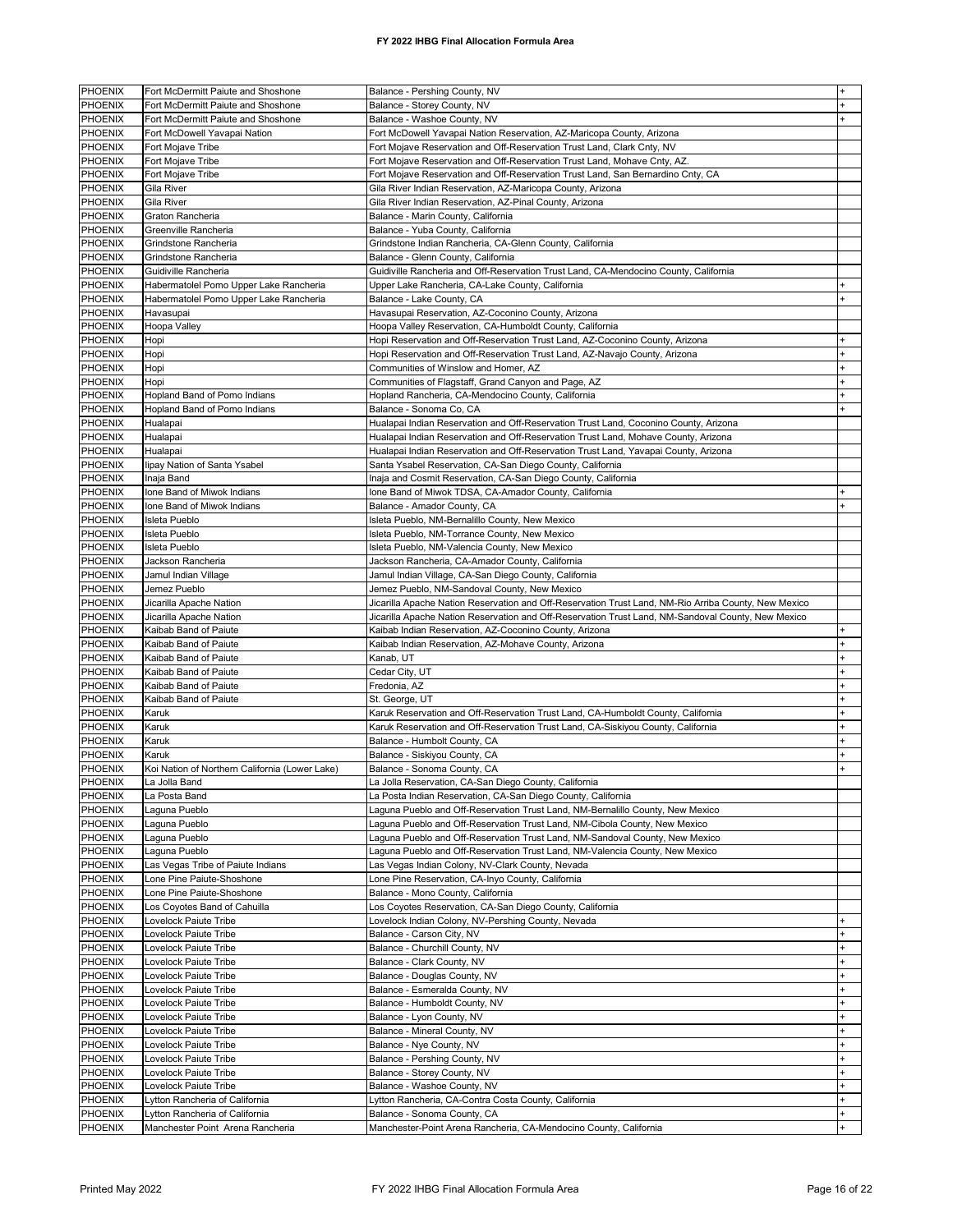| <b>PHOENIX</b>            | Manchester Point Arena Rancheria                                   | Balance - Mendocino County, CA                                                                                                                                              |           |
|---------------------------|--------------------------------------------------------------------|-----------------------------------------------------------------------------------------------------------------------------------------------------------------------------|-----------|
| PHOENIX                   | Manzanita Band                                                     | Manzanita Reservation and Off-Reservation Trust Land, CA-San Diego County, California                                                                                       |           |
| PHOENIX                   | Mechoopda Tribe of Chico Rancheria                                 | Mechoopda TDSA, CA-Butte County, California                                                                                                                                 |           |
| <b>PHOENIX</b>            | Mechoopda Tribe of Chico Rancheria                                 | Balance - Butte County, California                                                                                                                                          |           |
| PHOENIX                   | Mesa Grande Band                                                   | Mesa Grande Reservation, CA-San Diego County, California                                                                                                                    |           |
| <b>PHOENIX</b>            | Mescalero Apache Tribe                                             | Mescalero Reservation, NM-Lincoln County, New Mexico                                                                                                                        |           |
| PHOENIX                   | Mescalero Apache Tribe                                             | Mescalero Reservation, NM-Otero County, New Mexico                                                                                                                          |           |
| PHOENIX                   | Middletown Rancheria                                               | Middletown Rancheria, CA-Lake County, California                                                                                                                            |           |
| PHOENIX                   | Middletown Rancheria                                               | Balance - Lake County, CA                                                                                                                                                   |           |
| PHOENIX                   | Moapa Band of Paiute                                               | Moapa River Indian Reservation, NV-Clark County, Nevada                                                                                                                     |           |
| PHOENIX                   | Mooretown Rancheria                                                | Mooretown Rancheria and Off-Reservation Trust Land, CA-Butte County, California                                                                                             |           |
| PHOENIX                   | Mooretown Rancheria                                                | Balance - Butte County, CA                                                                                                                                                  |           |
| PHOENIX<br>PHOENIX        | Morongo Band of Mission Indians                                    | Morongo Reservation and Off-Reservation Trust Land, CA-Riverside County, California                                                                                         |           |
| PHOENIX                   | Nambe Pueblo                                                       | Nambe Pueblo and Off-Reservation Trust Land, NM-Santa Fe County, New Mexico                                                                                                 |           |
| PHOENIX                   | Navajo Nation<br>Navajo Nation                                     | Navajo Nation Reservation and Off-Reservation Trust Land, Apache County, Arizona<br>Navajo Nation Reservation and Off-Reservation Trust Land, Bernalillo County, New Mexico |           |
| PHOENIX                   | Navajo Nation                                                      | Navajo Nation Reservation and Off-Reservation Trust Land, Cibola County, New Mexico                                                                                         |           |
| <b>PHOENIX</b>            | Navajo Nation                                                      | Navajo Nation Reservation and Off-Reservation Trust Land, Coconino County, Arizona                                                                                          |           |
| PHOENIX                   | Navajo Nation                                                      | Navajo Nation Reservation and Off-Reservation Trust Land, McKinley County, New Mexico                                                                                       |           |
| PHOENIX                   | Navajo Nation                                                      | Navajo Nation Reservation and Off-Reservation Trust Land, Navajo County, Arizona                                                                                            |           |
| PHOENIX                   | Navajo Nation                                                      | Navajo Nation Reservation and Off-Reservation Trust Land, Rio Arriba County, New Mexico                                                                                     |           |
| PHOENIX                   | Navajo Nation                                                      | Navajo Nation Reservation and Off-Reservation Trust Land, San Juan County, New Mexico                                                                                       |           |
| PHOENIX                   | Navajo Nation                                                      | Navajo Nation Reservation and Off-Reservation Trust Land, San Juan County, Utah                                                                                             |           |
| PHOENIX                   | Navajo Nation                                                      | Navajo Nation Reservation and Off-Reservation Trust Land, Sandoval County, New Mexico                                                                                       |           |
| PHOENIX                   | Navajo Nation                                                      | Navajo Nation Reservation and Off-Reservation Trust Land, Socorro County, New Mexico                                                                                        |           |
| PHOENIX                   | North Fork Rancheria                                               | North Fork Rancheria and Off-Reservation Trust Land, CA-Madera County, California                                                                                           |           |
| PHOENIX                   | North Fork Rancheria                                               | Balance - Fresno, CA                                                                                                                                                        |           |
| PHOENIX                   | North Fork Rancheria                                               | Balance Madera County, CA                                                                                                                                                   |           |
| PHOENIX                   | North Fork Rancheria                                               | Balance Mariposa, CA                                                                                                                                                        |           |
| PHOENIX                   | Ohkay Owingeh (was San Juan Pueblo)                                | Ohkay Owingeh, NM-Rio Arriba County, New Mexico                                                                                                                             |           |
| PHOENIX                   | Ohkay Owingeh (was San Juan Pueblo)                                | Balance - Rio Arriba County, New Mexico                                                                                                                                     |           |
| PHOENIX                   | Pala Band                                                          | Pala Reservation, CA-San Diego County, California                                                                                                                           |           |
| PHOENIX                   | Pascua Yaqui Tribe                                                 | Pascua Pueblo Yaqui Reservation and Off-Reservation Trust Land, AZ-Pima County, Arizona                                                                                     |           |
| PHOENIX                   | Pascua Yaqui Tribe                                                 | Guadalupe Town, AZ                                                                                                                                                          |           |
| PHOENIX                   | Pascua Yaqui Tribe                                                 | So. Tuscon, Old Pascua Village and Yoem Pueblo, AZ                                                                                                                          |           |
| PHOENIX<br><b>PHOENIX</b> | Paskenta Band of Nomlaki Indian<br>Paskenta Band of Nomlaki Indian | Paskenta Rancheria, CA-Tehama County, California<br>Balance - Tehama County, California                                                                                     |           |
| PHOENIX                   | Pauma Band                                                         | Pauma and Yuima Reservation, CA-San Diego County, California                                                                                                                |           |
| PHOENIX                   | Pechanga Band                                                      | Pechanga Reservation, CA-Riverside County, California                                                                                                                       |           |
| PHOENIX                   | Picayune Rancheria                                                 | Picayune Rancheria and Off-Reservation Trust Land, CA-Madera County, California                                                                                             |           |
| PHOENIX                   | Picayune Rancheria                                                 | Balance - Fresno County, California                                                                                                                                         |           |
| PHOENIX                   | Picayune Rancheria                                                 | Balance - Madera County, California                                                                                                                                         | ÷         |
| <b>PHOENIX</b>            | Picayune Rancheria                                                 | Balance - Mariposa County, California                                                                                                                                       |           |
| PHOENIX                   | Picuris Pueblo                                                     | Picuris Pueblo, NM-Taos County, New Mexico                                                                                                                                  |           |
| PHOENIX                   | Pinoleville Rancheria                                              | Pinoleville Rancheria, CA-Mendocino County, California                                                                                                                      |           |
| PHOENIX                   | Pinoleville Rancheria                                              | Balance - Mendocino County, CA                                                                                                                                              |           |
| PHOENIX                   | Pit River Tribe                                                    | Big Bend Rancheria, CA-Shasta County, California                                                                                                                            |           |
| PHOENIX                   | Pit River Tribe                                                    | Likely Rancheria, CA-Modoc County, California                                                                                                                               |           |
| PHOENIX                   | Pit River Tribe                                                    | Lookout Rancheria, CA-Modoc County, California                                                                                                                              |           |
| <b>PHOENIX</b>            | Pit River Tribe                                                    | Montgomery Creek Rancheria, CA-Shasta County, California                                                                                                                    |           |
| <b>PHOENIX</b>            | <b>Pit River Tribe</b>                                             | Pit River Trust Land, CA-Shasta County, California                                                                                                                          |           |
| PHOENIX                   | Pit River Tribe                                                    | Roaring Creek Rancheria, CA-Shasta County, California                                                                                                                       |           |
| PHOENIX                   | Pit River Tribe                                                    | XL Ranch Rancheria, CA-Modoc County, California                                                                                                                             |           |
| PHOENIX                   | Pit River Tribe                                                    | Balance - Modoc County, California                                                                                                                                          |           |
| PHOENIX<br>PHOENIX        | Pit River Tribe                                                    | Balance - Shasta County, CA                                                                                                                                                 |           |
| PHOENIX                   | Pojoaque Pueblo<br>Potter Valley Rancheria                         | Pueblo of Pojoaque and Off-Reservation Trust Land, NM-Santa Fe County, New Mexico<br>Balance - Mendocino County, California                                                 |           |
| PHOENIX                   | Pyramid Lake Paiute                                                | Pyramid Lake Paiute Reservation, NV-Lyon County, Nevada                                                                                                                     |           |
| PHOENIX                   | Pyramid Lake Paiute                                                | Pyramid Lake Paiute Reservation, NV-Storey County, Nevada                                                                                                                   |           |
| PHOENIX                   | Pyramid Lake Paiute                                                | Pyramid Lake Paiute Reservation, NV-Washoe County, Nevada                                                                                                                   |           |
| PHOENIX                   | <b>Pyramid Lake Paiute</b>                                         | Balance - Carson City, NV                                                                                                                                                   |           |
| PHOENIX                   | Pyramid Lake Paiute                                                | Balance - Churchill County, NV                                                                                                                                              |           |
| PHOENIX                   | Pyramid Lake Paiute                                                | Balance - Clark County, NV                                                                                                                                                  |           |
| PHOENIX                   | <b>Pyramid Lake Paiute</b>                                         | Balance - Douglas County, NV                                                                                                                                                |           |
| PHOENIX                   | Pyramid Lake Paiute                                                | Balance - Esmeralda County, NV                                                                                                                                              |           |
| PHOENIX                   | Pyramid Lake Paiute                                                | Balance - Humboldt County, NV                                                                                                                                               |           |
| PHOENIX                   | <b>Pyramid Lake Paiute</b>                                         | Balance - Lyon County, NV                                                                                                                                                   | $\ddot{}$ |
| PHOENIX                   | Pyramid Lake Paiute                                                | Balance - Mineral County, NV                                                                                                                                                | $\ddot{}$ |
| PHOENIX                   | Pyramid Lake Paiute                                                | Balance - Nye County, NV                                                                                                                                                    | $\ddot{}$ |
| PHOENIX                   | Pyramid Lake Paiute                                                | Balance - Pershing County, NV                                                                                                                                               |           |
| PHOENIX                   | Pyramid Lake Paiute                                                | Balance - Storey County, NV                                                                                                                                                 |           |
| PHOENIX                   | Pyramid Lake Paiute                                                | Balance - Washoe County, NV                                                                                                                                                 |           |
| PHOENIX                   | Quartz Valley Reservation                                          | Quartz Valley Reservation and Off-Reservation Trust Land, CA-Siskiyou County, California                                                                                    |           |
| PHOENIX                   | Quartz Valley Reservation                                          | Balance - Siskiyou County, California                                                                                                                                       |           |
| PHOENIX<br>PHOENIX        | Quechan Tribe                                                      | Fort Yuma Indian Reservation, CA--AZ-Imperial County, California                                                                                                            |           |
|                           | Quechan Tribe                                                      | Fort Yuma Indian Reservation, CA--AZ-Yuma County, Arizona                                                                                                                   |           |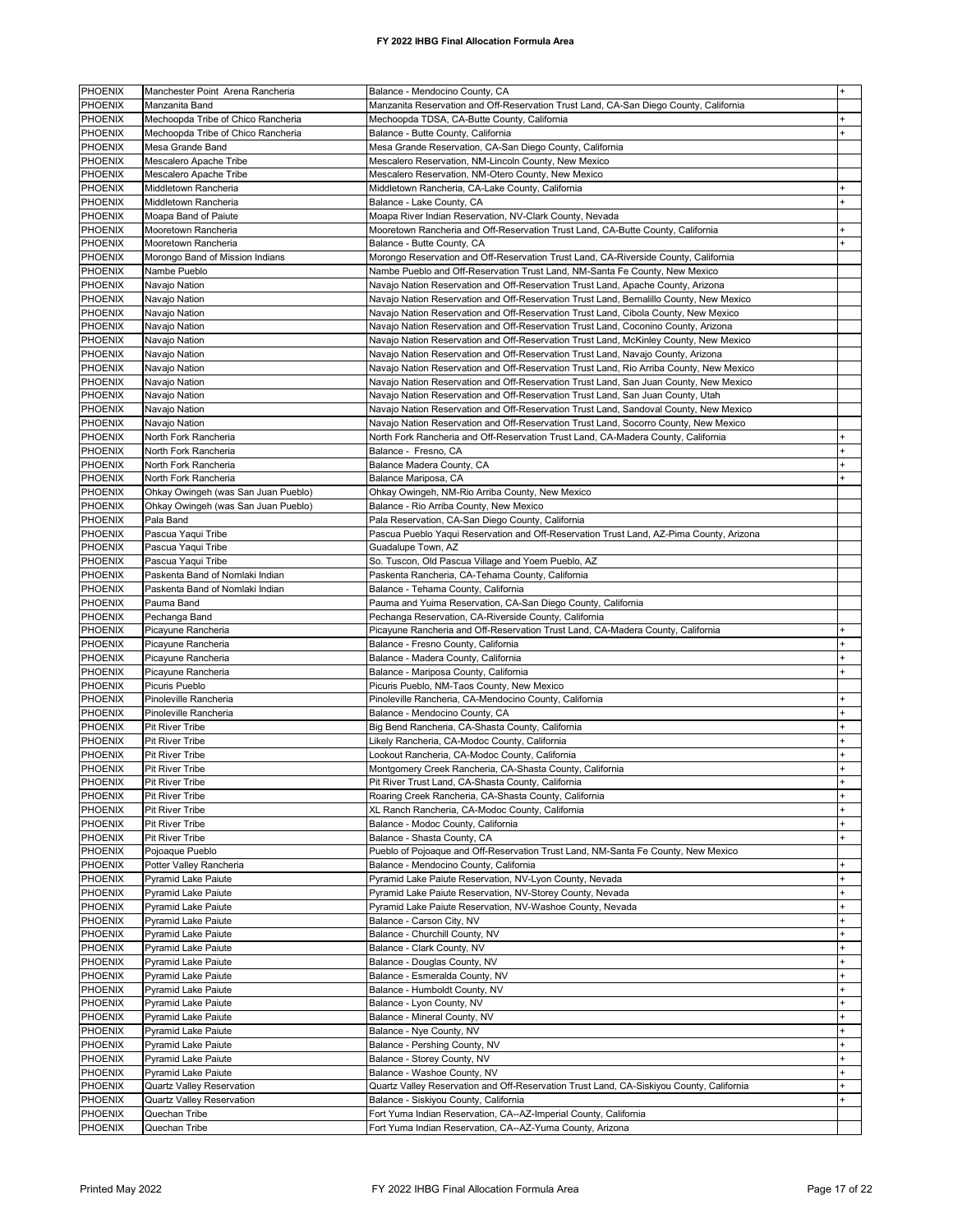|                    | Quechan Tribe                         | Cities of Gadsen, Roll, San Luis, Somerton, Tacna, Yuma and Welton, AZ                    |           |
|--------------------|---------------------------------------|-------------------------------------------------------------------------------------------|-----------|
| PHOENIX            |                                       |                                                                                           |           |
| <b>PHOENIX</b>     | Ramona Band                           | Ramona Village, CA-Riverside County, California                                           |           |
| PHOENIX            | Redding Rancheria                     | Redding Rancheria, CA-Shasta County, California                                           |           |
| PHOENIX            | Redding Rancheria                     | Balance - Shasta County, California                                                       |           |
| PHOENIX            | Redwood Valley Rancheria              | Redwood Valley Rancheria, CA-Mendocino County, California                                 |           |
| <b>PHOENIX</b>     | Redwood Valley Rancheria              | Balance - Mendocino County, CA                                                            |           |
| <b>PHOENIX</b>     | Redwood Valley Rancheria              | Balance - Sonoma Co, CA                                                                   |           |
| <b>PHOENIX</b>     | Reno-Sparks Colony                    | Reno-Sparks Indian Colony, NV-Washoe County, Nevada                                       |           |
| <b>PHOENIX</b>     | Reno-Sparks Colony                    | Balance - Carson City, NV                                                                 | $\ddot{}$ |
| PHOENIX            | Reno-Sparks Colony                    | Balance - Churchill County, NV                                                            |           |
| <b>PHOENIX</b>     | Reno-Sparks Colony                    | Balance - Clark County, NV                                                                |           |
| PHOENIX            | Reno-Sparks Colony                    | Balance - Douglas County, NV                                                              |           |
|                    |                                       |                                                                                           |           |
| <b>PHOENIX</b>     | Reno-Sparks Colony                    | Balance - Esmeralda County, NV                                                            |           |
| <b>PHOENIX</b>     | Reno-Sparks Colony                    | Balance - Humboldt County, NV                                                             |           |
| <b>PHOENIX</b>     | Reno-Sparks Colony                    | Balance - Lyon County, NV                                                                 |           |
| PHOENIX            | Reno-Sparks Colony                    | Balance - Mineral County, NV                                                              |           |
| <b>PHOENIX</b>     | Reno-Sparks Colony                    | Balance - Nye County, NV                                                                  |           |
| PHOENIX            | Reno-Sparks Colony                    | Balance - Pershing County, NV                                                             |           |
| <b>PHOENIX</b>     | Reno-Sparks Colony                    | Balance - Storey County, NV                                                               |           |
| PHOENIX            | Reno-Sparks Colony                    | Balance - Washoe County, NV                                                               |           |
| <b>PHOENIX</b>     | Resighini Rancheria                   | Resighini Rancheria, CA-Del Norte County, California                                      |           |
| PHOENIX            | Rincon Band                           | Rincon Reservation, CA-San Diego County, California                                       |           |
| PHOENIX            | Robinson Rancheria                    | Robinson Rancheria and Off-Reservation Trust Land, CA-Lake County, California             |           |
| PHOENIX            | Robinson Rancheria                    | Balance - Lake County, CA                                                                 |           |
| PHOENIX            | Round Valley Indian Tribe             |                                                                                           |           |
|                    |                                       | Round Valley Reservation and Off-Reservation Trust Land, CA-Trinity                       |           |
| PHOENIX            | Round Valley Indian Tribe             | Balance - Mendocino County, CA                                                            |           |
| PHOENIX            | Round Valley Indian Tribe             | Balance - Sonoma County, CA                                                               |           |
| <b>PHOENIX</b>     | Round Valley Reservation              | Round Valley Reservation and Off-Reservation Trust Land, CA-Mendocino County, California  |           |
| PHOENIX            | Salt River Plma-Maricopa              | Salt River Reservation, AZ-Maricopa County, Arizona                                       |           |
| PHOENIX            | San Carlos Apache                     | San Carlos Reservation, AZ-Gila County, Arizona                                           |           |
| <b>PHOENIX</b>     | San Carlos Apache                     | San Carlos Reservation, AZ-Graham County, Arizona                                         |           |
| <b>PHOENIX</b>     | San Carlos Apache                     | San Carlos Reservation, AZ-Pinal County, Arizona                                          |           |
| <b>PHOENIX</b>     | San Carlos Apache                     | Cities of Eden, Thatcher, Pima, Safford and Fort Thomas, AZ                               |           |
| <b>PHOENIX</b>     | San Carlos Apache                     | Cities of Hayden, Winkleman, Globe and Miami, AZ                                          |           |
| <b>PHOENIX</b>     | San Carlos Apache                     | City of Showlow, AZ                                                                       |           |
| <b>PHOENIX</b>     | San Carlos Apache                     | City of Superior, AZ                                                                      |           |
| PHOENIX            | San Felipe Pueblo                     | San Felipe Pueblo, NM-Sandoval County, New Mexico                                         |           |
| <b>PHOENIX</b>     | San Ildefonso Pueblo                  | San Ildefonso Pueblo and Off-Reservation Trust Land, NM-Sandoval County, New Mexico       |           |
| PHOENIX            | San Ildefonso Pueblo                  |                                                                                           |           |
|                    |                                       | San Ildefonso Pueblo and Off-Reservation Trust Land, NM-Santa Fe County, New Mexico       |           |
| <b>PHOENIX</b>     | San Juan Southern Paiute Tribe        | Balance - Coconino County, Arizona                                                        |           |
| <b>PHOENIX</b>     | San Manuel Band                       | San Manuel Reservation and Off-Reservation Trust Land, San Bernardino County, California  |           |
| <b>PHOENIX</b>     | San Pasqual Band                      | San Pasqual Reservation, CA-San Diego County, California                                  |           |
|                    | Sandia Pueblo                         | Sandia Pueblo, NM-Bernalillo County, New Mexico                                           |           |
| <b>PHOENIX</b>     |                                       |                                                                                           |           |
| <b>PHOENIX</b>     | Sandia Pueblo                         | Sandia Pueblo, NM-Sandoval County, New Mexico                                             |           |
| <b>PHOENIX</b>     | Santa Ana Pueblo                      | Santa Ana Pueblo, NM-Sandoval County, New Mexico                                          |           |
| <b>PHOENIX</b>     | Santa Clara Pueblo                    | Santa Clara Pueblo and Off-Reservation Trust Land, NM-Rio Arriba County, New Mexico       |           |
| <b>PHOENIX</b>     | Santa Clara Pueblo                    |                                                                                           |           |
|                    |                                       | Santa Clara Pueblo and Off-Reservation Trust Land, NM-Santa Fe County, New Mexico         |           |
| <b>PHOENIX</b>     | Santa Clara Pueblo                    | Santa Clara Pueblo, NM-Sandoval County, New Mexico                                        |           |
| PHOENIX            | Santa Rosa Band of Cahuilla           | Santa Rosa Reservation, CA-Riverside County, California                                   |           |
| PHOENIX            | Santa Rosa Rancheria                  | Santa Rosa Rancheria, CA-Kings County, California                                         |           |
| PHOENIX            | Santa Ynez Band of Chumash            | Santa Ynez Reservation, CA-Santa Barbara County, California                               |           |
| <b>PHOENIX</b>     | Santo Domingo Pueblo                  | Santo Domingo Pueblo, NM-Sandoval County, New Mexico                                      |           |
| <b>PHOENIX</b>     | Santo Domingo Pueblo                  | Santo Domingo Pueblo, NM-Santa Fe County, New Mexico                                      |           |
| PHOENIX            | Scotts Valley (Pomo)                  | Balance - Contra Costa County, California                                                 |           |
| <b>PHOENIX</b>     | Scotts Valley (Pomo)                  | Balance - Lake County, California                                                         |           |
| <b>PHOENIX</b>     | Scotts Valley (Pomo)                  | Balance - Mendocino County, CA                                                            |           |
| <b>PHOENIX</b>     | Scotts Valley (Pomo)                  | Balance - Sonoma County, CA                                                               | $\ddot{}$ |
| <b>PHOENIX</b>     | Sherwood Valley Rancheria             | Sherwood Valley Rancheria and Off-Reservation Trust Land, CA-Mendocino County, California | $\ddot{}$ |
| <b>PHOENIX</b>     | Sherwood Valley Rancheria             | Balance - Lake County, CA                                                                 | $\ddot{}$ |
| <b>PHOENIX</b>     |                                       | Balance - Mendocino County, CA                                                            | $\ddot{}$ |
|                    | Sherwood Valley Rancheria             |                                                                                           |           |
| <b>PHOENIX</b>     | Sherwood Valley Rancheria             | Balance - Sonoma County, CA                                                               |           |
| <b>PHOENIX</b>     | Shingle Springs Band of Miwok Indians | Shingle Springs Rancheria and Off-Reservation Trust Land, CA-El Dorado County, California |           |
| <b>PHOENIX</b>     | Shingle Springs Band of Miwok Indians | Balance - El Dorado County, California                                                    |           |
| <b>PHOENIX</b>     | Smith River Rancheria                 | Smith River Rancheria and Off-Reservation Trust Land, CA-Del Norte County, California     |           |
| <b>PHOENIX</b>     | Smith River Rancheria                 | Balance - Coos County, OR                                                                 | $\ddot{}$ |
| <b>PHOENIX</b>     | Smith River Rancheria                 | Balance - Curry County, OR                                                                | $\ddot{}$ |
| <b>PHOENIX</b>     | Smith River Rancheria                 | Balance - Del Norte County, CA                                                            |           |
| <b>PHOENIX</b>     | Smith River Rancheria                 | Balance - Humboldt County, CA                                                             | $\ddot{}$ |
| <b>PHOENIX</b>     | Smith River Rancheria                 | Balance - Josephine County, OR                                                            | $\ddot{}$ |
| PHOENIX            | Soboba Band                           | Soboba Reservation and Off-Reservation Trust Land, CA-Riverside County, California        |           |
| <b>PHOENIX</b>     | Stewarts Point Rancheria              | Stewarts Point Rancheria, CA-Sonoma County, California                                    | +         |
| <b>PHOENIX</b>     | Stewarts Point Rancheria              | Balance - Sonoma County, CA                                                               |           |
| PHOENIX            | Summit Lake Paiute Tribe              | Summit Lake Reservation and Off-Reservation Trust Land, NV-Humboldt County, Nevada        |           |
|                    | Susanville Rancheria                  | Susanville Indian Rancheria and Off-Reservation Trust Land, CA-Lassen County, California  |           |
| PHOENIX<br>PHOENIX | Susanville Rancheria                  | Balance - Lassen County, California                                                       |           |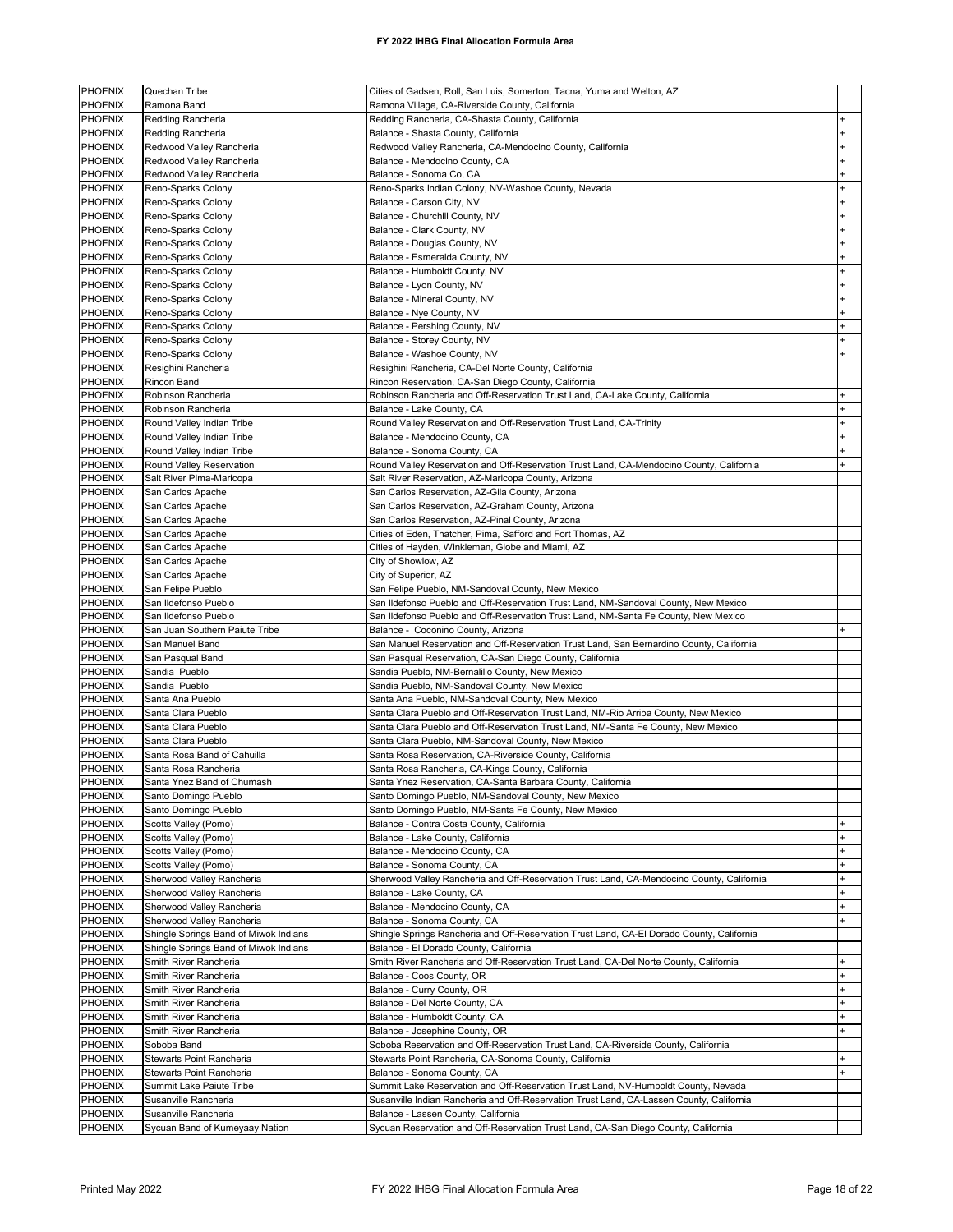| PHOENIX                          | Table Mountain Rancheria                                      | Table Mountain Rancheria, CA-Fresno County, California                                     |           |
|----------------------------------|---------------------------------------------------------------|--------------------------------------------------------------------------------------------|-----------|
| <b>PHOENIX</b>                   | Taos Pueblo                                                   | Taos Pueblo and Off-Reservation Trust Land, NM-Taos County, New Mexico                     |           |
| <b>PHOENIX</b>                   | Tejon                                                         | Minimum Needs                                                                              |           |
| <b>PHOENIX</b>                   | Te-Moak                                                       | Battle Mountain Reservation, NV-Lander County, Nevada                                      |           |
| <b>PHOENIX</b>                   | Te-Moak                                                       | Elko Colony, NV-Elko County, Nevada                                                        |           |
| <b>PHOENIX</b>                   | Te-Moak                                                       | South Fork Reservation and Off-Reservation Trust Land, NV-Elko County, Nevada              |           |
| <b>PHOENIX</b>                   | Te-Moak                                                       | Wells Colony, NV-Elko County, Nevada                                                       |           |
| <b>PHOENIX</b>                   | Tesuque Pueblo                                                | Tesuque Pueblo and Off-Reservation Trust Land, NM-Santa Fe County, New Mexico              |           |
| <b>PHOENIX</b>                   | Tohono O'Odham Nation                                         | Tohono O'odham Nation Reservation and Off-Reservation Trust Land, Maricopa County, Arizona |           |
| <b>PHOENIX</b>                   | Tohono O'Odham Nation                                         | Tohono O'odham Nation Reservation and Off-Reservation Trust Land, Pima County, Arizona     |           |
| <b>PHOENIX</b>                   | Tohono O'Odham Nation                                         | Tohono O'odham Nation Reservation and Off-Reservation Trust Land, Pinal County, Arizona    |           |
| <b>PHOENIX</b>                   | Tohono O'Odham Nation                                         | Buckeye and Gila Bend, AZ                                                                  |           |
| <b>PHOENIX</b>                   | Tohono O'Odham Nation                                         | Florence, Coolidge, Eloy, Red Rock, Picacho, Casa Grande, Arizona City and Stanfield, AZ.  |           |
| <b>PHOENIX</b>                   | Tohono O'Odham Nation                                         | Tucson, Sahuarita, Sasabe, Marana, Red Rock and Ajo, AZ                                    |           |
| <b>PHOENIX</b>                   | Tonto Apache of Arizona                                       | Tonto Apache Reservation and Off-Reservation Trust Land, AZ-Gila County, Arizona           |           |
| <b>PHOENIX</b>                   | Torres-Martinez Band of Cahuilla                              | Torres-Martinez Reservation, CA-Imperial County, California                                |           |
| PHOENIX                          | Torres-Martinez Band of Cahuilla                              | Torres-Martinez Reservation, CA-Riverside County, California                               |           |
| PHOENIX                          | Tule River Indian Tribe                                       | Tule River Reservation and Off-Reservation Trust Land, CA-Tulare County, California        |           |
| PHOENIX                          | Tule River Indian Tribe                                       | Balance - Tulare County, California                                                        |           |
| <b>PHOENIX</b>                   | Tuolumne Band of Me-Wuk Indians                               | Tuolumne Rancheria, CA-Tuolumne County, California                                         |           |
| <b>PHOENIX</b>                   | Tuolumne Band of Me-Wuk Indians                               | Balance - Tuolumne County, California                                                      |           |
| <b>PHOENIX</b>                   | Twenty Nine Palms Band                                        | Twenty-Nine Palms Reservation, CA-Riverside County, California                             |           |
| PHOENIX                          | Twenty Nine Palms Band                                        | Twenty-Nine Palms Reservation, CA-San Bernardino County, California                        |           |
| <b>PHOENIX</b>                   | United Auburn Indian Community                                | Auburn Rancheria and Off-Reservation Trust Land, CA-Placer County, California              |           |
| PHOENIX                          | United Auburn Indian Community                                | Balance - Placer County, California                                                        |           |
| <b>PHOENIX</b>                   | Utu Utu Gwaiti Paiute                                         | Benton Paiute Reservation and Off-Reservation Trust Land, CA-Mono County, California       |           |
| <b>PHOENIX</b>                   | Viejas Group of Capitan Grande                                | Viejas Reservation, CA-San Diego County, California                                        |           |
| <b>PHOENIX</b><br><b>PHOENIX</b> | Walker River Paiute Tribe                                     | Walker River Reservation, NV-Churchill County, Nevada                                      |           |
|                                  | Walker River Paiute Tribe                                     | Walker River Reservation, NV-Lyon County, Nevada                                           |           |
| <b>PHOENIX</b><br><b>PHOENIX</b> | Walker River Paiute Tribe                                     | Walker River Reservation, NV-Mineral County, Nevada                                        |           |
| <b>PHOENIX</b>                   | Walker River Paiute Tribe<br><b>Walker River Paiute Tribe</b> | Balance - Carson City, NV<br>Balance - Churchill County, NV                                | $\ddot{}$ |
| <b>PHOENIX</b>                   | <b>Walker River Paiute Tribe</b>                              | Balance - Clark County, NV                                                                 | $\ddot{}$ |
| <b>PHOENIX</b>                   | Walker River Paiute Tribe                                     | Balance - Douglas County, NV                                                               | $\ddot{}$ |
| <b>PHOENIX</b>                   | Walker River Paiute Tribe                                     | Balance - Esmeralda County, NV                                                             | $\ddot{}$ |
| <b>PHOENIX</b>                   | Walker River Paiute Tribe                                     | Balance - Humboldt County, NV                                                              |           |
| <b>PHOENIX</b>                   | Walker River Paiute Tribe                                     | Balance - Lyon County, NV                                                                  |           |
| <b>PHOENIX</b>                   | Walker River Paiute Tribe                                     | Balance - Mineral County, NV                                                               |           |
| <b>PHOENIX</b>                   | Walker River Paiute Tribe                                     | Balance - Nye County, NV                                                                   | $\ddot{}$ |
| <b>PHOENIX</b>                   | Walker River Paiute Tribe                                     | Balance - Pershing County, NV                                                              |           |
| PHOENIX                          | Walker River Paiute Tribe                                     | Balance - Storey County, NV                                                                |           |
| PHOENIX                          | Walker River Paiute Tribe                                     | Balance - Washoe County, NV                                                                |           |
| <b>PHOENIX</b>                   | Washoe Tribe                                                  | Carson Colony, NV-Carson City, Nevada                                                      |           |
| <b>PHOENIX</b>                   | Washoe Tribe                                                  | Dresslerville Colony, NV-Douglas County, Nevada                                            |           |
| <b>PHOENIX</b>                   | <b>Washoe Tribe</b>                                           | Stewart Community, NV-Carson City, Nevada                                                  | $\ddot{}$ |
| <b>PHOENIX</b>                   | <b>Washoe Tribe</b>                                           | Stewart Community, NV-Douglas County, Nevada                                               |           |
| <b>PHOENIX</b>                   | <b>Washoe Tribe</b>                                           | Washoe Ranches Trust Land, NV--CA-Alpine County, California                                | $\ddot{}$ |
| PHOENIX                          | <b>Washoe Tribe</b>                                           | Washoe Ranches Trust Land, NV--CA-Carson City, Nevada                                      |           |
| <b>PHOENIX</b>                   | <b>Washoe Tribe</b>                                           | Washoe Ranches Trust Land, NV--CA-Douglas County, Nevada                                   |           |
| <b>PHOENIX</b>                   | <b>Washoe Tribe</b>                                           | Washoe Ranches Trust Land, NV--CA-Lyon County, Nevada                                      |           |
| <b>PHOENIX</b>                   | Washoe Tribe                                                  | Woodfords Community, CA-Alpine County, California                                          | $\ddot{}$ |
| <b>PHOENIX</b><br><b>PHOENIX</b> | <b>Washoe Tribe</b>                                           | Balance - Carson City, Nevada<br>Balance - Churchill County, Nevada                        | $\ddot{}$ |
| <b>PHOENIX</b>                   | <b>Washoe Tribe</b><br><b>Washoe Tribe</b>                    | Balance - Clark County, Nevada                                                             |           |
| <b>PHOENIX</b>                   | <b>Washoe Tribe</b>                                           | Balance - Douglas County, Nevada                                                           |           |
| <b>PHOENIX</b>                   | Washoe Tribe                                                  | Balance - Esmeralda County, Nevada                                                         |           |
| <b>PHOENIX</b>                   | Washoe Tribe                                                  | Balance - Humboldt County, Nevada                                                          |           |
| <b>PHOENIX</b>                   | <b>Washoe Tribe</b>                                           | Balance - Lyon County, Nevada                                                              | $\ddot{}$ |
| PHOENIX                          | Washoe Tribe                                                  | Balance - Mineral County, Nevada                                                           | $\ddot{}$ |
| <b>PHOENIX</b>                   | <b>Washoe Tribe</b>                                           | Balance - Nye County, Nevada                                                               | $\ddot{}$ |
| PHOENIX                          | Washoe Tribe                                                  | Balance - Pershing County, Nevada                                                          |           |
| <b>PHOENIX</b>                   | <b>Washoe Tribe</b>                                           | Balance - Storey County, Nevada                                                            | $\ddot{}$ |
| <b>PHOENIX</b>                   | Washoe Tribe                                                  | Balance - Washoe County, Nevada                                                            |           |
| <b>PHOENIX</b>                   | White Mountain Apache (Fort Apache)                           | Fort Apache Reservation, AZ-Apache County, Arizona                                         |           |
| PHOENIX                          | White Mountain Apache (Fort Apache)                           | Fort Apache Reservation, AZ-Gila County, Arizona                                           |           |
| <b>PHOENIX</b>                   | White Mountain Apache (Fort Apache)                           | Fort Apache Reservation, AZ-Navajo County, Arizona                                         |           |
| PHOENIX                          | Wilton Rancheria                                              | Balance - Sacramento County, California                                                    |           |
| PHOENIX                          | Winnemucca Colony                                             | Winnemucca Indian Colony, NV-Humboldt County, Nevada                                       |           |
| PHOENIX                          | Wiyot Tribe (Table Bluff)                                     | Table Bluff Reservation, CA-Humboldt County, California                                    |           |
| <b>PHOENIX</b>                   | Yavapai-Apache (Camp Verde)                                   | Yavapai-Apache Nation Reservation, AZ-Yavapai County, Arizona                              |           |
| <b>PHOENIX</b>                   | Yavapai-Prescott                                              | Yavapai-Prescott Reservation, AZ-Yavapai County, Arizona                                   |           |
| <b>PHOENIX</b>                   | Yerington Paiute Tribe                                        | Campbell Ranch, NV-Lyon County, Nevada                                                     |           |
| PHOENIX                          | Yerington Paiute Tribe                                        | Yerington Colony, NV-Lyon County, Nevada                                                   |           |
| <b>PHOENIX</b>                   | Yerington Paiute Tribe                                        | Balance - Carson City, NV                                                                  |           |
| <b>PHOENIX</b><br><b>PHOENIX</b> | Yerington Paiute Tribe<br>Yerington Paiute Tribe              | Balance - Churchill County, NV<br>Balance - Clark County, NV                               |           |
|                                  |                                                               |                                                                                            |           |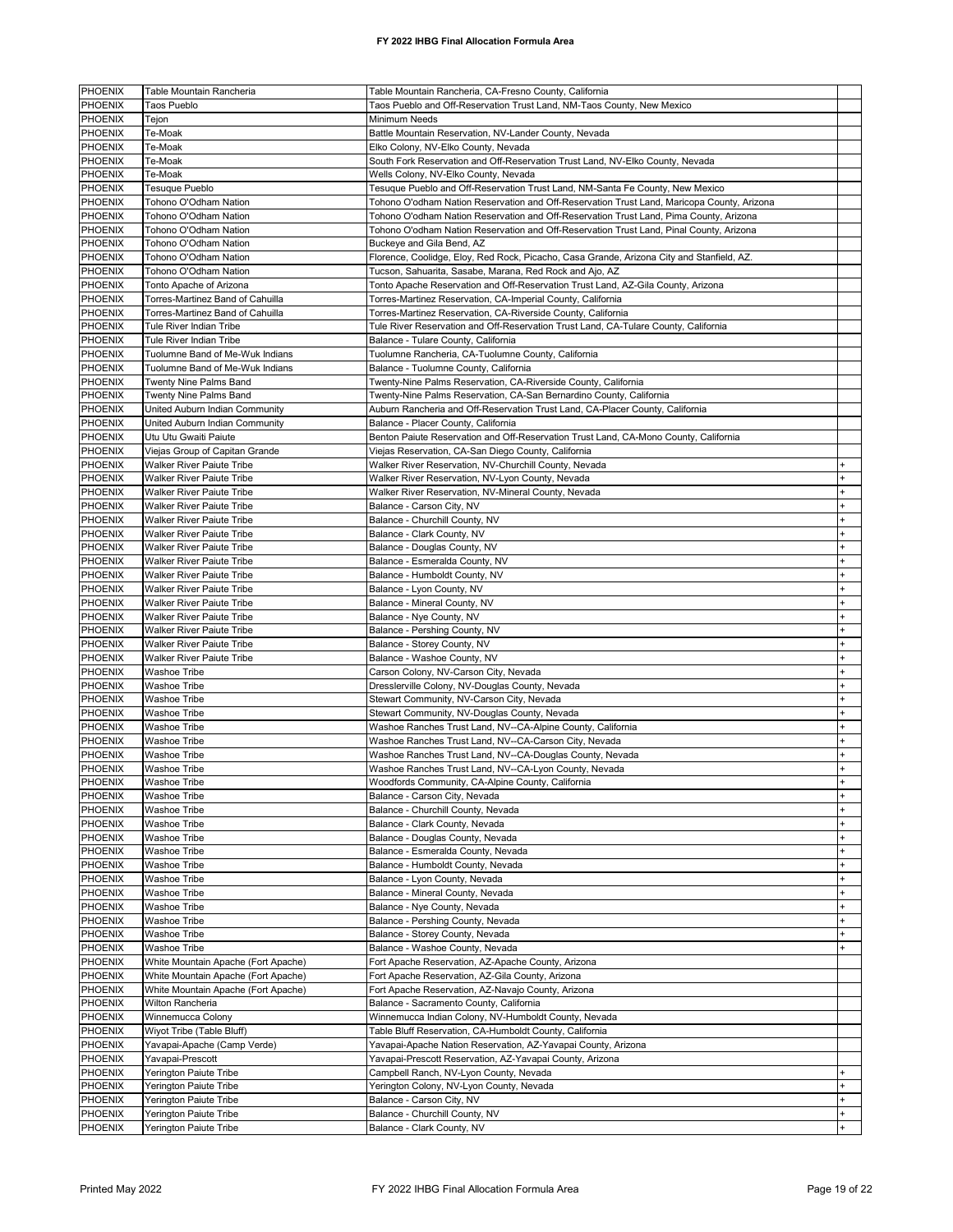| <b>PHOENIX</b>     | Yerington Paiute Tribe                | Balance - Douglas County, NV                                                                    |           |
|--------------------|---------------------------------------|-------------------------------------------------------------------------------------------------|-----------|
| <b>PHOENIX</b>     | Yerington Paiute Tribe                | Balance - Esmeralda County, NV                                                                  |           |
| <b>PHOENIX</b>     | <b>Yerington Paiute Tribe</b>         | Balance - Humboldt County, NV                                                                   |           |
| <b>PHOENIX</b>     | Yerington Paiute Tribe                | Balance - Lyon County, NV                                                                       |           |
|                    |                                       |                                                                                                 |           |
| <b>PHOENIX</b>     | Yerington Paiute Tribe                | Balance - Mineral County, NV                                                                    | $\ddot{}$ |
| PHOENIX            | Yerington Paiute Tribe                | Balance - Nye County, NV                                                                        |           |
| PHOENIX            | Yerington Paiute Tribe                | Balance - Pershing County, NV                                                                   | $\ddot{}$ |
| <b>PHOENIX</b>     | Yerington Paiute Tribe                | Balance - Storey County, NV                                                                     |           |
|                    |                                       |                                                                                                 |           |
| <b>PHOENIX</b>     | Yerington Paiute Tribe                | Balance - Washoe County, NV                                                                     |           |
| PHOENIX            | Yocha Dehe Wintun (Rumsey Rancheria)  | Rumsey Indian Rancheria, CA-Yolo County, California                                             |           |
| PHOENIX            | Yocha Dehe Wintun (Rumsey Rancheria)  | Balance - Yolo County, California                                                               | $\ddot{}$ |
| PHOENIX            | Yomba Shoshone Tribe                  | Yomba Reservation, NV-Nye County, Nevada                                                        | $\ddot{}$ |
|                    |                                       |                                                                                                 |           |
| <b>PHOENIX</b>     | Yomba Shoshone Tribe                  | Balance - Carson City, NV                                                                       | $\ddot{}$ |
| PHOENIX            | Yomba Shoshone Tribe                  | Balance - Churchill County, NV                                                                  |           |
| PHOENIX            | Yomba Shoshone Tribe                  | Balance - Clark County, NV                                                                      |           |
| PHOENIX            | Yomba Shoshone Tribe                  | Balance - Douglas County, NV                                                                    |           |
|                    |                                       |                                                                                                 |           |
| PHOENIX            | Yomba Shoshone Tribe                  | Balance - Esmeralda County, NV                                                                  |           |
| <b>PHOENIX</b>     | Yomba Shoshone Tribe                  | Balance - Humboldt County, NV                                                                   |           |
| <b>PHOENIX</b>     | Yomba Shoshone Tribe                  | Balance - Lyon County, NV                                                                       |           |
| <b>PHOENIX</b>     | Yomba Shoshone Tribe                  | Balance - Mineral County, NV                                                                    |           |
|                    |                                       |                                                                                                 |           |
| <b>PHOENIX</b>     | Yomba Shoshone Tribe                  | Balance - Nye County, NV                                                                        |           |
| <b>PHOENIX</b>     | Yomba Shoshone Tribe                  | Balance - Pershing County, NV                                                                   |           |
| <b>PHOENIX</b>     | Yomba Shoshone Tribe                  | Balance - Storey County, NV                                                                     |           |
| <b>PHOENIX</b>     | Yomba Shoshone Tribe                  | Balance - Washoe County, NV                                                                     |           |
|                    |                                       |                                                                                                 |           |
| <b>PHOENIX</b>     | Ysleta Del Sur                        | Ysleta del Sur Pueblo and Off-Reservation Trust Land, TX-El Paso County, Texas                  |           |
| PHOENIX            | Ysleta Del Sur                        | Balance - El Paso County, Texas                                                                 |           |
| PHOENIX            | Ysleta Del Sur                        | Balance - Hudspeth County, Texas                                                                |           |
| <b>PHOENIX</b>     | <b>Yurok Tribe</b>                    | Yurok Reservation, CA-Del Norte County, California                                              |           |
|                    |                                       |                                                                                                 |           |
| <b>PHOENIX</b>     | <b>Yurok Tribe</b>                    | Yurok Reservation, CA-Humboldt County, California                                               |           |
| PHOENIX            | <b>Yurok Tribe</b>                    | Balance - Del Norte County, California                                                          |           |
| PHOENIX            | <b>Yurok Tribe</b>                    | Balance - Humboldt County, California                                                           |           |
| <b>PHOENIX</b>     |                                       | Zia Pueblo and Off-Reservation Trust Land, NM-Sandoval County, New Mexico                       |           |
|                    | Zia Pueblo                            |                                                                                                 |           |
| PHOENIX            | Zuni Tribe                            | Zuni Reservation and Off-Reservation Trust Land, NM--AZ-Apache County, Arizona                  |           |
| <b>PHOENIX</b>     | Zuni Tribe                            | Zuni Reservation and Off-Reservation Trust Land, NM--AZ-Catron County, New Mexico               |           |
| PHOENIX            | Zuni Tribe                            | Zuni Reservation and Off-Reservation Trust Land, NM--AZ-Cibola County, New Mexico               |           |
| PHOENIX            | Zuni Tribe                            |                                                                                                 |           |
|                    |                                       | Zuni Reservation and Off-Reservation Trust Land, NM--AZ-McKinley County, New Mexico             |           |
| <b>SEATTLE</b>     | <b>Burns-Paiute Colony</b>            | Burns Paiute Indian Colony and Off-Reservation Trust Land, OR-Harney County, Oregon             |           |
| <b>SEATTLE</b>     | <b>Burns-Paiute Colony</b>            | Balance - Harney County, Oregon                                                                 |           |
|                    |                                       |                                                                                                 |           |
|                    |                                       |                                                                                                 |           |
| <b>SEATTLE</b>     | <b>Chehalis Confederated Tribes</b>   | Chehalis Reservation and Off-Reservation Trust Land, WA-Grays Harbor County, Washington         |           |
| SEATTLE            | <b>Chehalis Confederated Tribes</b>   | Chehalis Reservation and Off-Reservation Trust Land, WA-Thurston County, Washington             | +         |
| <b>SEATTLE</b>     | <b>Chehalis Confederated Tribes</b>   | Balance - Grays Harbor County, WA                                                               |           |
| SEATTLE            | <b>Chehalis Confederated Tribes</b>   | Balance - Mason County, WA                                                                      |           |
|                    |                                       |                                                                                                 |           |
| <b>SEATTLE</b>     | <b>Chehalis Confederated Tribes</b>   | Balance - Thurston County, WA                                                                   |           |
| <b>SEATTLE</b>     | Coeur D'Alene Tribe                   | Coeur d'Alene Reservation, ID-Benewah County, Idaho                                             |           |
| <b>SEATTLE</b>     | Coeur D'Alene Tribe                   | Coeur d'Alene Reservation, ID-Kootenai County, Idaho                                            |           |
| <b>SEATTLE</b>     | <b>Colville Confederated Tribes</b>   | Colville Reservation and Off-Reservation Trust Land, WA-Chelan County, Washington               |           |
|                    | <b>Colville Confederated Tribes</b>   |                                                                                                 |           |
| <b>SEATTLE</b>     |                                       | Colville Reservation and Off-Reservation Trust Land, WA-Ferry County, Washington                |           |
| <b>SEATTLE</b>     | <b>Colville Confederated Tribes</b>   | Colville Reservation and Off-Reservation Trust Land, WA-Okanogan County, Washington             | $\ddot{}$ |
| <b>SEATTLE</b>     | <b>Colville Confederated Tribes</b>   | Balance - Douglas County, Washington                                                            |           |
| <b>SEATTLE</b>     | <b>Colville Confederated Tribes</b>   | Balance - Ferry County, Washington                                                              |           |
|                    | <b>Colville Confederated Tribes</b>   | Balance - Okanogan County, Washington                                                           | $\ddot{}$ |
| SEATTLE            |                                       |                                                                                                 |           |
| SEATTLE            | <b>Colville Confederated Tribes</b>   | Balance - Stevens County, Washington                                                            |           |
| <b>SEATTLE</b>     | Coos, Lower Umpqua and Siuslaw Tribes | Coos, Lower Umpqua, and Siuslaw Reservation and Off-Reservation Trust Land, Curry County, OR    | $+$       |
| SEATTLE            | Coos, Lower Umpqua and Siuslaw Tribes | Coos, Lower Umpqua, and Siuslaw Reservation and Off-Reservation Trust Land, Lane County, Oregon | $+$       |
| SEATTLE            | Coos, Lower Umpqua and Siuslaw Tribes | Coos, Lower Umpqua, and Siuslaw Reservation and Off-Reservation Trust Land, OR-Coos County, OR  | $\ddot{}$ |
|                    |                                       |                                                                                                 | $+$       |
| <b>SEATTLE</b>     | Coos, Lower Umpqua and Siuslaw Tribes | Balance - Lincoln County, Oregon                                                                |           |
| SEATTLE            | Coos, Lower Umpqua and Siuslaw Tribes | Balance - Coos County, OR                                                                       | $\ddot{}$ |
| <b>SEATTLE</b>     | Coos, Lower Umpqua and Siuslaw Tribes | Balance - Curry County, OR                                                                      |           |
| SEATTLE            | Coos, Lower Umpqua and Siuslaw Tribes | Balance - Douglas County, OR                                                                    |           |
|                    |                                       |                                                                                                 | $\ddot{}$ |
| <b>SEATTLE</b>     | Coos, Lower Umpqua and Siuslaw Tribes | Balance - Lane County, OR                                                                       |           |
| <b>SEATTLE</b>     | Coquille Indian Tribe                 | Coquille Reservation, OR-Coos County, Oregon                                                    | $\ddot{}$ |
| <b>SEATTLE</b>     | Coquille Indian Tribe                 | Balance - Coos County, Oregon                                                                   | $\ddot{}$ |
| <b>SEATTLE</b>     | Coquille Indian Tribe                 | Balance - Curry County, Oregon                                                                  | $\ddot{}$ |
| SEATTLE            | Coquille Indian Tribe                 | Balance - Douglas County, Oregon                                                                | $\ddot{}$ |
|                    |                                       |                                                                                                 | $\ddot{}$ |
| SEATTLE            | Coquille Indian Tribe                 | Balance - Jackson County, Oregon                                                                |           |
| <b>SEATTLE</b>     | Coquille Indian Tribe                 | Balance - Lane County, Oregon                                                                   | $\ddot{}$ |
| SEATTLE            | Cow Creek Band of Umpqua Indians      | Cow Creek Reservation and Off-Reservation Trust Land, OR-Douglas County, Oregon                 | +         |
|                    |                                       |                                                                                                 | $\ddot{}$ |
| SEATTLE            | Cow Creek Band of Umpqua Indians      | Balance - Deschutes County, Oregon                                                              |           |
| SEATTLE            | Cow Creek Band of Umpqua Indians      | Balance - Josephine County, Oregon                                                              |           |
| SEATTLE            | Cow Creek Band of Umpqua Indians      | Balance - Klamath County, Oregon                                                                |           |
| SEATTLE            | Cow Creek Band of Umpqua Indians      | Balance - Coos County, OR                                                                       |           |
| <b>SEATTLE</b>     | Cow Creek Band of Umpqua Indians      | Balance - Douglas County, OR                                                                    |           |
|                    |                                       |                                                                                                 |           |
| SEATTLE            | Cow Creek Band of Umpqua Indians      | Balance - Jackson County, OR                                                                    |           |
| SEATTLE            | Cow Creek Band of Umpqua Indians      | Balance - Lane County, OR                                                                       |           |
| SEATTLE<br>SEATTLE | Cowlitz Tribe<br><b>Cowlitz Tribe</b> | Balance - Clark County, Washington<br>Balance - Cowlitz County, Washington                      |           |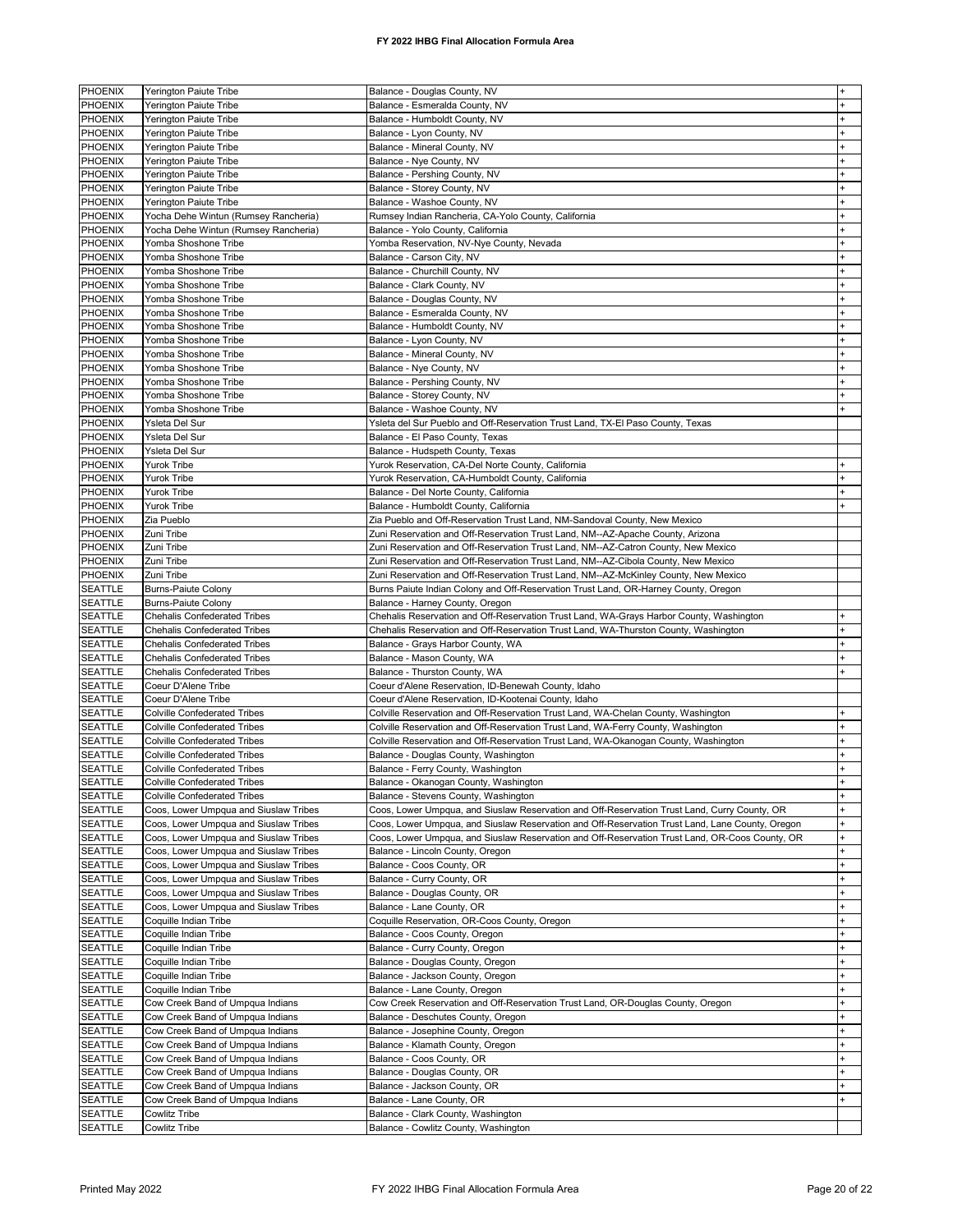| <b>SEATTLE</b>                   | <b>Cowlitz Tribe</b>                                                   | Balance - Lewis County, Washington                                                            |           |
|----------------------------------|------------------------------------------------------------------------|-----------------------------------------------------------------------------------------------|-----------|
|                                  |                                                                        |                                                                                               |           |
| <b>SEATTLE</b>                   | <b>Grand Ronde Confederated Tribes</b>                                 | Grand Ronde Community and Off-Reservation Trust Land, OR-Polk County, Oregon                  |           |
| <b>SEATTLE</b>                   | <b>Grand Ronde Confederated Tribes</b>                                 | Grand Ronde Community and Off-Reservation Trust Land, OR-Yamhill County, Oregon               |           |
| <b>SEATTLE</b>                   | <b>Grand Ronde Confederated Tribes</b>                                 | Balance - Marion County, OR                                                                   |           |
| <b>SEATTLE</b>                   | <b>Grand Ronde Confederated Tribes</b>                                 | Balance - Multnomah County, OR                                                                |           |
| <b>SEATTLE</b>                   | <b>Grand Ronde Confederated Tribes</b>                                 | Balance - Polk County, OR                                                                     |           |
| <b>SEATTLE</b>                   | <b>Grand Ronde Confederated Tribes</b>                                 | Balance - Tillamook County, OR                                                                |           |
| SEATTLE                          | <b>Grand Ronde Confederated Tribes</b>                                 | Balance - Washington County, OR                                                               |           |
| <b>SEATTLE</b>                   | <b>Grand Ronde Confederated Tribes</b>                                 | Balance - Yamhill County, OR                                                                  | $\ddot{}$ |
| <b>SEATTLE</b>                   | Hoh Indian Tribe                                                       | Hoh Indian Reservation and Off-Reservation Trust Land, WA-Jefferson County, Washington        | $\ddot{}$ |
| SEATTLE                          | Hoh Indian Tribe                                                       | Balance - Clallam County, WA                                                                  |           |
| <b>SEATTLE</b>                   | Hoh Indian Tribe                                                       | Balance - Grays Harbor County, WA                                                             |           |
| <b>SEATTLE</b>                   | Jamestown S'Klallam Tribe                                              | Jamestown S'Klallam Reservation and Off-Reservation Trust Land, WA-Clallam County, Washington | ÷         |
| <b>SEATTLE</b>                   | Jamestown S'Klallam Tribe                                              | Balance - Clallam County, Washington                                                          | $\ddot{}$ |
| <b>SEATTLE</b>                   | Jamestown S'Klallam Tribe                                              | Balance - Jefferson County, Washington                                                        | +         |
| <b>SEATTLE</b>                   | Kalispel Indian Community                                              | Kalispel Reservation and Off-Reservation Trust Land, WA-Pend Oreille County, Washington       | $\ddot{}$ |
|                                  |                                                                        |                                                                                               |           |
| <b>SEATTLE</b>                   | Kalispel Indian Community                                              | Kalispel Reservation and Off-Reservation Trust Land, WA-Spokane County, Washington            |           |
| SEATTLE                          | Kalispel Indian Community                                              | Balance - Pend Oreille County, Washington                                                     | $\ddot{}$ |
| <b>SEATTLE</b>                   | Kalispel Indian Community                                              | Balance - Spokane County, Washington                                                          |           |
| <b>SEATTLE</b>                   | Kalispel Indian Community                                              | Balance - Stevens County, Wa                                                                  |           |
| <b>SEATTLE</b>                   | <b>Klamath Tribes</b>                                                  | Klamath Reservation, OR-Klamath County, Oregon                                                |           |
| <b>SEATTLE</b>                   | <b>Klamath Tribes</b>                                                  | Balance - Klamath County, OR                                                                  |           |
| <b>SEATTLE</b>                   | Kootenai Tribe                                                         | Kootenai Reservation and Off-Reservation Trust Land, ID-Boundary County, Idaho                |           |
| <b>SEATTLE</b>                   | Lower Elwha Tribal Community                                           | Lower Elwha Reservation and Off-Reservation Trust Land, WA-Clallam County, Washington         |           |
| <b>SEATTLE</b>                   | Lower Elwha Tribal Community                                           | Balance - Clallam County, WA                                                                  |           |
| <b>SEATTLE</b>                   | Lummi Tribe                                                            | Lummi Reservation, WA-Whatcom County, Washington                                              |           |
| <b>SEATTLE</b>                   | Lummi Tribe                                                            | Whatcom County (part), WA                                                                     |           |
| <b>SEATTLE</b>                   | Makah Indian Tribe                                                     | Makah Indian Reservation, WA-Clallam County, Washington                                       |           |
| <b>SEATTLE</b>                   | Muckleshoot Indian Tribe                                               | Muckleshoot Reservation and Off-Reservation Trust Land, WA-King County, Washington            |           |
| <b>SEATTLE</b>                   | Muckleshoot Indian Tribe                                               | Muckleshoot Reservation and Off-Reservation Trust Land, WA-Pierce County, Washington          |           |
|                                  |                                                                        |                                                                                               |           |
| <b>SEATTLE</b>                   | Nez Perce Tribe                                                        | Nez Perce Reservation, ID-Clearwater County, Idaho                                            |           |
| <b>SEATTLE</b>                   | Nez Perce Tribe                                                        | Nez Perce Reservation, ID-Idaho County, Idaho                                                 |           |
| <b>SEATTLE</b>                   | Nez Perce Tribe                                                        | Nez Perce Reservation, ID-Lewis County, Idaho                                                 |           |
| <b>SEATTLE</b>                   | Nez Perce Tribe                                                        | Nez Perce Reservation, ID-Nez Perce County, Idaho                                             |           |
| <b>SEATTLE</b>                   | Nisqually Indian Community                                             | Nisqually Reservation, WA-Pierce County, Washington                                           |           |
| <b>SEATTLE</b>                   | Nisqually Indian Community                                             | Nisqually Reservation, WA-Thurston County, Washington                                         |           |
| <b>SEATTLE</b>                   | Nisqually Indian Community                                             | Balance - Thurston County, Washington                                                         |           |
| <b>SEATTLE</b>                   | Nisqually Indian Community                                             | Pierce County, WA                                                                             |           |
| <b>SEATTLE</b>                   | Nooksack Tribe                                                         | Nooksack Reservation and Off-Reservation Trust Land, WA-Whatcom County, Washington            | $\ddot{}$ |
|                                  |                                                                        |                                                                                               |           |
|                                  | Nooksack Tribe                                                         |                                                                                               | +         |
| <b>SEATTLE</b>                   |                                                                        | Balance - Whatcom County, WA                                                                  | $\ddot{}$ |
| <b>SEATTLE</b>                   | Port Gamble Indian Community                                           | Port Gamble Reservation and Off-Reservation Trust Land, WA-Kitsap County, Washington          |           |
| <b>SEATTLE</b>                   | Port Gamble Indian Community                                           | Balance - Kitsap County, Washington                                                           |           |
| <b>SEATTLE</b>                   | Puyallup Tribe                                                         | Puyallup Reservation and Off-Reservation Trust Land, WA-King County, Washington               | $\ddot{}$ |
| <b>SEATTLE</b>                   | Puyallup Tribe                                                         | Puyallup Reservation and Off-Reservation Trust Land, WA-Pierce County, Washington             |           |
| <b>SEATTLE</b>                   | Puyallup Tribe                                                         | Balance - Pierce County, Washington                                                           |           |
| <b>SEATTLE</b>                   | Quileute Tribe                                                         | Quileute Reservation, WA-Clallam County, Washington                                           |           |
| <b>SEATTLE</b>                   | Quinault Tribe                                                         | Quinault Reservation, WA-Grays Harbor County, Washington                                      |           |
| <b>SEATTLE</b>                   | Quinault Tribe                                                         | Quinault Reservation, WA-Jefferson County, Washington                                         |           |
| <b>SEATTLE</b>                   | Quinault Tribe                                                         | Balance - Grays Harbor County, Washington                                                     |           |
| <b>SEATTLE</b>                   | Quinault Tribe                                                         | Balance - Jefferson County, WA                                                                |           |
| <b>SEATTLE</b>                   | Samish Nation                                                          | Samish TDSA, WA-San Juan County, Washington                                                   |           |
| <b>SEATTLE</b>                   | Samish Nation                                                          | Samish TDSA, WA-Skagit County, Washington                                                     |           |
| <b>SEATTLE</b>                   | Samish Nation                                                          | Balance - Island County, Washington                                                           |           |
| <b>SEATTLE</b>                   | Samish Nation                                                          | Balance - Whatcom County, Washington                                                          |           |
| <b>SEATTLE</b>                   | Samish Nation                                                          | Balance - Skagit County, WA                                                                   |           |
| <b>SEATTLE</b>                   | Samish Nation                                                          | Balance - Snohomish County, WA                                                                |           |
|                                  |                                                                        |                                                                                               |           |
| <b>SEATTLE</b>                   | Sauk-Suiattle Indian Tribe                                             | Sauk-Suiattle Reservation, WA-Skagit County, Washington                                       |           |
| <b>SEATTLE</b>                   | Sauk-Suiattle Indian Tribe                                             | Sauk-Suiattle Reservation, WA-Snohomish County, Washington                                    |           |
| <b>SEATTLE</b>                   | Sauk-Suiattle Indian Tribe                                             | Balance - King County, Washington                                                             |           |
| <b>SEATTLE</b>                   | Sauk-Suiattle Indian Tribe                                             | Balance - Snohomish County, Washington                                                        |           |
| <b>SEATTLE</b>                   | Sauk-Suiattle Indian Tribe                                             | Balance - Pierce County, WA                                                                   |           |
| <b>SEATTLE</b>                   | Shoalwater Bay Tribe                                                   | Shoalwater Bay Indian Reservation and Off-Reservation Trust Land, Pacific County, Washington  |           |
| SEATTLE                          | Shoalwater Bay Tribe                                                   | Balance - Pacific County, Washington                                                          |           |
| <b>SEATTLE</b>                   | Shoshone-Bannock Tribes Ft. Hall Res.                                  | Fort Hall Reservation and Off-Reservation Trust Land, ID-Bannock County, Idaho                |           |
| <b>SEATTLE</b>                   | Shoshone-Bannock Tribes Ft. Hall Res.                                  | Fort Hall Reservation and Off-Reservation Trust Land, ID-Bingham County, Idaho                |           |
| SEATTLE                          | Shoshone-Bannock Tribes Ft. Hall Res.                                  | Fort Hall Reservation and Off-Reservation Trust Land, ID-Caribou County, Idaho                |           |
| SEATTLE                          | Shoshone-Bannock Tribes Ft. Hall Res.                                  | Fort Hall Reservation and Off-Reservation Trust Land, ID-Power County, Idaho                  |           |
| SEATTLE                          | Siletz Confederated Tribes                                             | Siletz Reservation and Off-Reservation Trust Land, OR-Lincoln County, Oregon                  |           |
| <b>SEATTLE</b>                   | Siletz Confederated Tribes                                             | Siletz Reservation and Off-Reservation Trust Land, OR-Marion County, Oregon                   |           |
| <b>SEATTLE</b>                   | Siletz Confederated Tribes                                             | Balance - Benton County, Oregon                                                               |           |
|                                  |                                                                        |                                                                                               |           |
| <b>SEATTLE</b>                   | Siletz Confederated Tribes                                             | Balance - Clackamas County, Oregon                                                            |           |
| SEATTLE                          | Siletz Confederated Tribes                                             | Balance - Linn County, Oregon                                                                 |           |
| <b>SEATTLE</b>                   | <b>Siletz Confederated Tribes</b>                                      | Balance - Marion County, Oregon                                                               |           |
| <b>SEATTLE</b>                   | <b>Siletz Confederated Tribes</b>                                      | Balance - Multnomah County, Oregon                                                            |           |
| <b>SEATTLE</b><br><b>SEATTLE</b> | <b>Siletz Confederated Tribes</b><br><b>Siletz Confederated Tribes</b> | Balance - Polk County, Oregon<br>Balance - Tillamook County, Oregon                           |           |